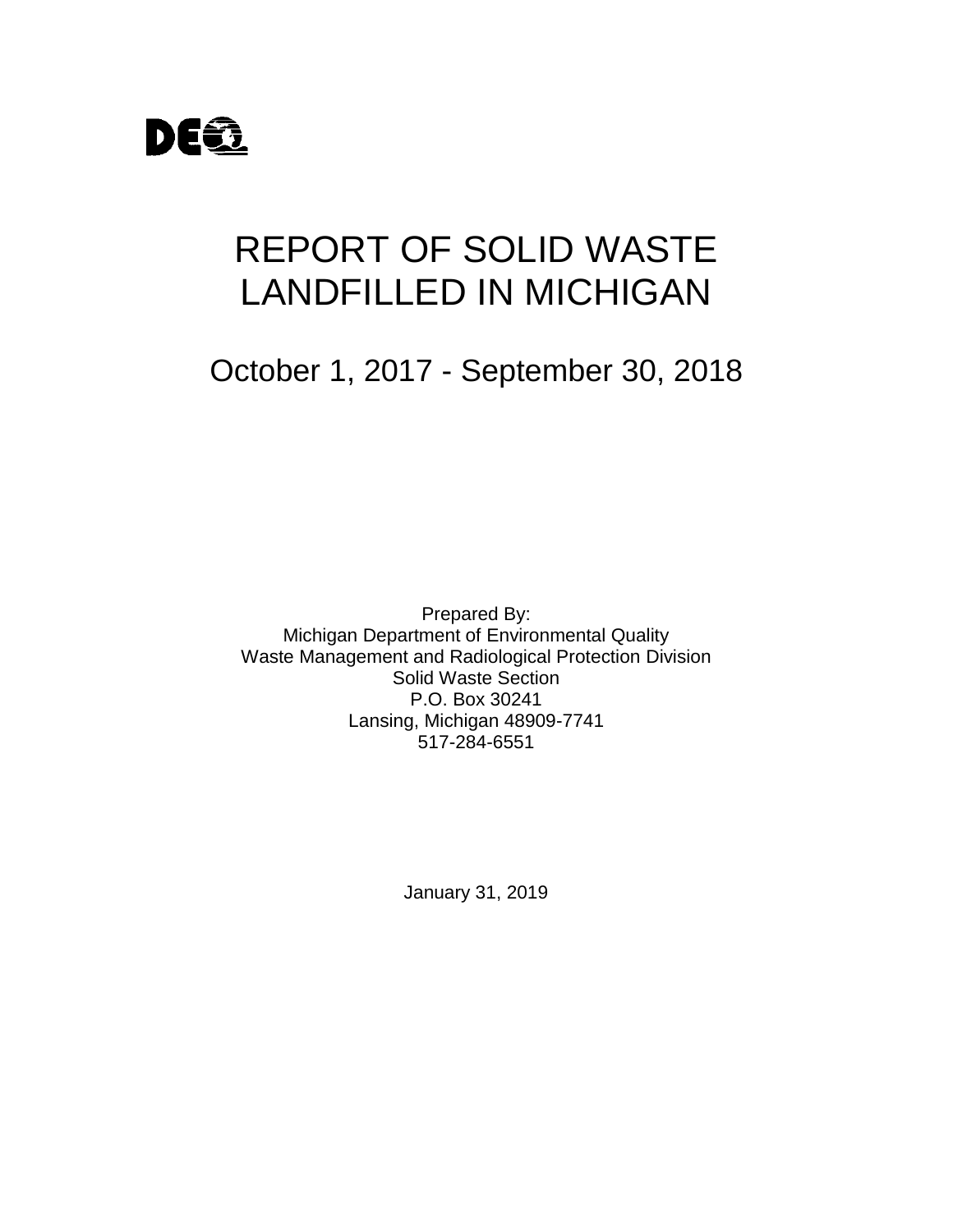#### **TABLE OF CONTENTS**

|                      |                                                                       | <b>PAGE</b> |  |
|----------------------|-----------------------------------------------------------------------|-------------|--|
| <b>INTRODUCTION</b>  |                                                                       |             |  |
|                      |                                                                       |             |  |
| <b>TABLE 1</b>       | SOLID WASTE DISPOSED IN MICHIGAN                                      |             |  |
| TABLE 2              | SOLID WASTE DISPOSED IN MICHIGAN                                      |             |  |
| <b>FIGURE 1</b>      | OUT-OF-STATE WASTE AS PERCENTAGE OF                                   |             |  |
| <b>FIGURE 2</b>      | MICHIGAN AND OUT-OF-STATE WASTE AS<br>PERCENTAGE OF TOTAL DISPOSAL IN |             |  |
| TABLE 3              |                                                                       |             |  |
| TABLE 3A             | INDUSTRIAL WASTE DISPOSAL SOURCE SUMMARY7                             |             |  |
| <b>WASTE IMPORTS</b> |                                                                       |             |  |
| <b>TABLE 4</b>       |                                                                       |             |  |
| <b>FIGURE 3</b>      |                                                                       |             |  |
| <b>TABLE 5</b>       | <b>IMPORTED WASTE BY COUNTY</b>                                       |             |  |
| TABLE 6              | TOTAL WASTE DISPOSED IN MICHIGAN LANDFILLS                            |             |  |
| TABLE 6A             |                                                                       |             |  |
|                      |                                                                       |             |  |
| TABLE 7              | TOTAL WASTE DISPOSAL BY FACILITY  15                                  |             |  |
| TABLE 8              | MUNICIPAL AND COMMERCIAL WASTE DISPOSAL                               |             |  |
|                      |                                                                       |             |  |
| TABLE 9              | INDUSTRIAL WASTE AND CONSTRUCTION AND                                 |             |  |
|                      |                                                                       |             |  |
|                      |                                                                       |             |  |
| TABLE 10             | <b>FACILITY CAPACITY AND YEARS REMAINING</b>                          |             |  |
|                      |                                                                       |             |  |
|                      | APPENDIX B - LANDFILL DISPOSAL BY WASTE ORIGIN AND TYPE  28           |             |  |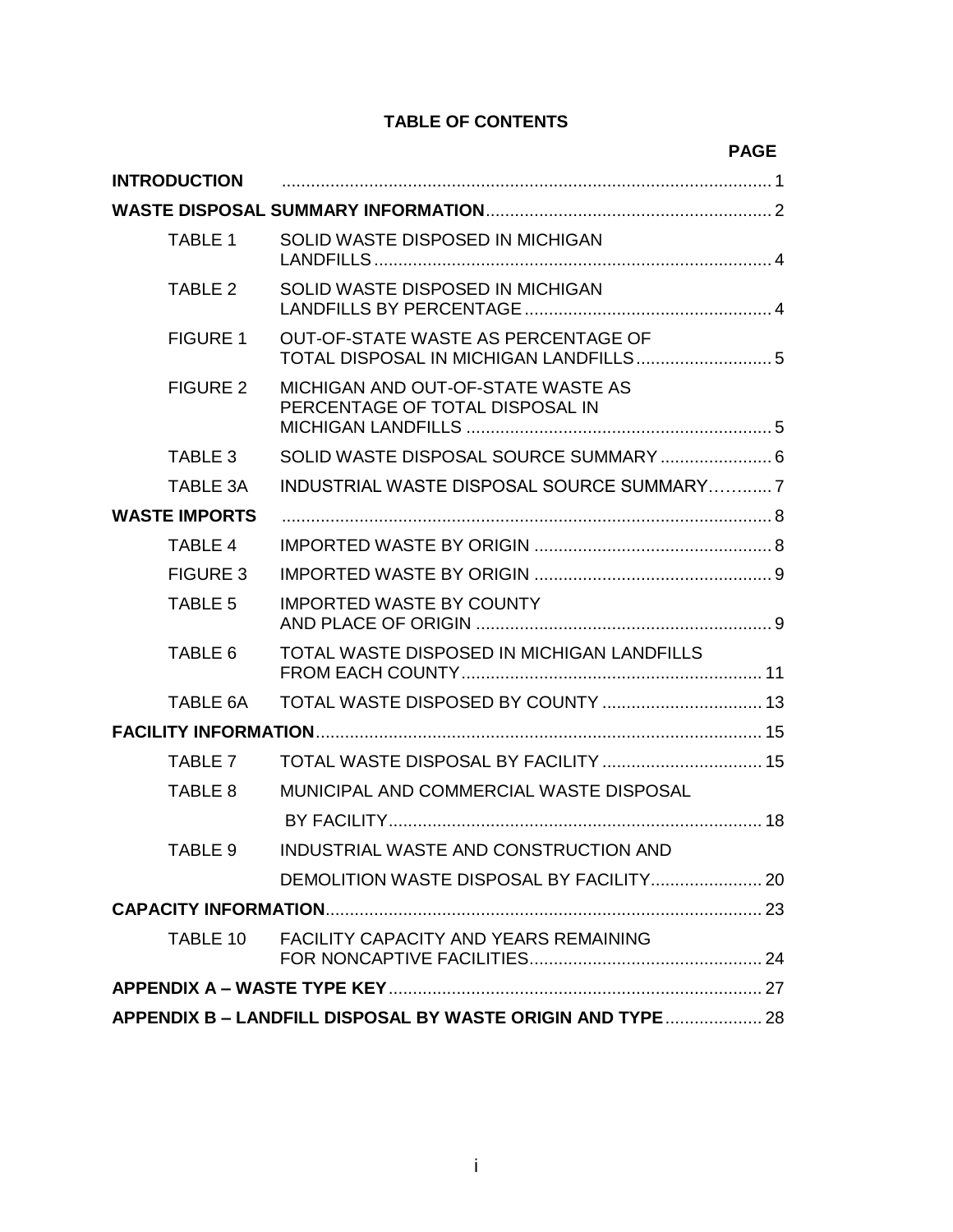#### **INTRODUCTION**

Section 11507a(1) of Part 115, Solid Waste Management, of the Natural Resources and Environmental Protection Act, 1994 PA 451, as amended, requires all landfills in Michigan to "annually submit a report to the state and the county and municipality in which the landfill is located that contains information on the amount of solid waste received by the landfill during the year itemized, to the extent possible, by county, state, or country of origin and the amount of remaining disposal capacity at the landfill." Section 11507a(2) of Part 115 states, "By January 31 of each year, the department shall submit to the legislature a report summarizing the information obtained under subsection (1)." This report covers the period from October 1, 2017 - September 30, 2018, and is the twenty third annual Report of Solid Waste Landfilled in Michigan as compiled from the information submitted by the individual landfills.

It is recognized by the Department of Environmental Quality (DEQ) that the data may include estimates as to remaining capacity, volume, and point of origin of the waste stream reported by each landfill. Additionally, use of both standard and waste-specific conversion factors between tons and cubic yards<sup>1</sup> may further alter the data accuracy.

The landfills report the waste received by category using the [Combined Solid Waste](http://www.michigan.gov/documents/deq/deq-whmd-swp-SolidWasteLandfillWasteReceiptReportEQP5500_300601_7.xls)  [Landfill Waste Receipt Report](http://www.michigan.gov/documents/deq/deq-whmd-swp-SolidWasteLandfillWasteReceiptReportEQP5500_300601_7.xls) (Combined Report) form. For purposes of this report<sup>2</sup>: MCW means municipal and commercial waste and is typically residential-like waste; IW means industrial waste; and C&D means construction and demolition waste. For additional information on the waste types that fall within each of these categories, see the Waste Type Key found in Appendix A. Certain IW types are accounted for specifically in the Combined Report forms, primarily to calculate the financial assurance applicable to those types of wastes. These specially accounted wastes are: (1) foundry

 $\overline{a}$ <sup>1</sup> Please note that Michigan uses the unit of measure of cubic yards to be reported by landfills. To aid in comparing other states' waste to Michigan's, a simple conversion of 3 cubic yards equals 1 ton of waste has been applied and is referenced in footnotes in this report.

<sup>2</sup> Historically, landfills and the DEQ have referred in these reports to the waste disposed as either a Type II or Type III waste. However, new waste designations have been provided to better describe the type of waste rather than the type of landfill. To properly understand the connection between previous reports and the current report, please note the following: MCW refers to the former Type II waste; and IW and C&D refer to the former Type III waste.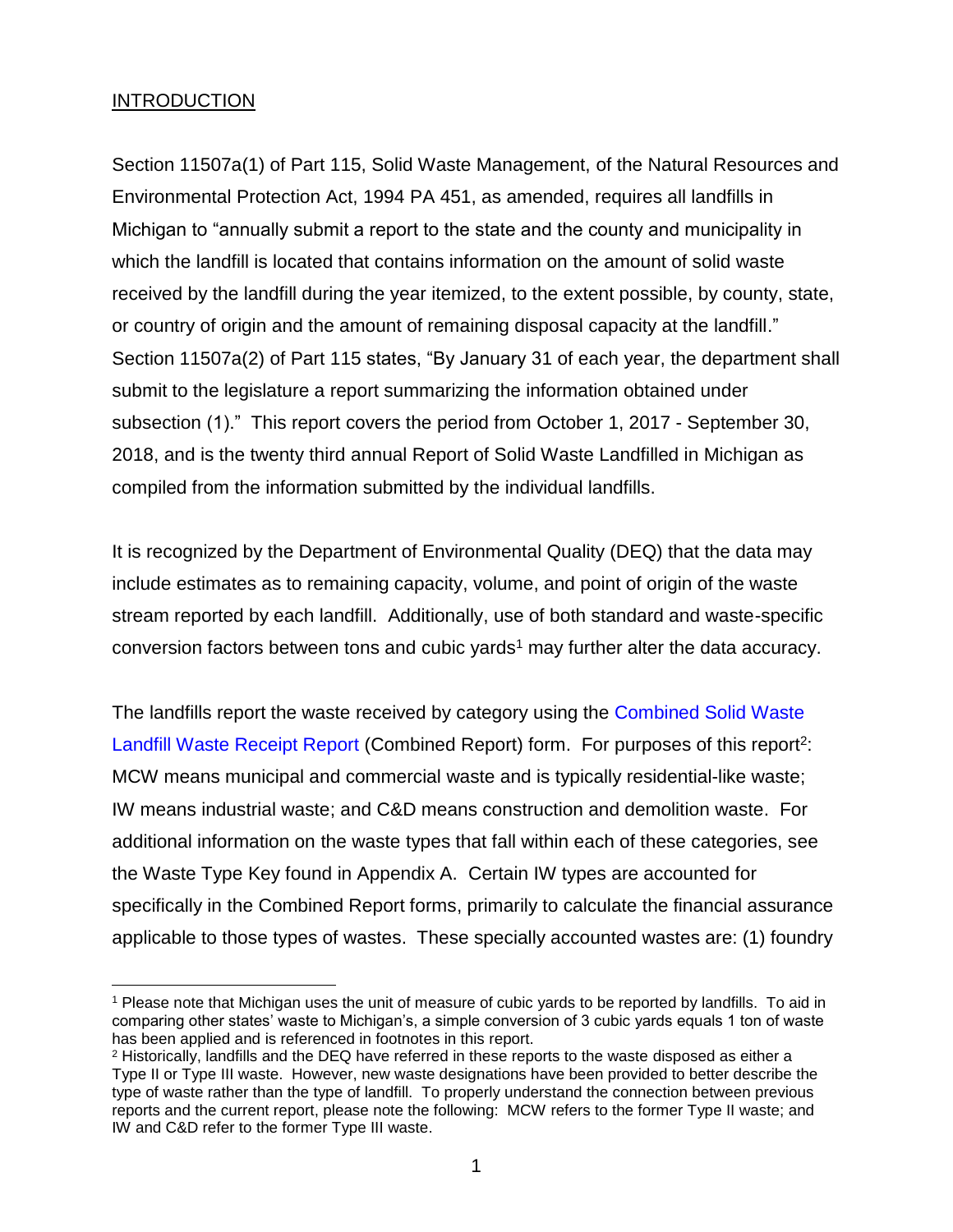sand; (2) coal or wood ash; (3) wastewater treatment sludges; and (4) sludges from wood processing or paper manufacturing. If these wastes are placed in segregated cells or otherwise separated from other wastes in a landfill, they are labeled in this report as "IW – Segregated" (if each specially accounted waste is disposed separately) or "IW – Mixed" (if the specially accounted wastes are mixed together). For additional information on these wastes, see Sections 11525(3) and (4) of Part 115.

It should be noted that this report addresses waste disposed in Michigan landfills from in-state and out-of-state locations. It does not address waste originating in Michigan that is transported to locations outside Michigan for disposal. Additionally, this report covers only waste landfilled in Michigan and does not attempt to determine the amount of waste removed from the overall waste stream prior to final disposal by such means as waste reduction and recycling. Incineration in Michigan is also not addressed except for the final landfilling of ash from municipal incinerators.

#### WASTE DISPOSAL SUMMARY INFORMATION

Total waste disposal in Michigan landfills was reported at 52,445,215 cubic yards, an increase of 1,840,523 cubic yards or about 3.6 percent over the fiscal year (FY) 2017 report data. Waste generated in Michigan increased from 37,723,925 cubic yards in the previous reporting period to 39,932,328 cubic yards, an increase of about 5.9 percent. Total imports of waste into Michigan landfills decreased from the previous reporting period from 12,880,767 cubic yards to 12,512,887 cubic yards, a decrease of about 2.9 percent. The largest source of waste imports to Michigan continues to be from Canada, with total reported imports to landfills of 9,770,385 cubic yards, down 802,537 cubic yards or about 7.6 percent from the FY 2017 report data. Canadian waste imports equal about 18.6 percent of all waste disposed in Michigan landfills. Waste reported from other states and Canada totaled about 23.9 percent of all solid waste disposed in Michigan landfills. Imported waste comprised 25.5 percent of solid waste disposed in Michigan landfills in the previous year. Further, the data that follow outline the out-of-state imports to Michigan over the past twenty-three FYs. Imports from other states increased to 2,742,502 cubic yards from 2,307,845 cubic yards, an increase of about 18.8 percent. This information is presented in Tables 1 and 2 and

2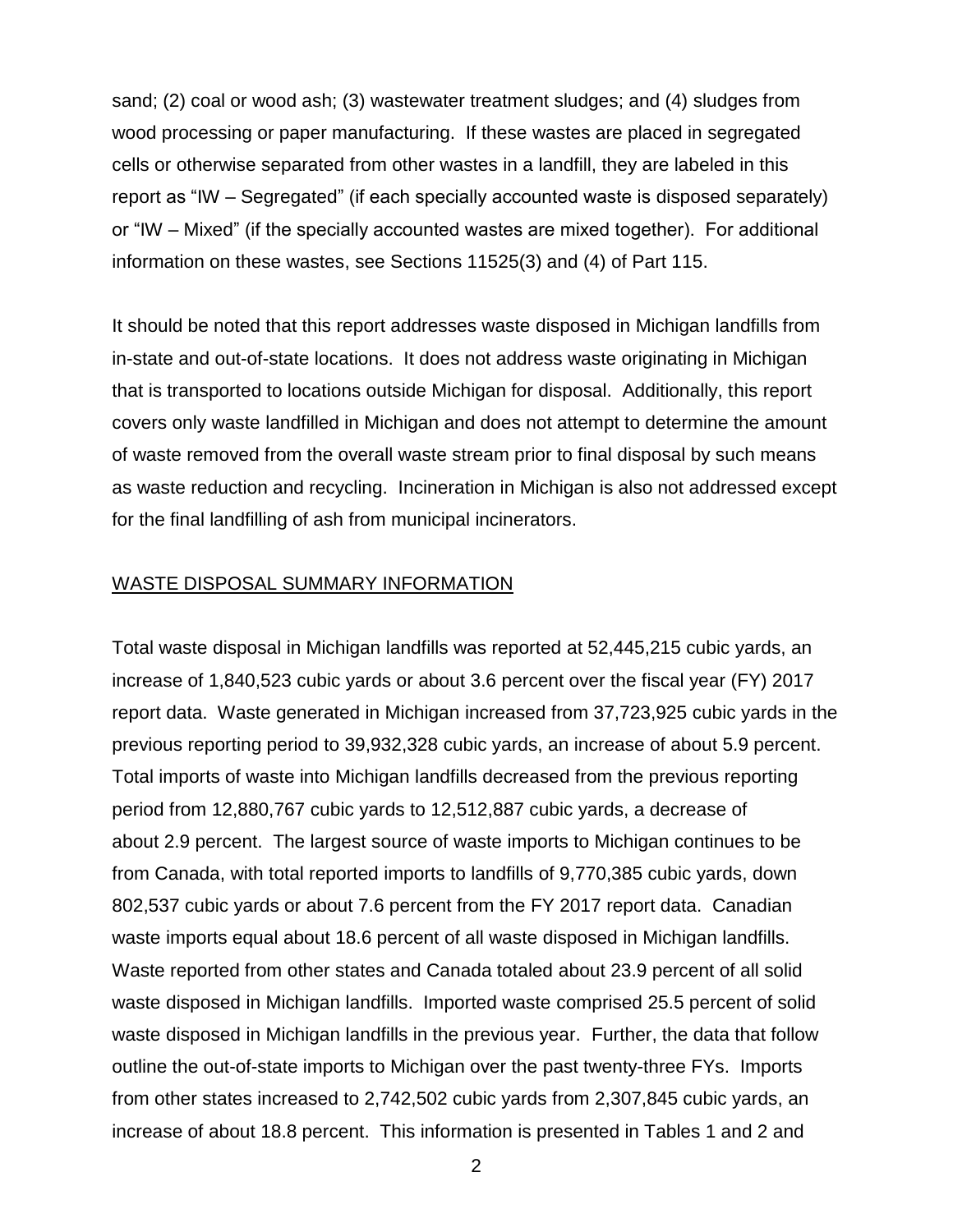Figures 1 and 2 and show only the past ten years' data. Previous years' data can be found online by clicking the following hyperlink: [Annual Reports of Solid Waste](http://www.michigan.gov/deq/0,1607,7-135-3312_4123-47581--,00.html)  [Landfilled in Michigan.](http://www.michigan.gov/deq/0,1607,7-135-3312_4123-47581--,00.html)

Annual audits are performed by the DEQ to reconcile quantities reported by the landfills to ensure proper surcharge payments and Perpetual Care Fund (PCF) deposits. Therefore, please note that the quantities and percentages shown for previous years may reflect corrections submitted by the landfills since the last annual report was published. Consequently, Tables 1 and 2 and Figures 1 and 2 may differ from previous reports.

Recognizing that the solid waste data presented in this report are used to project revenues from solid waste surcharges specified in Section 11525a of Part 115, only the solid waste volumes reported at noncaptive<sup>3</sup> disposal facilities should be used for the calculation of the 12 cents per cubic yard surcharge. For FY 2018 that amount was 50,991,291 cubic yards. The remaining waste was received at captive facilities, which are subject to a flat fee of \$500 to \$3,000 based upon the volume of waste received. Note that the volumes in this report may not be in agreement with the volumes also reported by the landfills in their quarterly surcharge reports.

 $\overline{a}$ <sup>3</sup> Part 115 recognizes two types of facilities, captive and noncaptive, for the purposes of the payment of the surcharge assessed under Section 11525a. Section 11525a(5) states, in pertinent part, " 'captive facility' means a landfill that accepts for disposal only nonhazardous industrial waste generated only by the owner of the landfill or a nonhazardous industrial waste landfill that is specified in section 11525(3)."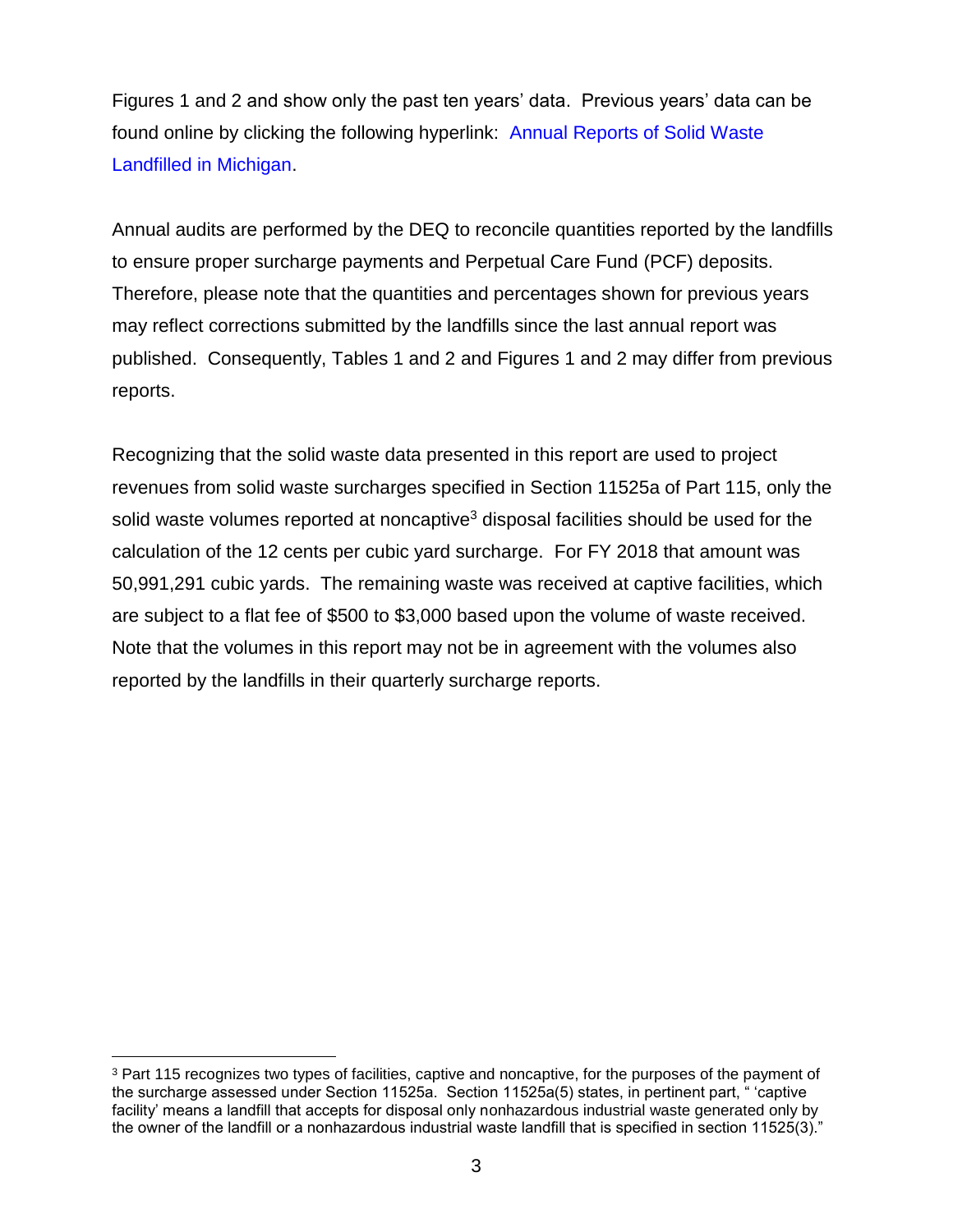| <b>TABLE 1</b><br>SOLID WASTE DISPOSED IN MICHIGAN LANDFILLS<br>(All Figures in Cubic Yards) |                 |               |                     |                           |
|----------------------------------------------------------------------------------------------|-----------------|---------------|---------------------|---------------------------|
| <b>Fiscal Year</b>                                                                           | <b>Michigan</b> | Canada        | <b>Other States</b> | <b>Totals</b>             |
| FY 2009                                                                                      | 34,751,365      | 9,054,371     | 4,031,983           | 47,837,719                |
| FY 2010                                                                                      | 34,802,866      | 8,757,014     | 2,563,056           | 46,122,936                |
| FY 2011                                                                                      | 35,857,919      | 6,983,127     | 2,886,955           | 45,728,001                |
| FY 2012                                                                                      | 34,485,534      | 6,512,223     | 2,912,750           | 43,910,507                |
| FY 2013                                                                                      | 34,233,158      | 7,594,716     | 2,785,700           | 44,613,574                |
| FY 2014                                                                                      | 36,281,718      | 7,639,167     | 2,830,235           | 46,751,120                |
| FY 2015                                                                                      | 36,862,512      | 8,090,942     | 2,672,899           | 47,626,353                |
| FY 2016                                                                                      | 37,488,887      | 8,883,958     | 2,690,793           | 49,063,638                |
| FY 2017                                                                                      | 37,723,925      | 10,572,922    | 2,307,845           | 50,604,692                |
| FY 2018                                                                                      | 39,932,328 4    | 9,770,385 $5$ | 2,742,502 6         | $52,445,215$ <sup>7</sup> |

| <b>TABLE 2</b><br>SOLID WASTE DISPOSED IN MICHIGAN LANDFILLS<br><b>BY PERCENTAGE</b> |                 |        |                     |  |
|--------------------------------------------------------------------------------------|-----------------|--------|---------------------|--|
| <b>Fiscal Year</b>                                                                   | <b>Michigan</b> | Canada | <b>Other States</b> |  |
| FY 2009                                                                              | 72.6%           | 18.9%  | 8.4%                |  |
| FY 2010                                                                              | 75.5%           | 19%    | 5.6%                |  |
| FY 2011                                                                              | 78.4%           | 15.3%  | 6.3%                |  |
| FY 2012                                                                              | 78.5%           | 14.8%  | 6.6%                |  |
| FY 2013                                                                              | 76.7%           | 17%    | 6.2%                |  |
| FY 2014                                                                              | 77.6%           | 16.3%  | 6.1%                |  |
| FY 2015                                                                              | 77.4%           | 17%    | 5.6%                |  |
| FY 2016                                                                              | 76.4%           | 18.1%  | 5.5%                |  |
| FY 2017                                                                              | 74.5%           | 20.9%  | 4.6%                |  |
| FY 2018                                                                              | 76.1%           | 18.6%  | 5.2%                |  |

 $\overline{a}$ 

<sup>4</sup> MICHIGAN WASTE: 13,310,780 tons

<sup>5</sup> CANADIAN WASTE: 3,256,795 tons

<sup>6</sup> OTHER STATES WASTE: 914,167 tons

<sup>7</sup> TOTAL WASTE DISPOSED IN MICHIGAN LANDFILLS: 17,481,740 tons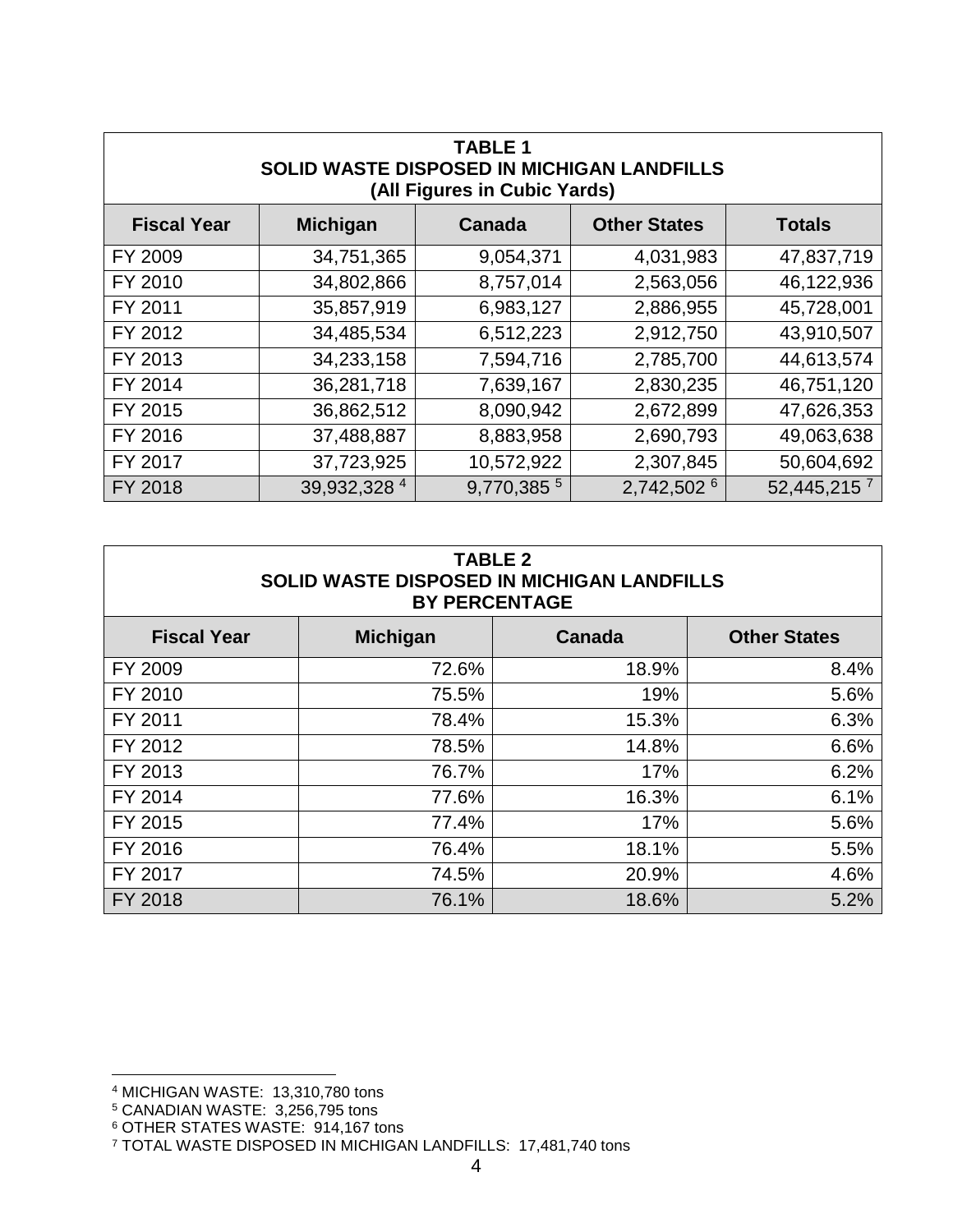

**FIGURE 2 MICHIGAN AND OUT-OF-STATE WASTE AS PERCENTAGE OF TOTAL DISPOSAL IN MICHIGAN LANDFILLS**

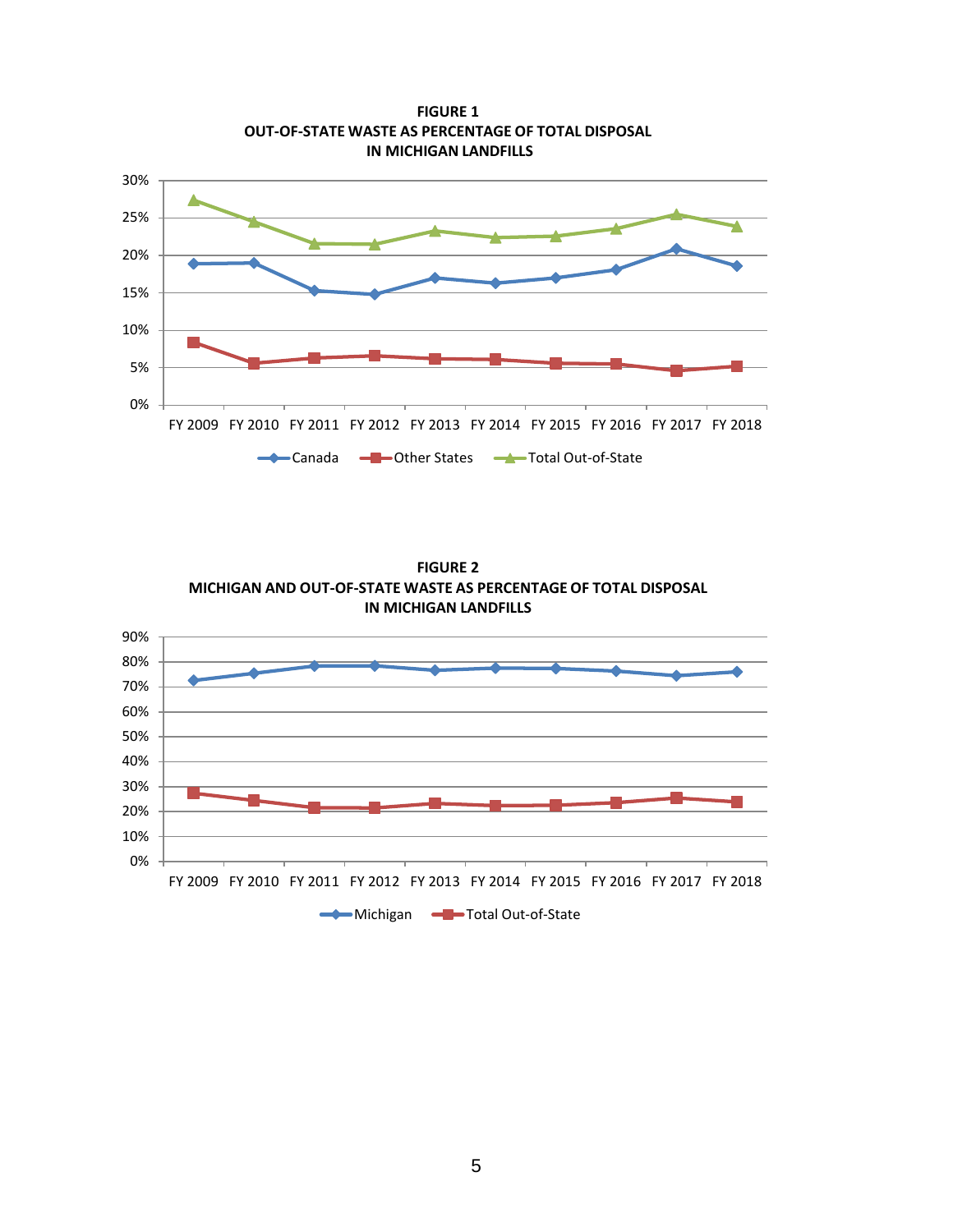The following provides details concerning the volumes of waste disposed in Michigan landfills and provides a breakdown of the waste imported into Michigan for disposal for all landfills that reported this information. Table 3 displays waste disposal summary information for both in-state and imported waste. Some facilities may have reported data from an unknown origin. All unknown waste is reported as in-state waste; however, it is expected that some of the unassigned waste is from out-of-state sources.

| <b>TABLE 3</b><br>SOLID WASTE DISPOSAL SOURCE SUMMARY<br>(Volume in Cubic Yards) |                 |                 |              |  |  |
|----------------------------------------------------------------------------------|-----------------|-----------------|--------------|--|--|
| <b>WASTE TYPE</b>                                                                | <b>IN-STATE</b> | <b>IMPORTED</b> | <b>TOTAL</b> |  |  |
| <b>MCW</b>                                                                       | 23,840,505      | 9,360,869       | 33,201,374   |  |  |
| MCW-MSW* INCINERATOR ASH                                                         | 43,833          | 0               | 43,833       |  |  |
| <b>SUBTOTAL MCW</b>                                                              | 23,884,338      | 9,360,869       | 33,245,207   |  |  |
|                                                                                  |                 |                 |              |  |  |
| IW                                                                               | 9,022,889       | 1,579,688       | 10,602,577   |  |  |
| <b>IW-SEGREGATED</b>                                                             | 970,257         | O               | 970,257      |  |  |
| <b>IW-SEGREGATED MIXED</b>                                                       | 397,234         | 0               | 397,234      |  |  |
| <b>SUBTOTAL IW</b>                                                               | 10,390,380      | 1,579,688       | 11,970,068   |  |  |
|                                                                                  |                 |                 |              |  |  |
| C&D                                                                              | 5,657,610       | 1,572,330       | 7,229,940    |  |  |
|                                                                                  |                 |                 |              |  |  |
| <b>GRAND TOTAL</b>                                                               | 39,932,328      | 12,512,887      | 52,445,215   |  |  |

\*Municipal Solid Waste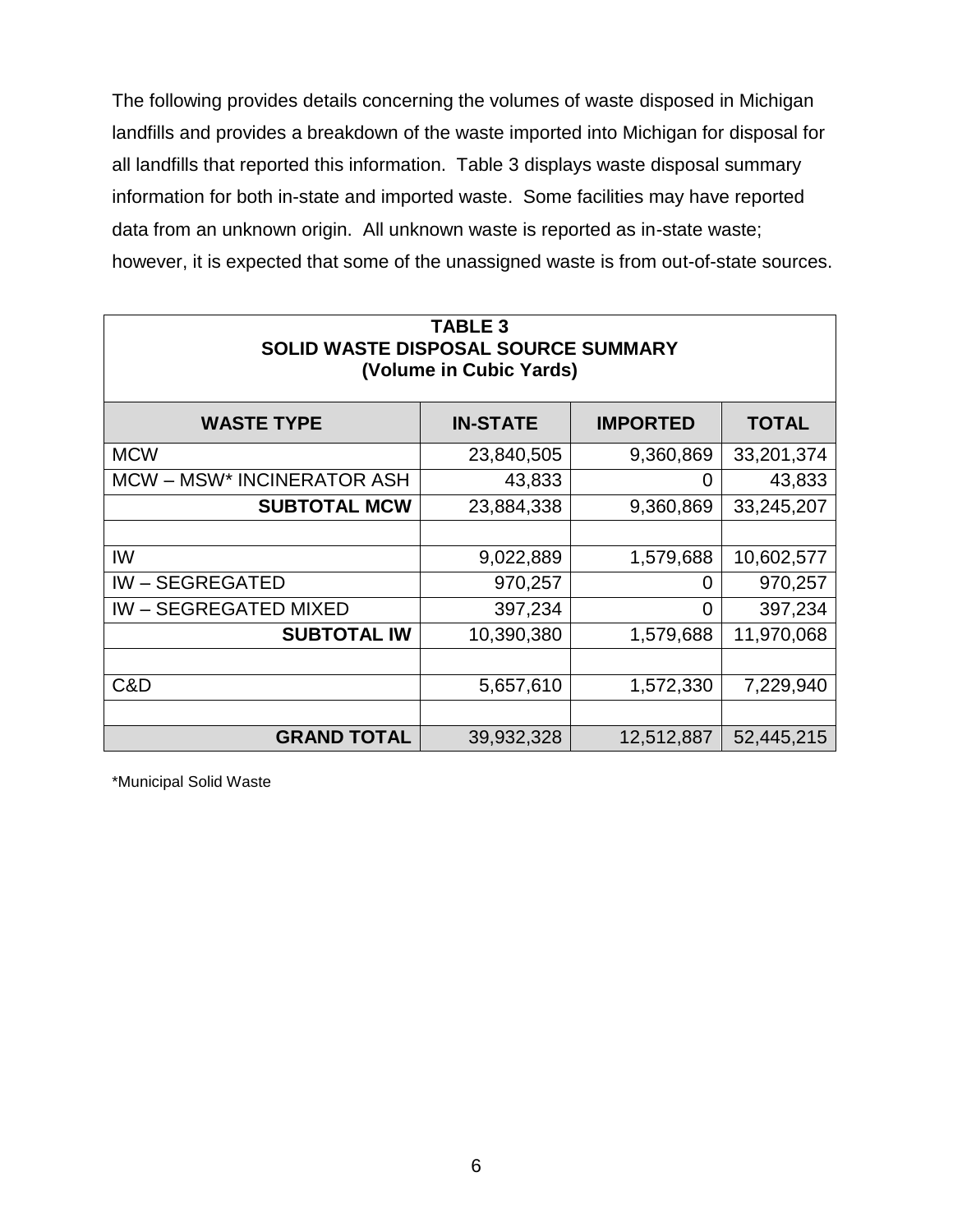Table 3A displays the IW disposal summary for both in-state and imported waste. Landfills are only required to report to the DEQ, to the extent possible; therefore, some landfills may not have broken down the materials disposed to the level of detail as shown below and, thus, have categorized all their industrial waste as "IW – General." The "IW – Alternative Daily Cover" category is other material that is approved by the DEQ for use as alternative daily cover at an operating landfill. The "IW – Other" category refers to other industrial waste types that are not identified on the Combined Report form and includes contaminated soils.

| <b>INDUSTRIAL WASTE DISPOSAL SOURCE SUMMARY</b><br>(Volume in Cubic Yards) |                 |                 |              |  |
|----------------------------------------------------------------------------|-----------------|-----------------|--------------|--|
| <b>WASTE TYPE</b>                                                          | <b>IN-STATE</b> | <b>IMPORTED</b> | <b>TOTAL</b> |  |
| <b>IW</b> - Coal Ash                                                       | 1,139,070       | 5,835           | 1,144,905    |  |
| <b>IW - Foundry Sand</b>                                                   | 214,468         | 14,780          | 229,248      |  |
| <b>IW</b> - General                                                        | 5,281,041       | 1,104,379       | 6,385,420    |  |
| <b>IW</b> - Wood Ash                                                       | 105,690         | 0               | 105,690      |  |
| <b>IW</b> - Wastewater Sludges                                             | 367,636         | 31,440          | 399,076      |  |
| <b>IW</b> - Other                                                          | 1,565,021       | 4,395           | 1,569,416    |  |
| <b>IW</b> - Wood/Paper Sludges                                             | 68,755          | 1,003           | 69,758       |  |
| <b>IW - Other Sludges</b>                                                  | 198,684         | 53,280          | 251,964      |  |
| <b>IW</b> - Alternative Daily Cover                                        | 1,052,623       | 363,309         | 1,415,932    |  |
| <b>IW</b> - Cement Kiln Dust                                               | 355,710         | 1,267           | 356,977      |  |
| <b>IW-Wood/Paper Sediment</b>                                              | 41,682          | 0               | 41,682       |  |
| <b>GRAND TOTAL</b><br>11,970,068<br>10,390,380<br>1,579,688                |                 |                 |              |  |

# **TABLE 3A**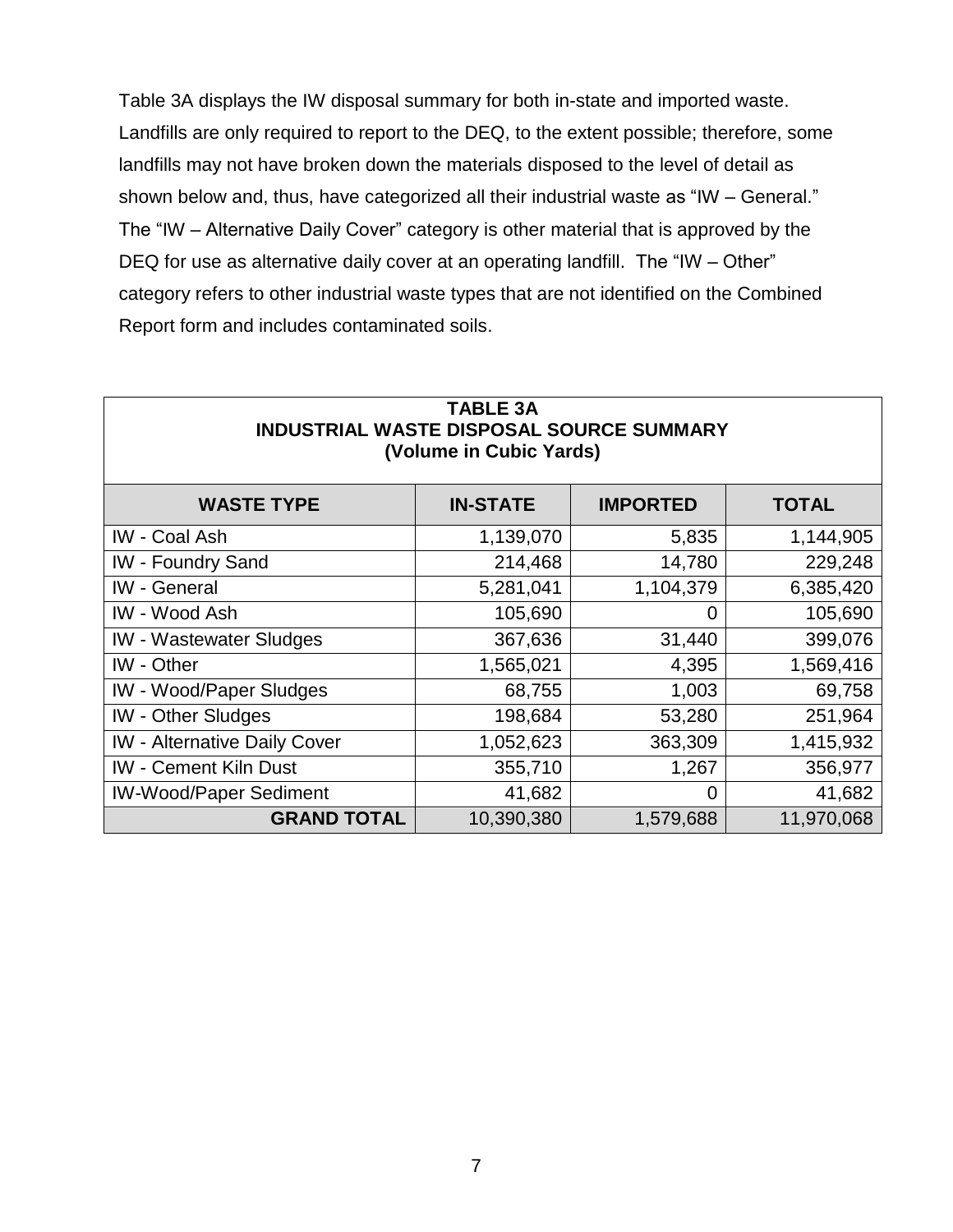#### WASTE IMPORTS

Based on the reported information for FY 2018, the solid waste industry in Michigan imported solid waste from 11 other states and from Canada for disposal in Michigan landfills. Table 4 indicates the volume of MCW, IW, and C&D imported and the state or country of origin of the waste. Figure 3 indicates the total volume of waste imported by state or country of origin of the waste.

| <b>TABLE 4</b><br><b>IMPORTED WASTE BY ORIGIN - FY 2018</b><br>(Volume in Cubic Yards) |                |                |                |                    |
|----------------------------------------------------------------------------------------|----------------|----------------|----------------|--------------------|
| <b>WASTE ORIGIN</b>                                                                    | <b>MCW</b>     | IW             | C&D            | <b>TOTAL WASTE</b> |
| <b>CANADA</b>                                                                          | 8,183,396      | 190,437        | 1,396,552      | 9,770,385          |
| <b>CONNECTICUT</b>                                                                     | 0              | 126,138        | 0              | 126,138            |
| <b>ILLINOIS</b>                                                                        | 18,700         | 380            | 17             | 19,097             |
| <b>INDIANA</b>                                                                         | 437,208        | 40,856         | 80,549         | 558,613            |
| <b>IOWA</b>                                                                            | 0              | $\overline{0}$ | 10             | 10 <sup>°</sup>    |
| <b>KANSAS</b>                                                                          | 0              | $\overline{0}$ | 7              |                    |
| <b>MISSOURI</b>                                                                        | 0              | $\overline{0}$ | 4              | 4                  |
| <b>NEW JERSEY</b>                                                                      | $\overline{0}$ | 21,956         | $\overline{0}$ | 21,956             |
| <b>OHIO</b>                                                                            | 525,211        | 1,176,974      | 90,415         | 1,792,600          |
| <b>PENNSYLVANIA</b>                                                                    | 0              | 42             | 0              | 42                 |
| <b>WEST VIRGINIA</b>                                                                   | 0              | $\overline{0}$ | 100            | 100                |
| <b>WISCONSIN</b>                                                                       | 196,354        | 22,905         | 4,676          | 223,935            |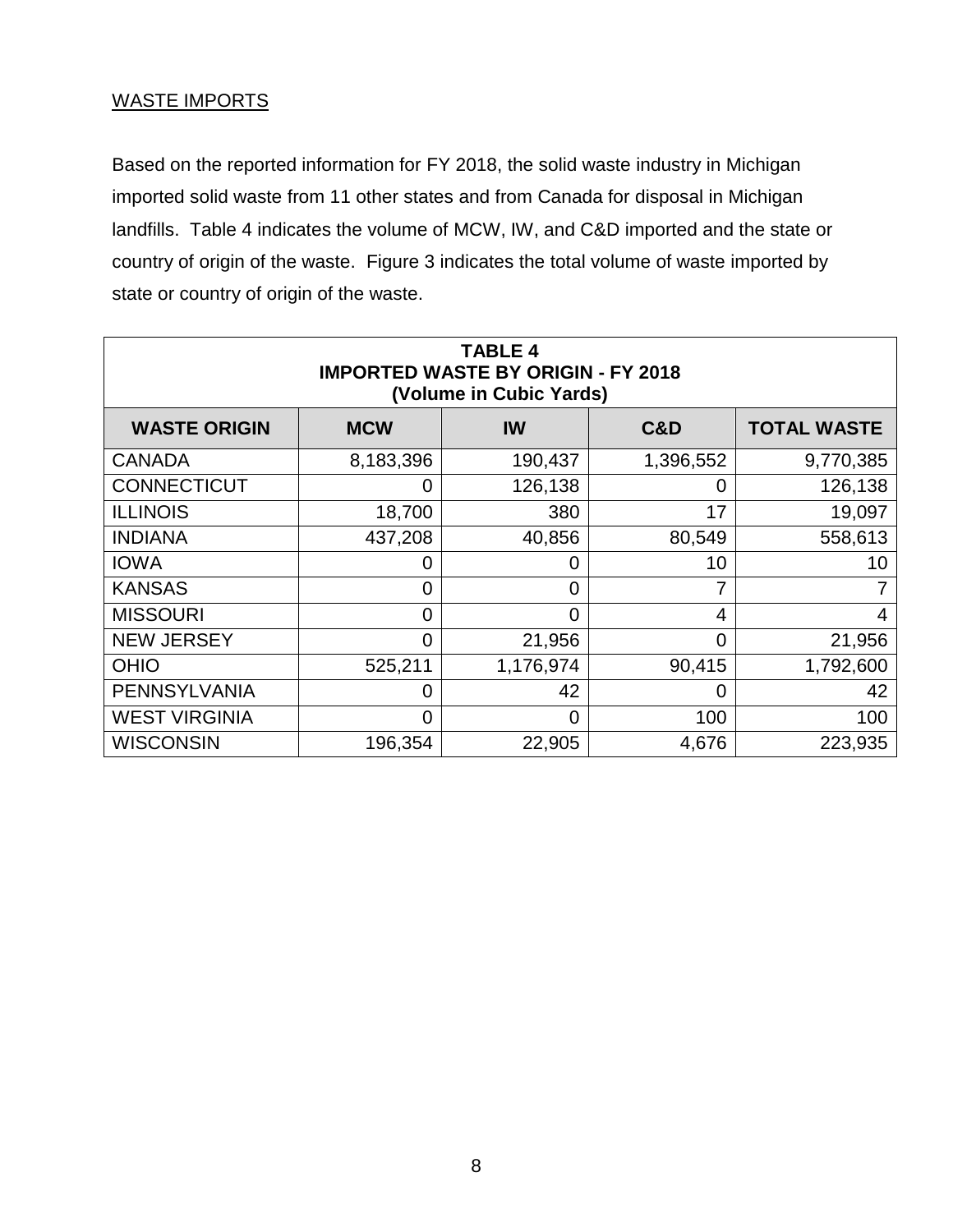

Table 5 shows the total amount of waste imported into each county from all out-of-state sources.

| <b>TABLE 5</b><br><b>IMPORTED WASTE BY COUNTY AND PLACE OF ORIGIN - FY 2018</b><br>(Volume in Cubic Yards) |                     |                     |  |
|------------------------------------------------------------------------------------------------------------|---------------------|---------------------|--|
| <b>COUNTY</b>                                                                                              | <b>WASTE ORIGIN</b> | <b>WASTE VOLUME</b> |  |
| <b>ALGER</b>                                                                                               | <b>WISCONSIN</b>    | 3,358               |  |
| <b>BERRIEN</b>                                                                                             | <b>ILLINOIS</b>     | 19,080              |  |
| <b>BERRIEN</b>                                                                                             | <b>INDIANA</b>      | 393,195             |  |
| <b>CHIPPEWA</b>                                                                                            | <b>CANADA</b>       | 75,203              |  |
| <b>DICKINSON</b>                                                                                           | <b>WISCONSIN</b>    | 33                  |  |
| <b>GENESEE</b>                                                                                             | <b>CANADA</b>       | 990,503             |  |
| <b>GENESEE</b>                                                                                             | <b>CONNECTICUT</b>  | 126,138             |  |
| <b>GENESEE</b>                                                                                             | <b>NEW JERSEY</b>   | 21,956              |  |
| <b>GENESEE</b>                                                                                             | <b>OHIO</b>         | 28,636              |  |
| <b>JACKSON</b>                                                                                             | <b>OHIO</b>         | 115,189             |  |
| <b>MACOMB</b>                                                                                              | <b>CANADA</b>       | 3,851,502           |  |
| <b>MACOMB</b>                                                                                              | <b>OHIO</b>         | 780                 |  |
| <b>MENOMINEE</b>                                                                                           | <b>WISCONSIN</b>    | 109,623             |  |
| <b>MONROE</b>                                                                                              | <b>OHIO</b>         | 1,236,106           |  |
| <b>ONTONAGON</b>                                                                                           | <b>WISCONSIN</b>    | 110,914             |  |
| <b>ST CLAIR</b>                                                                                            | <b>CANADA</b>       | 388,170             |  |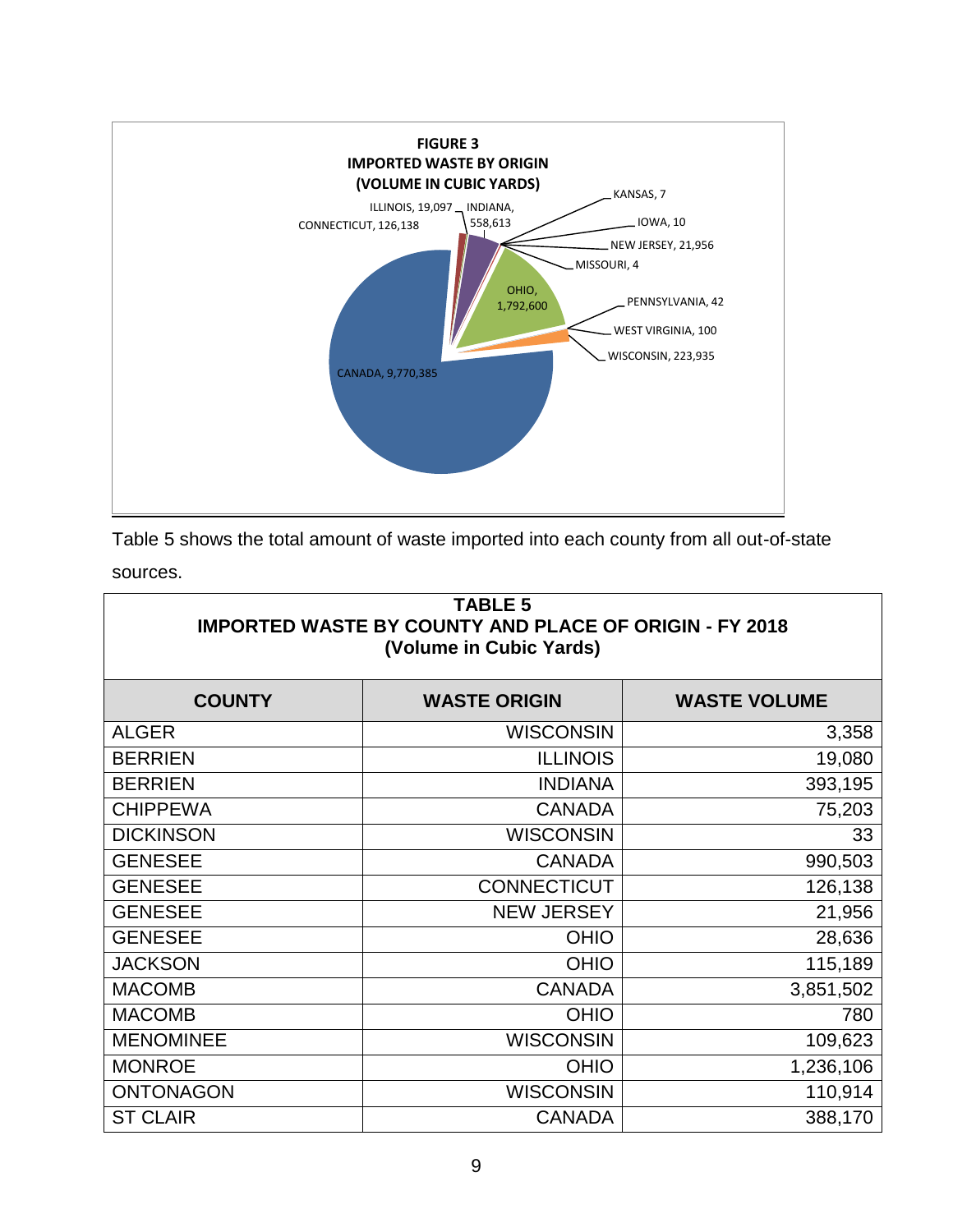| <b>TABLE 5</b><br><b>IMPORTED WASTE BY COUNTY AND PLACE OF ORIGIN - FY 2018</b><br>(Volume in Cubic Yards) |                      |                     |  |
|------------------------------------------------------------------------------------------------------------|----------------------|---------------------|--|
| <b>COUNTY</b>                                                                                              | <b>WASTE ORIGIN</b>  | <b>WASTE VOLUME</b> |  |
| <b>ST JOSEPH</b>                                                                                           | <b>INDIANA</b>       | 155,601             |  |
| <b>WASHTENAW</b>                                                                                           | <b>OHIO</b>          | 80,944              |  |
| <b>WAYNE</b>                                                                                               | <b>CANADA</b>        | 4,465,007           |  |
| <b>WAYNE</b>                                                                                               | <b>INDIANA</b>       | 9,800               |  |
| <b>WAYNE</b>                                                                                               | <b>OHIO</b>          | 330,928             |  |
| <b>WAYNE</b>                                                                                               | <b>WEST VIRGINIA</b> | 100                 |  |
| <b>WEXFORD</b>                                                                                             | <b>ILLINOIS</b>      | 17                  |  |
| <b>WEXFORD</b>                                                                                             | <b>INDIANA</b>       | 17                  |  |
| <b>WEXFORD</b>                                                                                             | <b>IOWA</b>          | 10                  |  |
| <b>WEXFORD</b>                                                                                             | <b>KANSAS</b>        | 7                   |  |
| <b>WEXFORD</b>                                                                                             | <b>MISSOURI</b>      | 4                   |  |
| <b>WEXFORD</b>                                                                                             | <b>OHIO</b>          | 17                  |  |
| <b>WEXFORD</b>                                                                                             | PENNSYLVANIA         | 42                  |  |
| <b>WEXFORD</b>                                                                                             | <b>WISCONSIN</b>     | 7                   |  |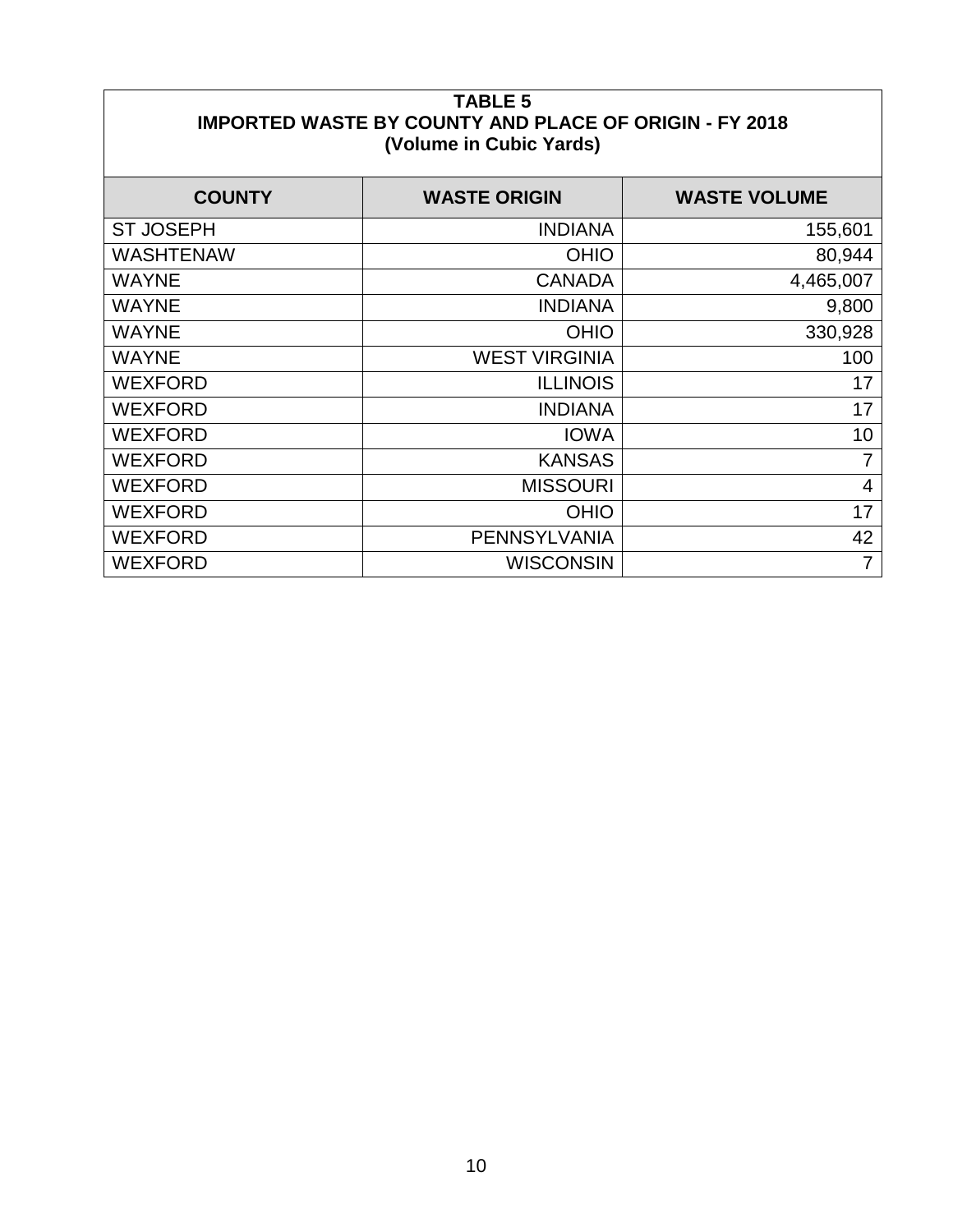Table 6 shows the total amount of waste disposed in Michigan landfills from each Michigan county.

| <b>TABLE 6</b><br>TOTAL WASTE DISPOSED IN MICHIGAN LANDFILLS FROM EACH COUNTY - FY 2018<br>(Volume in Cubic Yards) |                     |  |
|--------------------------------------------------------------------------------------------------------------------|---------------------|--|
| <b>COUNTY</b>                                                                                                      | <b>WASTE VOLUME</b> |  |
| <b>ALCONA</b>                                                                                                      | 7,214               |  |
| <b>ALGER</b>                                                                                                       | 35,132              |  |
| <b>ALLEGAN</b>                                                                                                     | 433,277             |  |
| <b>ALPENA</b>                                                                                                      | 393,504             |  |
| <b>ANTRIM</b>                                                                                                      | 19,725              |  |
| <b>ARENAC</b>                                                                                                      | 36,814              |  |
| <b>BARAGA</b>                                                                                                      | 35,609              |  |
| <b>BARRY</b>                                                                                                       | 91,105              |  |
| <b>BAY</b>                                                                                                         | 492,495             |  |
| <b>BENZIE</b>                                                                                                      | 27,175              |  |
| <b>BERRIEN</b>                                                                                                     | 941,340             |  |
| <b>BRANCH</b>                                                                                                      | 152, 187            |  |
| <b>CALHOUN</b>                                                                                                     | 463,210             |  |
| <b>CASS</b>                                                                                                        | 181,053             |  |
| <b>CHARLEVOIX</b>                                                                                                  | 179,570             |  |
| <b>CHEBOYGAN</b>                                                                                                   | 110,086             |  |
| <b>CHIPPEWA</b>                                                                                                    | 117,386             |  |
| <b>CLARE</b>                                                                                                       | 92,219              |  |
| <b>CLINTON</b>                                                                                                     | 177,273             |  |
| <b>CRAWFORD</b>                                                                                                    | 65,234              |  |
| <b>DELTA</b>                                                                                                       | 150,933             |  |
| <b>DICKINSON</b>                                                                                                   | 251,627             |  |
| <b>EATON</b>                                                                                                       | 318,026             |  |
| <b>EMMET</b>                                                                                                       | 112,103             |  |
| <b>GENESEE</b>                                                                                                     | 1,438,422           |  |
| <b>GLADWIN</b>                                                                                                     | 59,935              |  |
| <b>GOGEBIC</b>                                                                                                     | 25,497              |  |
| <b>GRAND TRAVERSE</b>                                                                                              | 394,170             |  |
| <b>GRATIOT</b>                                                                                                     | 173,136             |  |
| <b>HILLSDALE</b>                                                                                                   | 69,335              |  |
| <b>HOUGHTON</b>                                                                                                    | 79,912              |  |
| <b>HURON</b>                                                                                                       | 151,610             |  |
| <b>INGHAM</b>                                                                                                      | 1,036,416           |  |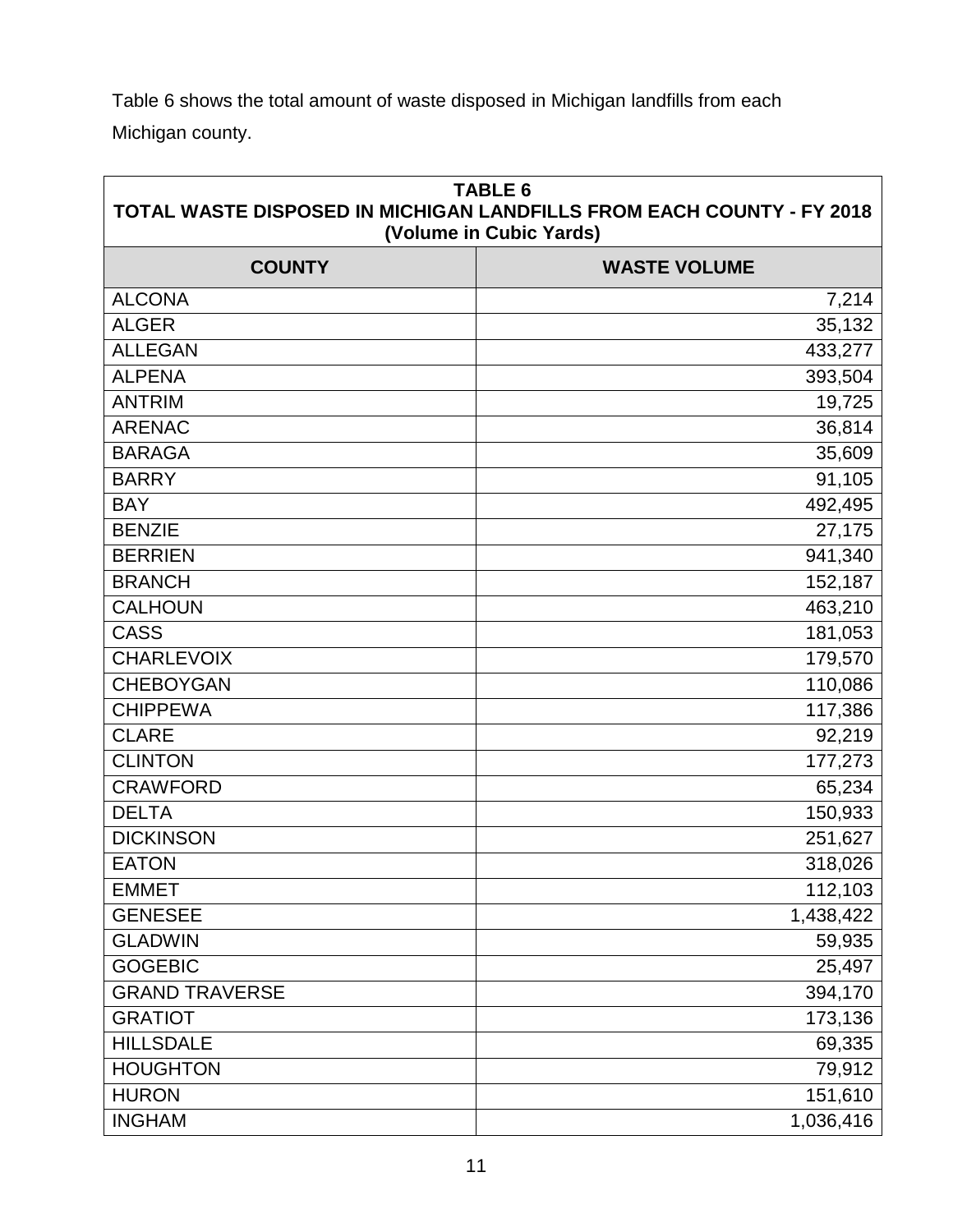| <b>TABLE 6</b><br>TOTAL WASTE DISPOSED IN MICHIGAN LANDFILLS FROM EACH COUNTY - FY 2018<br>(Volume in Cubic Yards) |                     |  |  |
|--------------------------------------------------------------------------------------------------------------------|---------------------|--|--|
| <b>COUNTY</b>                                                                                                      | <b>WASTE VOLUME</b> |  |  |
| <b>IONIA</b>                                                                                                       | 135,832             |  |  |
| <b>IOSCO</b>                                                                                                       | 139,209             |  |  |
| <b>IRON</b>                                                                                                        | 13,791              |  |  |
| <b>ISABELLA</b>                                                                                                    | 120,202             |  |  |
| <b>JACKSON</b>                                                                                                     | 487,439             |  |  |
| <b>KALAMAZOO</b>                                                                                                   | 1,307,513           |  |  |
| <b>KALKASKA</b>                                                                                                    | 113,673             |  |  |
| <b>KENT</b>                                                                                                        | 2,110,561           |  |  |
| <b>KEWEENAW</b>                                                                                                    | 2,747               |  |  |
| <b>LAKE</b>                                                                                                        | 14,999              |  |  |
| <b>LAPEER</b>                                                                                                      | 302,649             |  |  |
| LEELANAU                                                                                                           | 34,673              |  |  |
| <b>LENAWEE</b>                                                                                                     | 193,810             |  |  |
| <b>LIVINGSTON</b>                                                                                                  | 377,512             |  |  |
| <b>LUCE</b>                                                                                                        | 7,548               |  |  |
| <b>MACKINAC</b>                                                                                                    | 21,568              |  |  |
| <b>MACOMB</b>                                                                                                      | 2,202,139           |  |  |
| <b>MANISTEE</b>                                                                                                    | 304,629             |  |  |
| <b>MARQUETTE</b>                                                                                                   | 197,354             |  |  |
| <b>MASON</b>                                                                                                       | 110,495             |  |  |
| <b>MECOSTA</b>                                                                                                     | 63,797              |  |  |
| <b>MENOMINEE</b>                                                                                                   | 59,697              |  |  |
| <b>MIDLAND</b>                                                                                                     | 418,802             |  |  |
| <b>MISSAUKEE</b>                                                                                                   | 51,168              |  |  |
| <b>MONROE</b>                                                                                                      | 979,591             |  |  |
| <b>MONTCALM</b>                                                                                                    | 120,241             |  |  |
| <b>MONTMORENCY</b>                                                                                                 | 46,232              |  |  |
| <b>MUSKEGON</b>                                                                                                    | 708,676             |  |  |
| <b>NEWAYGO</b>                                                                                                     | 128,591             |  |  |
| <b>OAKLAND</b>                                                                                                     | 4,314,899           |  |  |
| <b>OCEANA</b>                                                                                                      | 58,528              |  |  |
| <b>OGEMAW</b>                                                                                                      | 27,089              |  |  |
| <b>ONTONAGON</b>                                                                                                   | 10,207              |  |  |
| <b>OSCEOLA</b>                                                                                                     | 49,721              |  |  |
| <b>OSCODA</b>                                                                                                      | 21,959              |  |  |
| <b>OTSEGO</b>                                                                                                      | 90,777              |  |  |
| <b>OTTAWA</b>                                                                                                      | 1,279,874           |  |  |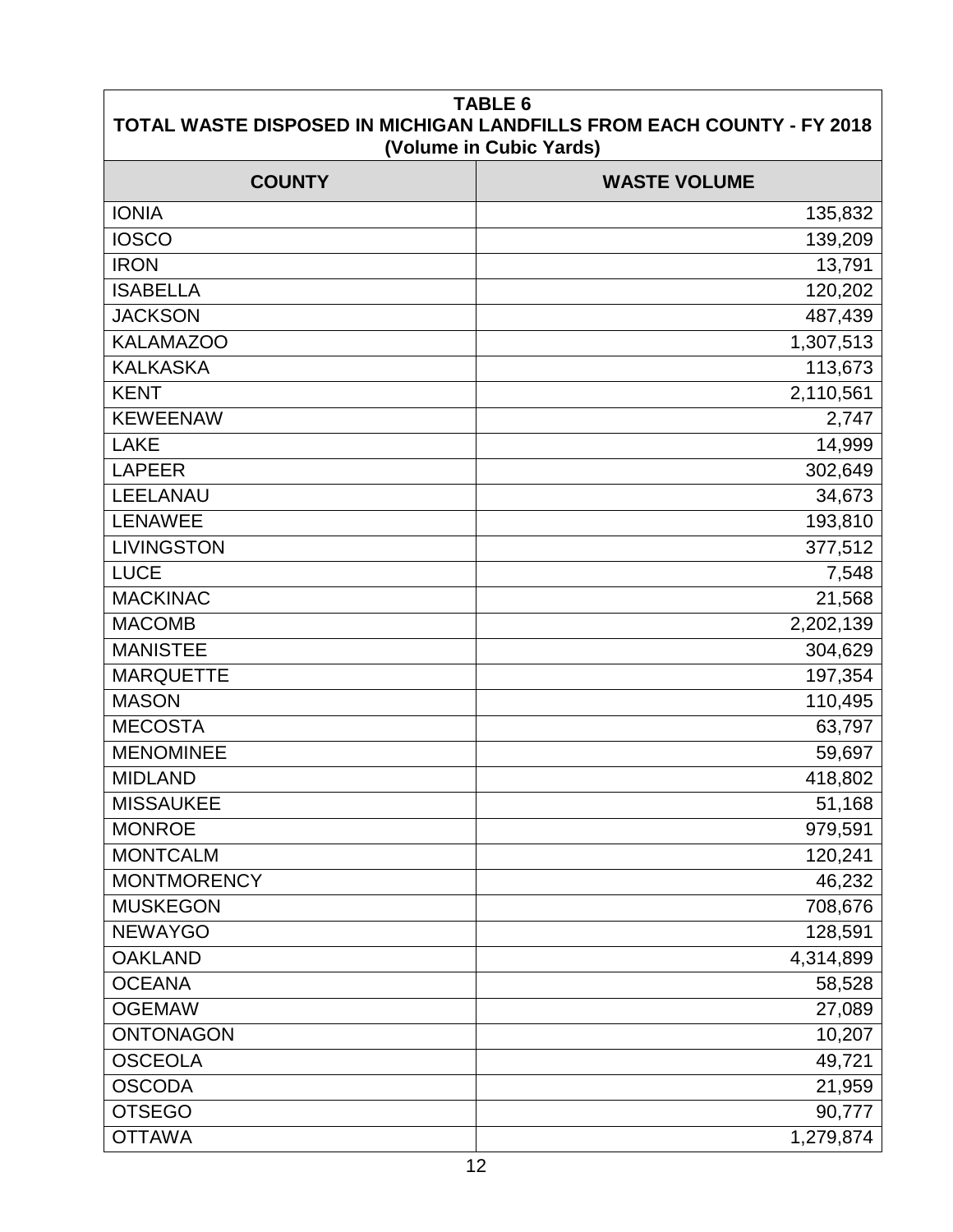#### **TABLE 6 TOTAL WASTE DISPOSED IN MICHIGAN LANDFILLS FROM EACH COUNTY - FY 2018 (Volume in Cubic Yards)**

| <b>COUNTY</b>      | <b>WASTE VOLUME</b> |
|--------------------|---------------------|
| PRESQUE ISLE       | 20,336              |
| <b>ROSCOMMON</b>   | 72,443              |
| <b>SAGINAW</b>     | 625,870             |
| <b>SANILAC</b>     | 97,938              |
| <b>SCHOOLCRAFT</b> | 71,775              |
| <b>SHIAWASSEE</b>  | 205,614             |
| <b>ST CLAIR</b>    | 1,020,651           |
| <b>ST JOSEPH</b>   | 260,176             |
| <b>TUSCOLA</b>     | 105,728             |
| <b>VAN BUREN</b>   | 199,915             |
| <b>WASHTENAW</b>   | 1,071,202           |
| <b>WAYNE</b>       | 11,120,894          |
| <b>WEXFORD</b>     | 118,864             |

Table 6A shows the total amount of waste disposed by each county that has a landfill.

[Click here](http://www.michigan.gov/documents/deq/deq-whmd-swp-Landfill-map_247566_7.pdf) to view an online map that indicates where Michigan's active solid waste landfills are located.

| <b>TABLE 6A</b><br><b>TOTAL WASTE DISPOSED BY COUNTY - FY 2018</b><br>(Volume in Cubic Yards) |                           |  |
|-----------------------------------------------------------------------------------------------|---------------------------|--|
| <b>COUNTY</b>                                                                                 | <b>TOTAL WASTE VOLUME</b> |  |
| <b>ALGER</b>                                                                                  | 153,352                   |  |
| <b>ALPENA</b>                                                                                 | 291,000                   |  |
| <b>BARRY</b>                                                                                  | 144,209                   |  |
| <b>BAY</b>                                                                                    | 577,999                   |  |
| <b>BERRIEN</b>                                                                                | 1,880,892                 |  |
| <b>CALHOUN</b>                                                                                | 1,257,358                 |  |
| <b>CHARLEVOIX</b>                                                                             | 61,526                    |  |
| <b>CHIPPEWA</b>                                                                               | 133,098                   |  |
| <b>CLARE</b>                                                                                  | 333,963                   |  |
| <b>CLINTON</b>                                                                                | 1,628,928                 |  |
| <b>CRAWFORD</b>                                                                               | 252,118                   |  |
| <b>DELTA</b>                                                                                  | 181,309                   |  |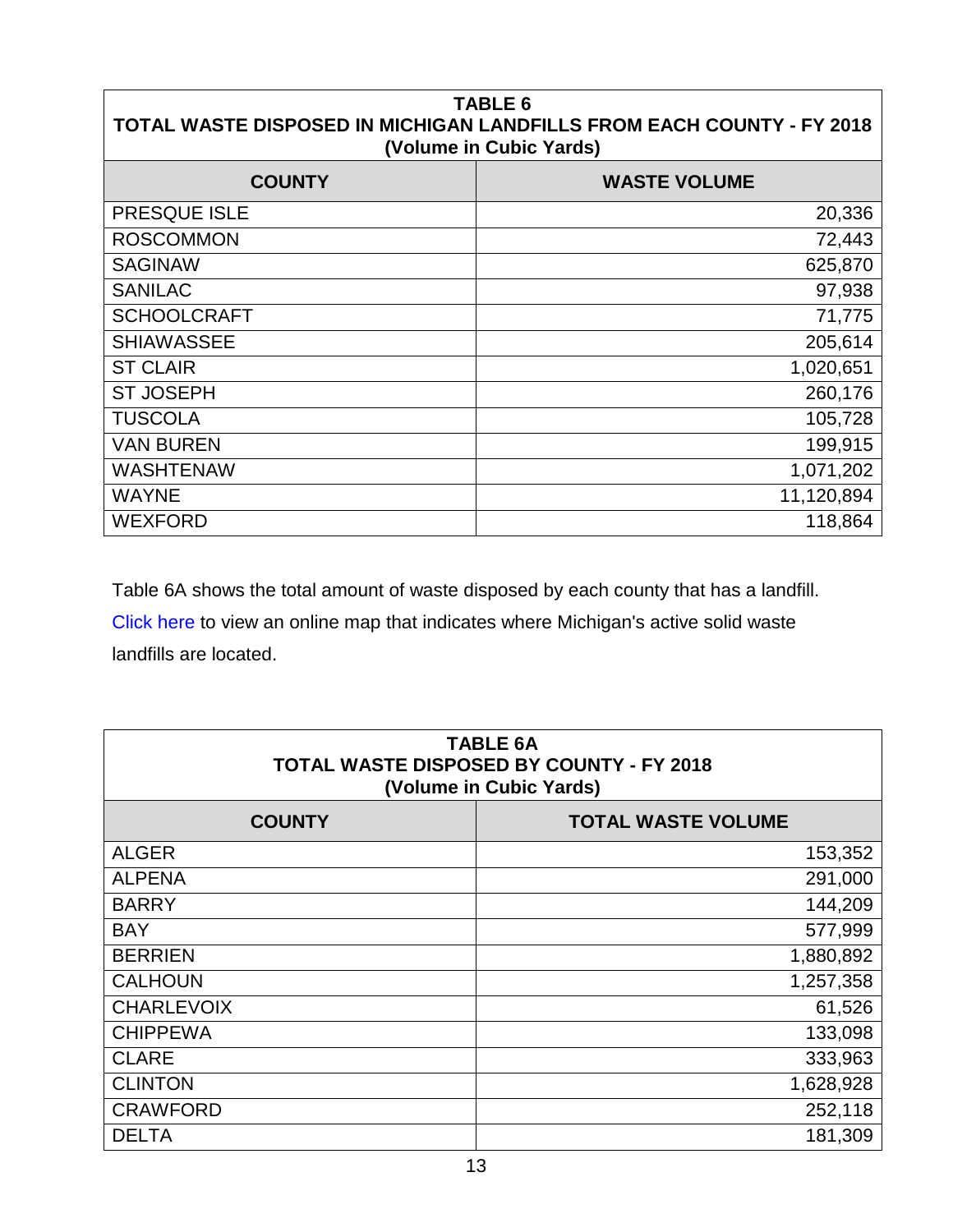| <b>TABLE 6A</b><br><b>TOTAL WASTE DISPOSED BY COUNTY - FY 2018</b><br>(Volume in Cubic Yards) |                           |  |  |
|-----------------------------------------------------------------------------------------------|---------------------------|--|--|
| <b>COUNTY</b>                                                                                 | <b>TOTAL WASTE VOLUME</b> |  |  |
| <b>DICKINSON</b>                                                                              | 139,063                   |  |  |
| <b>GENESEE</b>                                                                                | 3,201,819                 |  |  |
| <b>HURON</b>                                                                                  | 196,626                   |  |  |
| <b>IONIA</b>                                                                                  | 298,949                   |  |  |
| <b>JACKSON</b>                                                                                | 467,492                   |  |  |
| <b>KENT</b>                                                                                   | 1,102,416                 |  |  |
| LEELANAU                                                                                      | 97,789                    |  |  |
| <b>MACOMB</b>                                                                                 | 6,178,232                 |  |  |
| <b>MANISTEE</b>                                                                               | 429,274                   |  |  |
| <b>MARQUETTE</b>                                                                              | 183,838                   |  |  |
| <b>MENOMINEE</b>                                                                              | 154,159                   |  |  |
| <b>MIDLAND</b>                                                                                | 428,782                   |  |  |
| <b>MONROE</b>                                                                                 | 1,661,879                 |  |  |
| <b>MONTCALM</b>                                                                               | 653,850                   |  |  |
| <b>MONTMORENCY</b>                                                                            | 198,271                   |  |  |
| <b>MUSKEGON</b>                                                                               | 358,978                   |  |  |
| <b>OAKLAND</b>                                                                                | 2,454,559                 |  |  |
| <b>ONTONAGON</b>                                                                              | 254,077                   |  |  |
| <b>OTTAWA</b>                                                                                 | 2,686,069                 |  |  |
| PRESQUE ISLE                                                                                  | 322,199                   |  |  |
| <b>SAGINAW</b>                                                                                | 588,258                   |  |  |
| <b>SANILAC</b>                                                                                | 100,851                   |  |  |
| <b>SCHOOLCRAFT</b>                                                                            | 87,421                    |  |  |
| <b>SHIAWASSEE</b>                                                                             | 690,743                   |  |  |
| <b>ST CLAIR</b>                                                                               | 1,408,816                 |  |  |
| <b>ST JOSEPH</b>                                                                              | 1,072,280                 |  |  |
| <b>WASHTENAW</b>                                                                              | 4,990,699                 |  |  |
| <b>WAYNE</b>                                                                                  | 14,472,544                |  |  |
| <b>WEXFORD</b>                                                                                | 669,530                   |  |  |

 $\mathbf{I}$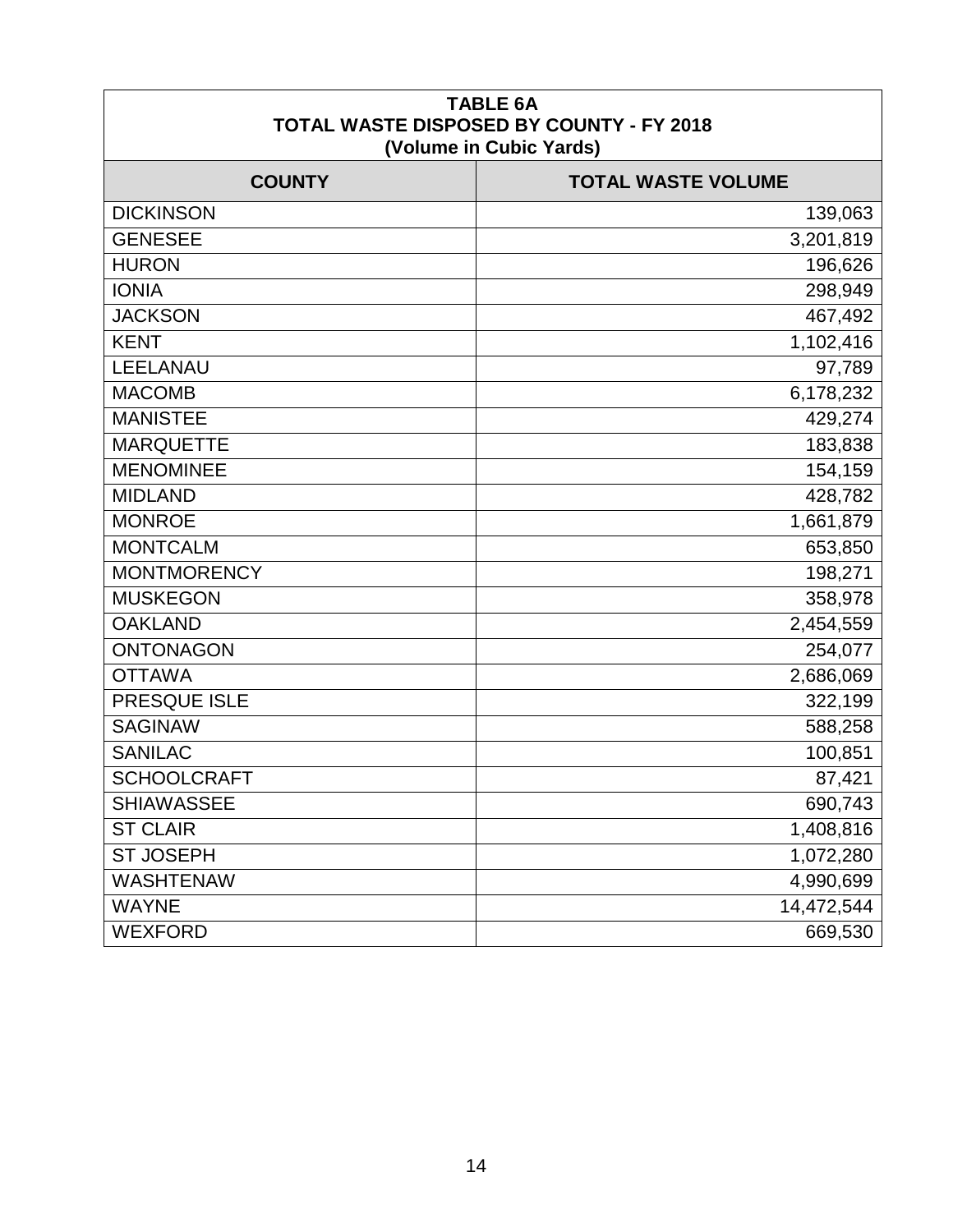#### FACILITY INFORMATION

The total of MCW disposed, total of IW and C&D disposed, and total volume disposed at each of the 66 reporting facilities is given in Table 7. Tables 8 and 9 list the MCW and the IW and C&D disposal volumes ranked in order of volume disposed. The highlighted type of waste in each of Tables 8 and 9 corresponds to the focus of that table. However, all waste information is also provided for reference purposes.

| <b>TABLE 7</b><br>TOTAL WASTE DISPOSAL BY FACILITY - ALPHABETICAL LISTING - FY 2018                                                        |                         |           |           |  |  |  |
|--------------------------------------------------------------------------------------------------------------------------------------------|-------------------------|-----------|-----------|--|--|--|
|                                                                                                                                            | (Volume in Cubic Yards) |           |           |  |  |  |
| <b>TOTAL WASTE</b><br><b>MCW</b><br><b>IW AND C&amp;D</b><br><b>FACILITY NAME</b><br><b>DISPOSED</b><br><b>DISPOSED</b><br><b>DISPOSED</b> |                         |           |           |  |  |  |
| <b>ADVANCED DISPOSAL</b><br><b>SERVICES ARBOR HILLS</b><br>LANDFILL, INC.                                                                  | 3,105,321               | 1,885,378 | 4,990,699 |  |  |  |
| <b>AUTUMN HILLS RECYCLING</b><br>AND DISPOSAL FACILITY                                                                                     | 478,978                 | 545,600   | 1,024,578 |  |  |  |
| <b>BRENT RUN LANDFILL</b>                                                                                                                  | 922,174                 | 1,295,616 | 2,217,790 |  |  |  |
| C AND C EXPANDED SANITARY<br><b>LANDFILL</b>                                                                                               | 872,005                 | 385,353   | 1,257,358 |  |  |  |
| <b>CARLETON FARMS LANDFILL</b>                                                                                                             | 3,995,731               | 2,158,385 | 6,154,116 |  |  |  |
| <b>CENTRAL SANITARY LANDFILL</b>                                                                                                           | 598,905                 | 54,945    | 653,850   |  |  |  |
| CITIZENS DISPOSAL, INC.                                                                                                                    | 479,276                 | 504,753   | 984,029   |  |  |  |
| <b>CITY ENVIRONMENTAL</b><br>SERVICES, INC., OF WATERS                                                                                     | 168,831                 | 83,287    | 252,118   |  |  |  |
| <b>CITY OF LIVONIA LANDFILL</b>                                                                                                            | 2,695                   | 0         | 2,695     |  |  |  |
| <b>CITY OF MIDLAND SANITARY</b><br><b>LANDFILL</b>                                                                                         | 142,225                 | 286,557   | 428,782   |  |  |  |
| CONSUMERS ENERGY DE KARN                                                                                                                   | $\overline{0}$          | 69,731    | 69,731    |  |  |  |
| <b>CONSUMERS ENERGY J H</b><br><b>CAMPBELL COMPLEX</b>                                                                                     | $\overline{0}$          | 249,652   | 249,652   |  |  |  |
| <b>CONSUMERS WEADOCK</b><br><b>COMPLEX</b>                                                                                                 | $\mathbf 0$             | 21,454    | 21,454    |  |  |  |
| <b>COUNTY OF MUSKEGON -</b><br><b>SOLID WASTE LANDFILL</b>                                                                                 | 222,837                 | 136,141   | 358,978   |  |  |  |
| DAFTER SANITARY LANDFILL                                                                                                                   | 130,526                 | 2,572     | 133,098   |  |  |  |
| <b>DELTA COUNTY LANDFILL</b>                                                                                                               | 62,181                  | 57,927    | 120,108   |  |  |  |
| <b>DETROIT EDISON CO RANGE</b><br>ROAD ASH DISPOSAL                                                                                        | 0                       | 234,087   | 234,087   |  |  |  |
| DETROIT EDISON CO SIBLEY<br><b>QUARRY</b>                                                                                                  | $\overline{0}$          | 108,925   | 108,925   |  |  |  |
| DTE MONROE POWER PLANT                                                                                                                     | $\mathbf 0$             | 287,101   | 287,101   |  |  |  |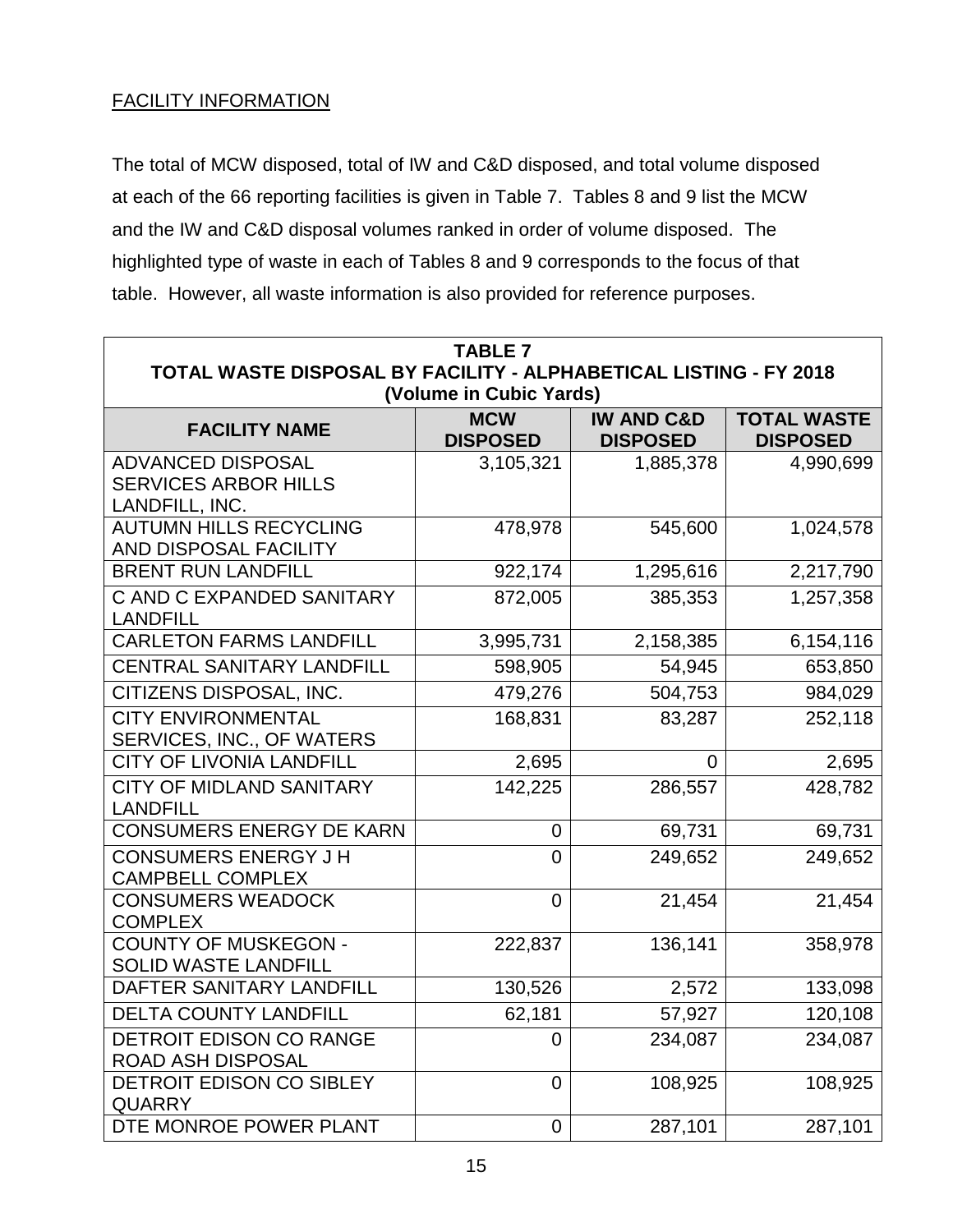| <b>TABLE 7</b>                                                    |                               |                                          |                                       |  |
|-------------------------------------------------------------------|-------------------------------|------------------------------------------|---------------------------------------|--|
| TOTAL WASTE DISPOSAL BY FACILITY - ALPHABETICAL LISTING - FY 2018 |                               |                                          |                                       |  |
|                                                                   | (Volume in Cubic Yards)       |                                          |                                       |  |
| <b>FACILITY NAME</b>                                              | <b>MCW</b><br><b>DISPOSED</b> | <b>IW AND C&amp;D</b><br><b>DISPOSED</b> | <b>TOTAL WASTE</b><br><b>DISPOSED</b> |  |
| EAGLE VALLEY RECYCLE AND                                          | 1,095,702                     | 432,428                                  | 1,528,130                             |  |
| <b>DISPOSAL FACILITY</b>                                          |                               |                                          |                                       |  |
| <b>ELK RUN LANDFILL</b>                                           | 259,611                       | 62,588                                   | 322,199                               |  |
| <b>EVER-GREEN LANDFILL AND</b>                                    | 0                             | 12,502                                   | 12,502                                |  |
| RECYCLING CENTER, LLC                                             |                               |                                          |                                       |  |
| <b>GLENS SANITARY LANDFILL</b>                                    | 67,373                        | 30,416                                   | 97,789                                |  |
| <b>GRANGER GRAND RIVER</b><br><b>LANDFILL</b>                     | 6,327                         | 0                                        | 6,327                                 |  |
| <b>GRANGER WOOD STREET</b><br><b>LANDFILL</b>                     | 1,622,601                     | 0                                        | 1,622,601                             |  |
| <b>HAYWIRE LANDFILL</b>                                           | 0                             | 35,732                                   | 35,732                                |  |
| HIAWATHA SHORES LANDFILL,<br>INC.                                 | 36,184                        | 15,505                                   | 51,689                                |  |
| <b>HOLLAND PUBLIC WORKS</b><br>ZEELAND TOWNSHIP LANDFILL          | $\overline{0}$                | 8,548                                    | 8,548                                 |  |
| HURON LANDFILL CORP. - DBA<br><b>HURON LANDFILL</b>               | 118,867                       | 77,759                                   | 196,626                               |  |
| K AND W LANDFILL                                                  | 224,780                       | 16,795                                   | 241,575                               |  |
| LAFARGE MIDWEST, INC.                                             | 0                             | 291,000                                  | 291,000                               |  |
| <b>LIBERTY ENVIRONMENTALISTS</b><br><b>LANDFILL</b>               | 0                             | 207,726                                  | 207,726                               |  |
| MANISTEE COUNTY LANDFILL,<br>INC.                                 | 200,317                       | 228,957                                  | 429,274                               |  |
| <b>MARQUETTE COUNTY LANDFILL</b>                                  | 94,065                        | 85,301                                   | 179,366                               |  |
| <b>MATLIN ROAD LANDFILL</b>                                       | 0                             | 1,346                                    | 1,346                                 |  |
| MCGILL ROAD LANDFILL                                              | 180,249                       | 79,517                                   | 259,766                               |  |
| <b>MICHIGAN ENVIRONS, INC.</b>                                    | 112,352                       | 41,807                                   | 154,159                               |  |
| MONTMORENCY-OSCODA-<br><b>ALPENA SWMA</b>                         | 138,414                       | 59,857                                   | 198,271                               |  |
| NIAGARA DEVELOPMENT, LLC                                          | 0                             | 28,930                                   | 28,930                                |  |
| <b>NORTHERN OAKS RECYCLING</b><br>AND DISPOSAL FACILITY           | 239,319                       | 94,644                                   | 333,963                               |  |
| <b>OAKLAND HEIGHTS</b><br>DEVELOPMENT, INC.                       | 593,467                       | 332,962                                  | 926,429                               |  |
| ORCHARD HILL SANITARY<br><b>LANDFILL</b>                          | 666,012                       | $\overline{0}$                           | 666,012                               |  |
| <b>OTTAWA COUNTY FARMS</b><br><b>LANDFILL</b>                     | 744,212                       | 659,079                                  | 1,403,291                             |  |
| PEOPLES LANDFILL, INC.                                            | 454,193                       | 120,076                                  | 574,269                               |  |
| PINE TREE ACRES, INC.                                             | 5,126,562                     | 1,051,670                                | 6,178,232                             |  |
| PITSCH SANITARY LANDFILL                                          | 19,373                        | 279,576                                  | 298,949                               |  |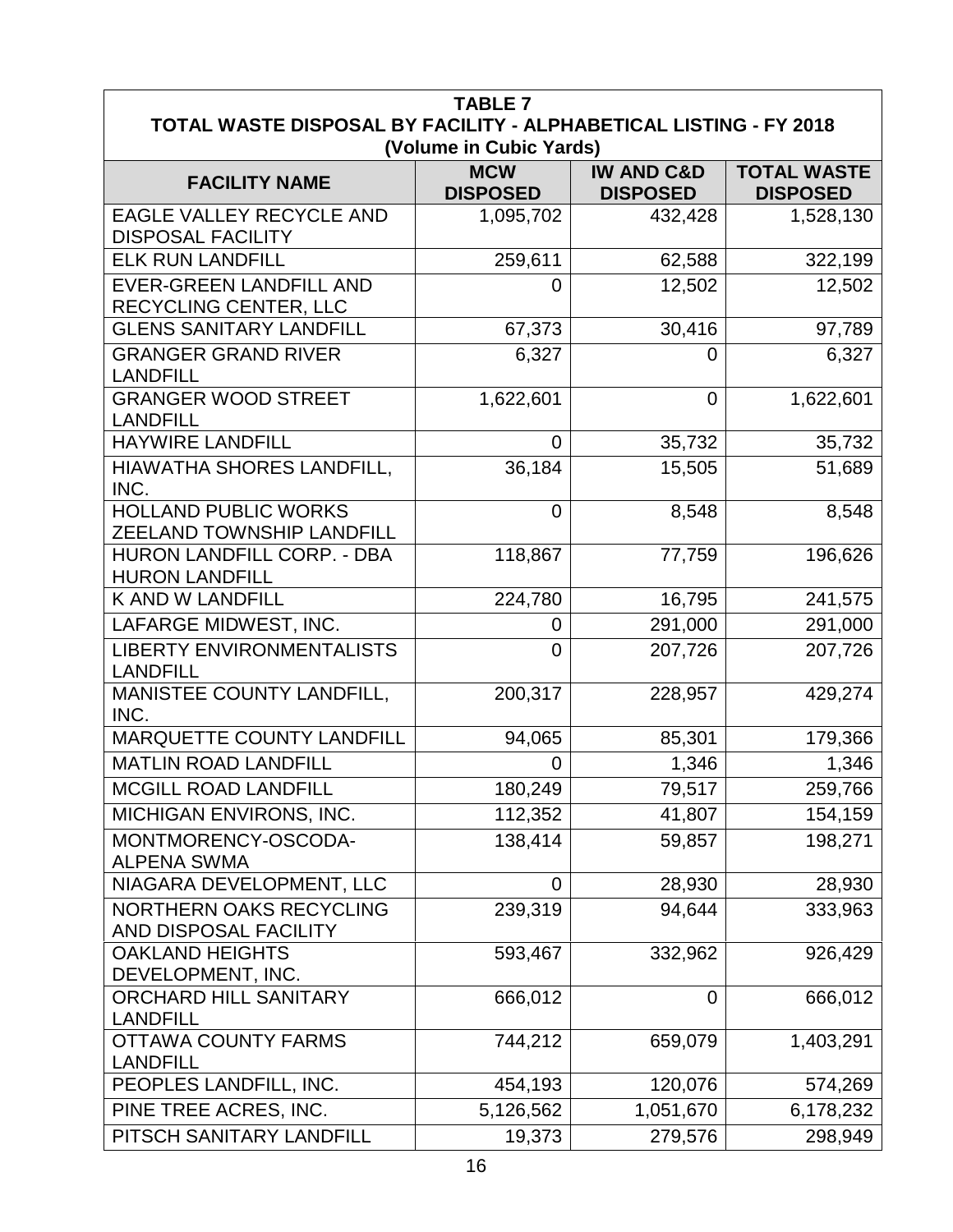|                                                                   | <b>TABLE 7</b>                        |                       |                    |
|-------------------------------------------------------------------|---------------------------------------|-----------------------|--------------------|
| TOTAL WASTE DISPOSAL BY FACILITY - ALPHABETICAL LISTING - FY 2018 |                                       |                       |                    |
|                                                                   | (Volume in Cubic Yards)<br><b>MCW</b> | <b>IW AND C&amp;D</b> | <b>TOTAL WASTE</b> |
| <b>FACILITY NAME</b>                                              | <b>DISPOSED</b>                       | <b>DISPOSED</b>       | <b>DISPOSED</b>    |
| RACER SAGINAW NODULAR                                             | 0                                     | 13,989                | 13,989             |
| <b>INDUSTRIAL LAND</b>                                            |                                       |                       |                    |
| REPUBLIC SERVICES OF<br><b>PINCONNING</b>                         | 270,665                               | 216,149               | 486,814            |
| <b>RIVERVIEW LAND PRESERVE</b>                                    | 1,357,707                             | 592,475               | 1,950,182          |
| <b>SAUK TRAIL HILLS LANDFILL</b>                                  | 785,198                               | 687,230               | 1,472,428          |
| SC HOLDINGS, INC.                                                 | 120,149                               | 24,060                | 144,209            |
| <b>SMITHS CREEK LANDFILL</b>                                      | 922,759                               | 251,970               | 1,174,729          |
| <b>SOUTH KENT LANDFILL</b>                                        | 1,099,813                             | 0                     | 1,099,813          |
| SOUTHEAST BERRIEN COUNTY                                          | 941,932                               | 272,948               | 1,214,880          |
| <b>LANDFILL</b>                                                   |                                       |                       |                    |
| <b>SPARTA FOUNDRY WASTE</b>                                       | $\overline{0}$                        | 2,603                 | 2,603              |
| <b>FACILITY</b>                                                   |                                       |                       |                    |
| ST MARYS CEMENT, INC.                                             | $\overline{0}$                        | 61,526                | 61,526             |
| TRI-CITY RECYCLING AND                                            | 74,818                                | 26,033                | 100,851            |
| <b>DISPOSAL FACILITY</b>                                          |                                       |                       |                    |
| <b>VENICE PARK RECYCLING AND</b><br><b>DISPOSAL FACILITY</b>      | 441,848                               | 248,895               | 690,743            |
| <b>VERSO ESCANABA, LLC</b>                                        | $\overline{0}$                        | 61,201                | 61,201             |
| <b>VERSO QUINNESEC, LLC</b>                                       | 0                                     | 110,133               | 110,133            |
| <b>VIENNA JUNCTION INDUSTRIAL</b>                                 | 584,066                               | 789,366               | 1,373,432          |
| PARK SANITARY LANDFILL                                            |                                       |                       |                    |
| WE ENERGIES PRESQUE ISLE<br><b>POWER PLANT</b>                    | $\overline{0}$                        | 4,472                 | 4,472              |
| <b>WESTSIDE RECYCLING AND</b>                                     | 579,559                               | 492,721               | 1,072,280          |
| <b>DISPOSAL FACILITY</b>                                          |                                       |                       |                    |
| <b>WEXFORD COUNTY LANDFILL,</b>                                   | 560,846                               | 108,684               | 669,530            |
| <b>LLC</b>                                                        |                                       |                       |                    |
| <b>WOOD ISLAND WASTE</b><br>MANAGEMENT, INC.                      | 125,593                               | 27,759                | 153,352            |
| WOODLAND MEADOWS RDF-                                             | 2,198,589                             | 2,585,609             | 4,784,198          |
| <b>VAN BUREN</b>                                                  |                                       |                       |                    |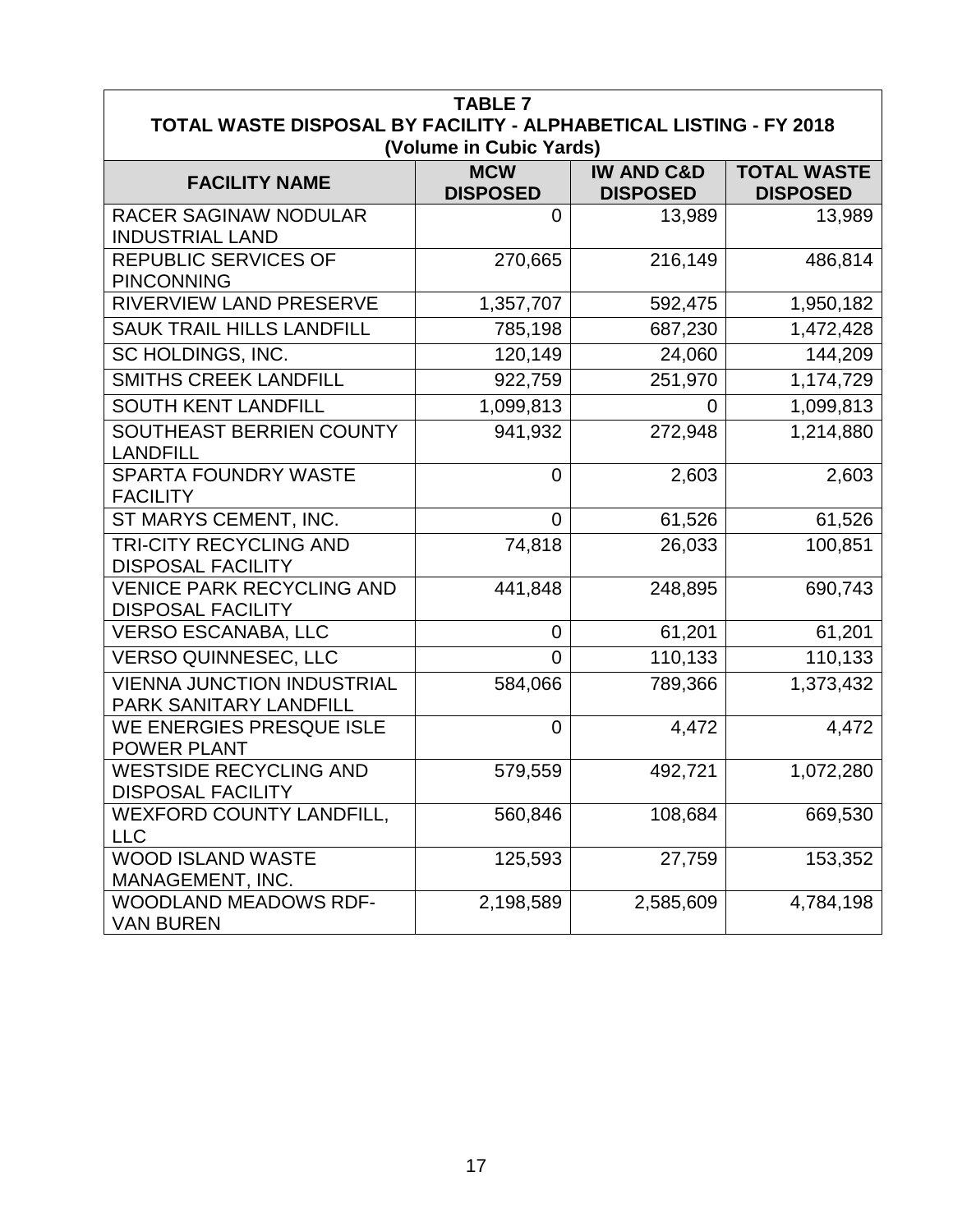| <b>TABLE 8</b><br>MCW DISPOSAL BY FACILITY - RANKED BY VOLUME - FY 2018<br>(Volume in Cubic Yards) |                               |                                                  |                                       |  |
|----------------------------------------------------------------------------------------------------|-------------------------------|--------------------------------------------------|---------------------------------------|--|
| <b>FACILITY NAME</b>                                                                               | <b>MCW</b><br><b>DISPOSED</b> | <b>IW AND</b><br><b>CANDD</b><br><b>DISPOSED</b> | <b>TOTAL WASTE</b><br><b>DISPOSED</b> |  |
| PINE TREE ACRES, INC.                                                                              | 5,126,562                     | 1,051,670                                        | 6,178,232                             |  |
| <b>CARLETON FARMS LANDFILL</b>                                                                     | 3,995,731                     | 2,158,385                                        | 6,154,116                             |  |
| <b>ADVANCED DISPOSAL</b><br><b>SERVICES ARBOR HILLS</b><br>LANDFILL, INC.                          | 3,105,321                     | 1,885,378                                        | 4,990,699                             |  |
| <b>WOODLAND MEADOWS RDF-</b><br><b>VAN BUREN</b>                                                   | 2,198,589                     | 2,585,609                                        | 4,784,198                             |  |
| <b>GRANGER WOOD STREET</b><br><b>LANDFILL</b>                                                      | 1,622,601                     | $\overline{0}$                                   | 1,622,601                             |  |
| RIVERVIEW LAND PRESERVE                                                                            | 1,357,707                     | 592,475                                          | 1,950,182                             |  |
| <b>SOUTH KENT LANDFILL</b>                                                                         | 1,099,813                     | 0                                                | 1,099,813                             |  |
| <b>EAGLE VALLEY RECYCLE &amp;</b><br><b>DISPOSAL FACILITY</b>                                      | 1,095,702                     | 432,428                                          | 1,528,130                             |  |
| SOUTHEAST BERRIEN COUNTY<br><b>LANDFILL</b>                                                        | 941,932                       | 272,948                                          | 1,214,880                             |  |
| <b>SMITHS CREEK LANDFILL</b>                                                                       | 922,759                       | 251,970                                          | 1,174,729                             |  |
| <b>BRENT RUN LANDFILL</b>                                                                          | 922,174                       | 1,295,616                                        | 2,217,790                             |  |
| <b>C &amp; C EXPANDED SANITARY</b><br><b>LANDFILL</b>                                              | 872,005                       | 385,353                                          | 1,257,358                             |  |
| <b>SAUK TRAIL HILLS LANDFILL</b>                                                                   | 785,198                       | 687,230                                          | 1,472,428                             |  |
| <b>OTTAWA COUNTY FARMS</b><br><b>LANDFILL</b>                                                      | 744,212                       | 659,079                                          | 1,403,291                             |  |
| <b>ORCHARD HILL SANITARY</b><br><b>LANDFILL</b>                                                    | 666,012                       | $\overline{0}$                                   | 666,012                               |  |
| CENTRAL SANITARY LANDFILL                                                                          | 598,905                       | 54,945                                           | 653,850                               |  |
| <b>OAKLAND HEIGHTS</b><br>DEVELOPMENT, INC.                                                        | 593,467                       | 332,962                                          | 926,429                               |  |
| <b>VIENNA JUNCTION INDUSTRIAL</b><br>PARK SANITARY LANDFILL                                        | 584,066                       | 789,366                                          | 1,373,432                             |  |
| <b>WESTSIDE RECYCLING &amp;</b><br><b>DISPOSAL FACILITY</b>                                        | 579,559                       | 492,721                                          | 1,072,280                             |  |
| <b>WEXFORD COUNTY LANDFILL,</b><br><b>LLC</b>                                                      | 560,846                       | 108,684                                          | 669,530                               |  |
| CITIZENS DISPOSAL, INC.                                                                            | 479,276                       | 504,753                                          | 984,029                               |  |
| <b>AUTUMN HILLS RECYCLING</b><br>AND DISPOSAL FACILITY                                             | 478,978                       | 545,600                                          | 1,024,578                             |  |
| PEOPLES LANDFILL, INC.                                                                             | 454,193                       | 120,076                                          | 574,269                               |  |
| <b>VENICE PARK RECYCLING &amp;</b><br><b>DISPOSAL FACILITY</b>                                     | 441,848                       | 248,895                                          | 690,743                               |  |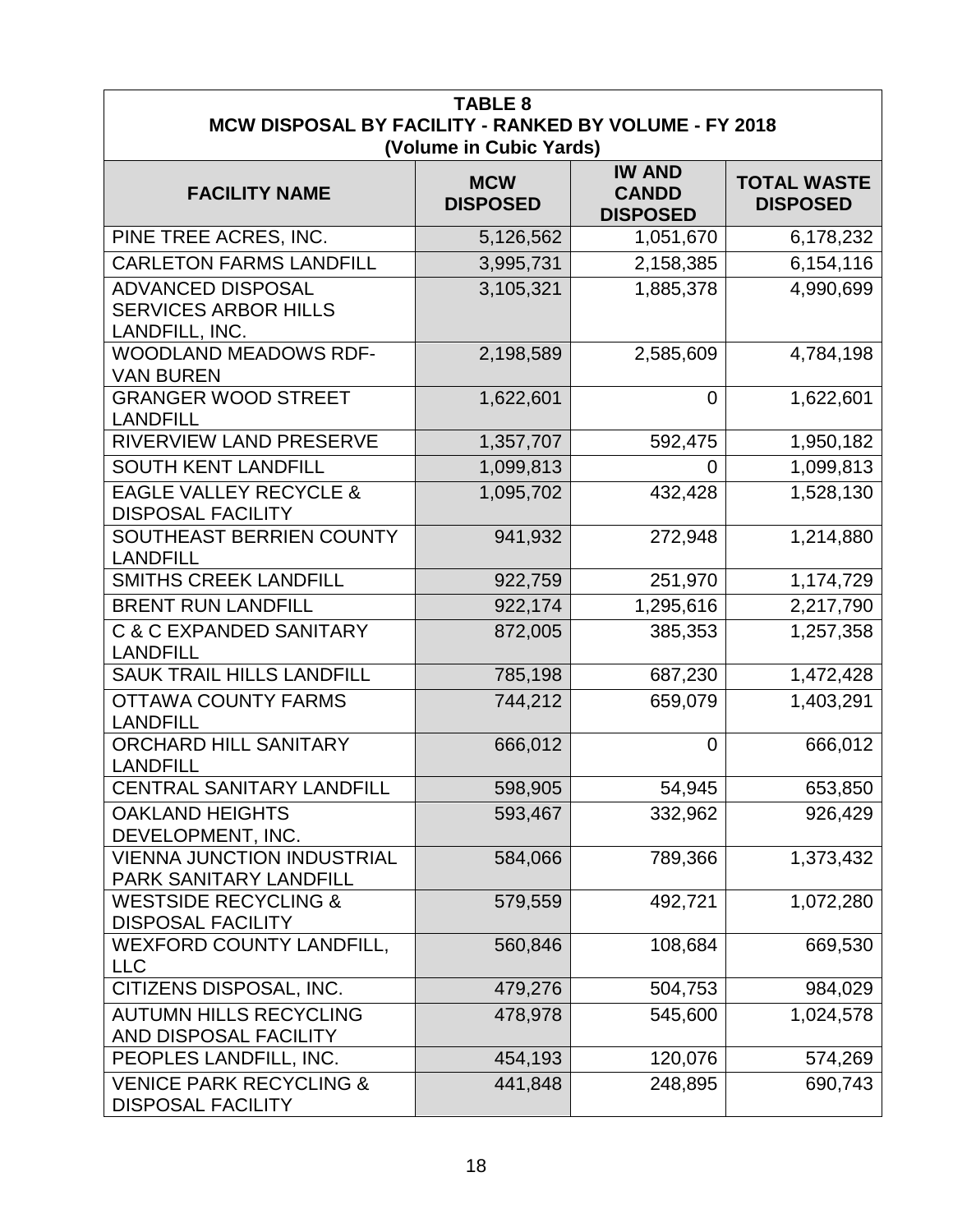| <b>TABLE 8</b><br>MCW DISPOSAL BY FACILITY - RANKED BY VOLUME - FY 2018                                                                                                       |         |         |         |  |  |  |  |
|-------------------------------------------------------------------------------------------------------------------------------------------------------------------------------|---------|---------|---------|--|--|--|--|
| (Volume in Cubic Yards)<br><b>IW AND</b><br><b>TOTAL WASTE</b><br><b>MCW</b><br><b>CANDD</b><br><b>FACILITY NAME</b><br><b>DISPOSED</b><br><b>DISPOSED</b><br><b>DISPOSED</b> |         |         |         |  |  |  |  |
| <b>REPUBLIC SERVICES OF</b><br><b>PINCONNING</b>                                                                                                                              | 270,665 | 216,149 | 486,814 |  |  |  |  |
| <b>ELK RUN LANDFILL</b>                                                                                                                                                       | 259,611 | 62,588  | 322,199 |  |  |  |  |
| <b>NORTHERN OAKS RECYCLING</b><br>AND DISPOSAL FACILITY                                                                                                                       | 239,319 | 94,644  | 333,963 |  |  |  |  |
| K & W LANDFILL                                                                                                                                                                | 224,780 | 16,795  | 241,575 |  |  |  |  |
| <b>COUNTY OF MUSKEGON -</b><br><b>SOLID WASTE LANDFILL</b>                                                                                                                    | 222,837 | 136,141 | 358,978 |  |  |  |  |
| <b>MANISTEE COUNTY LANDFILL,</b><br>INC.                                                                                                                                      | 200,317 | 228,957 | 429,274 |  |  |  |  |
| <b>MCGILL ROAD LANDFILL</b>                                                                                                                                                   | 180,249 | 79,517  | 259,766 |  |  |  |  |
| <b>CITY ENVIRONMENTAL</b><br>SERVICES, INC., OF WATERS                                                                                                                        | 168,831 | 83,287  | 252,118 |  |  |  |  |
| <b>CITY OF MIDLAND SANITARY</b><br><b>LANDFILL</b>                                                                                                                            | 142,225 | 286,557 | 428,782 |  |  |  |  |
| MONTMORENCY-OSCODA-<br><b>ALPENA SWMA</b>                                                                                                                                     | 138,414 | 59,857  | 198,271 |  |  |  |  |
| DAFTER SANITARY LANDFILL                                                                                                                                                      | 130,526 | 2,572   | 133,098 |  |  |  |  |
| <b>WOOD ISLAND WASTE</b><br>MANAGEMENT, INC.                                                                                                                                  | 125,593 | 27,759  | 153,352 |  |  |  |  |
| SC HOLDINGS, INC.                                                                                                                                                             | 120,149 | 24,060  | 144,209 |  |  |  |  |
| HURON LANDFILL CORP. - DBA<br><b>HURON LANDFILL</b>                                                                                                                           | 118,867 | 77,759  | 196,626 |  |  |  |  |
| MICHIGAN ENVIRONS, INC.                                                                                                                                                       | 112,352 | 41,807  | 154,159 |  |  |  |  |
| <b>MARQUETTE COUNTY LANDFILI</b>                                                                                                                                              | 94,065  | 85,301  | 179,366 |  |  |  |  |
| <b>TRI-CITY RECYCLING AND</b><br><b>DISPOSAL FACILITY</b>                                                                                                                     | 74,818  | 26,033  | 100,851 |  |  |  |  |
| <b>GLENS SANITARY LANDFILL</b>                                                                                                                                                | 67,373  | 30,416  | 97,789  |  |  |  |  |
| <b>DELTA COUNTY LANDFILL</b>                                                                                                                                                  | 62,181  | 57,927  | 120,108 |  |  |  |  |
| HIAWATHA SHORES LANDFILL,<br>INC.                                                                                                                                             | 36,184  | 15,505  | 51,689  |  |  |  |  |
| PITSCH SANITARY LANDFILL                                                                                                                                                      | 19,373  | 279,576 | 298,949 |  |  |  |  |
| <b>GRANGER GRAND RIVER</b><br><b>LANDFILL</b>                                                                                                                                 | 6,327   | 0       | 6,327   |  |  |  |  |
| <b>CITY OF LIVONIA LANDFILL</b>                                                                                                                                               | 2,695   | 0       | 2,695   |  |  |  |  |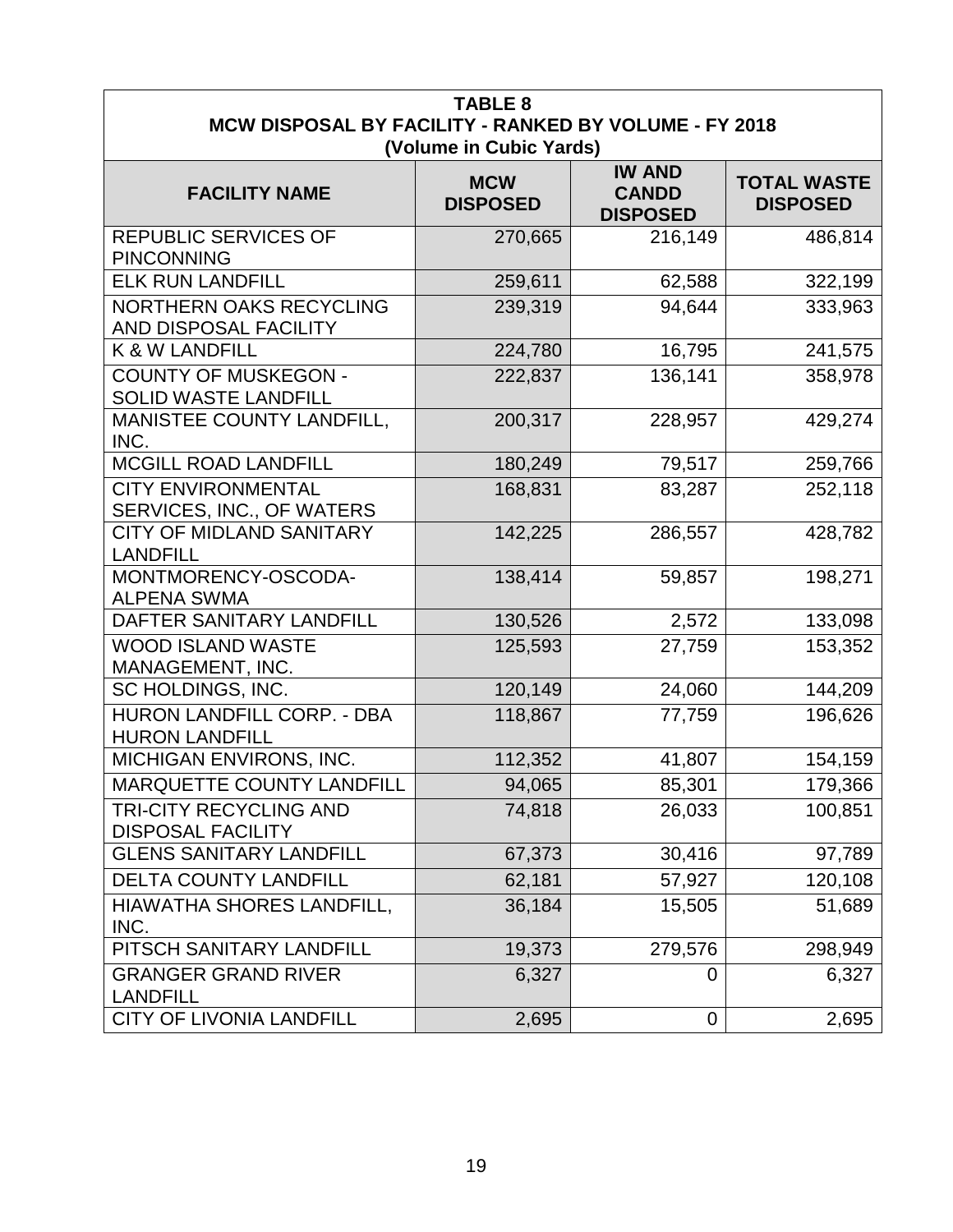| <b>TABLE 9</b>                                               |                         |                       |                    |
|--------------------------------------------------------------|-------------------------|-----------------------|--------------------|
| IW AND C&D DISPOSAL BY FACILITY - RANKED BY VOLUME - FY 2018 | (Volume in Cubic Yards) |                       |                    |
|                                                              | <b>MCW</b>              | <b>IW AND C&amp;D</b> | <b>TOTAL WASTE</b> |
| <b>FACILITY NAME</b>                                         | <b>DISPOSED</b>         | <b>DISPOSED</b>       | <b>DISPOSED</b>    |
| <b>WOODLAND MEADOWS RDF-</b>                                 | 2,198,589               | 2,585,609             | 4,784,198          |
| <b>VAN BUREN</b>                                             |                         |                       |                    |
| <b>CARLETON FARMS LANDFILL</b>                               | 3,995,731               | 2,158,385             | 6,154,116          |
| <b>ADVANCED DISPOSAL</b>                                     | 3,105,321               | 1,885,378             | 4,990,699          |
| <b>SERVICES ARBOR HILLS</b><br>LANDFILL, INC.                |                         |                       |                    |
| <b>BRENT RUN LANDFILL</b>                                    | 922,174                 | 1,295,616             | 2,217,790          |
| PINE TREE ACRES, INC.                                        | 5,126,562               | 1,051,670             | 6,178,232          |
| <b>VIENNA JUNCTION INDUSTRIAL</b>                            | 584,066                 | 789,366               | 1,373,432          |
| PARK SANITARY LANDFILL                                       |                         |                       |                    |
| <b>SAUK TRAIL HILLS LANDFILL</b>                             | 785,198                 | 687,230               | 1,472,428          |
| <b>OTTAWA COUNTY FARMS</b>                                   | 744,212                 | 659,079               | 1,403,291          |
| <b>LANDFILL</b>                                              |                         |                       |                    |
| <b>RIVERVIEW LAND PRESERVE</b>                               | 1,357,707               | 592,475               | 1,950,182          |
| <b>AUTUMN HILLS RECYCLING</b>                                | 478,978                 | 545,600               | 1,024,578          |
| AND DISPOSAL FACILITY                                        |                         |                       |                    |
| CITIZENS DISPOSAL, INC.                                      | 479,276                 | 504,753               | 984,029            |
| <b>WESTSIDE RECYCLING AND</b><br><b>DISPOSAL FACILITY</b>    | 579,559                 | 492,721               | 1,072,280          |
| <b>EAGLE VALLEY RECYCLE AND</b><br><b>DISPOSAL FACILITY</b>  | 1,095,702               | 432,428               | 1,528,130          |
| C AND C EXPANDED SANITARY                                    | 872,005                 | 385,353               | 1,257,358          |
| <b>LANDFILL</b>                                              |                         |                       |                    |
| <b>OAKLAND HEIGHTS</b><br>DEVELOPMENT, INC.                  | 593,467                 | 332,962               | 926,429            |
| LAFARGE MIDWEST, INC.                                        | $\Omega$                | 291,000               | 291,000            |
| DTE MONROE POWER PLANT                                       | $\overline{0}$          | 287,101               | 287,101            |
| <b>CITY OF MIDLAND SANITARY</b><br><b>LANDFILL</b>           | 142,225                 | 286,557               | 428,782            |
| PITSCH SANITARY LANDFILL                                     | 19,373                  | 279,576               | 298,949            |
| SOUTHEAST BERRIEN COUNTY                                     | 941,932                 | 272,948               | 1,214,880          |
| <b>LANDFILL</b>                                              |                         |                       |                    |
| <b>SMITHS CREEK LANDFILL</b>                                 | 922,759                 | 251,970               | 1,174,729          |
| <b>CONSUMERS ENERGY J H</b><br><b>CAMPBELL COMPLEX</b>       | 0                       | 249,652               | 249,652            |
| <b>VENICE PARK RECYCLING AND</b><br><b>DISPOSAL FACILITY</b> | 441,848                 | 248,895               | 690,743            |
| DETROIT EDISON CO RANGE<br>ROAD ASH DISPOSAL                 | $\overline{0}$          | 234,087               | 234,087            |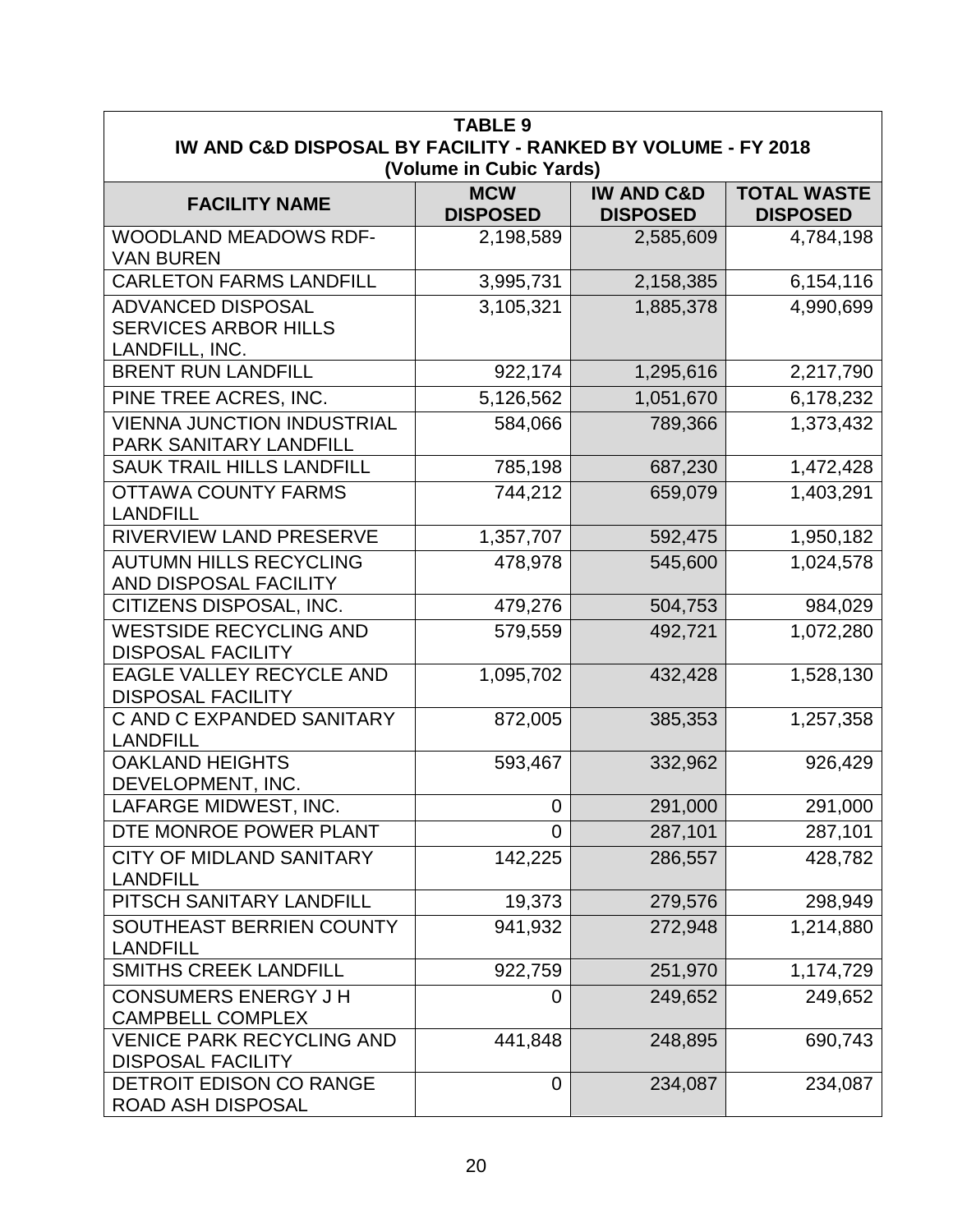| <b>TABLE 9</b><br>IW AND C&D DISPOSAL BY FACILITY - RANKED BY VOLUME - FY 2018 |                               |                                          |                                       |  |
|--------------------------------------------------------------------------------|-------------------------------|------------------------------------------|---------------------------------------|--|
|                                                                                | (Volume in Cubic Yards)       |                                          |                                       |  |
| <b>FACILITY NAME</b>                                                           | <b>MCW</b><br><b>DISPOSED</b> | <b>IW AND C&amp;D</b><br><b>DISPOSED</b> | <b>TOTAL WASTE</b><br><b>DISPOSED</b> |  |
| MANISTEE COUNTY LANDFILL,<br>INC.                                              | 200,317                       | 228,957                                  | 429,274                               |  |
| <b>REPUBLIC SERVICES OF</b><br><b>PINCONNING</b>                               | 270,665                       | 216,149                                  | 486,814                               |  |
| <b>LIBERTY ENVIRONMENTALISTS</b><br><b>LANDFILL</b>                            | $\overline{0}$                | 207,726                                  | 207,726                               |  |
| <b>COUNTY OF MUSKEGON -</b><br><b>SOLID WASTE LANDFILL</b>                     | 222,837                       | 136,141                                  | 358,978                               |  |
| PEOPLES LANDFILL, INC.                                                         | 454,193                       | 120,076                                  | 574,269                               |  |
| <b>VERSO QUINNESEC, LLC</b>                                                    | 0                             | 110,133                                  | 110,133                               |  |
| DETROIT EDISON CO SIBLEY<br><b>QUARRY</b>                                      | $\overline{0}$                | 108,925                                  | 108,925                               |  |
| <b>WEXFORD COUNTY LANDFILL,</b><br><b>LLC</b>                                  | 560,846                       | 108,684                                  | 669,530                               |  |
| <b>NORTHERN OAKS RECYCLING</b><br>AND DISPOSAL FACILITY                        | 239,319                       | 94,644                                   | 333,963                               |  |
| MARQUETTE COUNTY LANDFILL                                                      | 94,065                        | 85,301                                   | 179,366                               |  |
| <b>CITY ENVIRONMENTAL</b><br><b>SERVICES INC OF WATERS</b>                     | 168,831                       | 83,287                                   | 252,118                               |  |
| <b>MCGILL ROAD LANDFILL</b>                                                    | 180,249                       | 79,517                                   | 259,766                               |  |
| HURON LANDFILL CORP. - DBA<br><b>HURON LANDFILL</b>                            | 118,867                       | 77,759                                   | 196,626                               |  |
| <b>CONSUMERS ENERGY DE KARN</b>                                                | $\overline{0}$                | 69,731                                   | 69,731                                |  |
| <b>ELK RUN LANDFILL</b>                                                        | 259,611                       | 62,588                                   | 322,199                               |  |
| ST MARYS CEMENT, INC.                                                          | 0                             | 61,526                                   | 61,526                                |  |
| <b>VERSO ESCANABA, LLC</b>                                                     | $\pmb{0}$                     | 61,201                                   | 61,201                                |  |
| MONTMORENCY-OSCODA-<br><b>ALPENA SWMA</b>                                      | 138,414                       | 59,857                                   | 198,271                               |  |
| <b>DELTA COUNTY LANDFILL</b>                                                   | 62,181                        | 57,927                                   | 120,108                               |  |
| <b>CENTRAL SANITARY LANDFILL</b>                                               | 598,905                       | 54,945                                   | 653,850                               |  |
| MICHIGAN ENVIRONS, INC.                                                        | 112,352                       | 41,807                                   | 154,159                               |  |
| <b>HAYWIRE LANDFILL</b>                                                        | 0                             | 35,732                                   | 35,732                                |  |
| <b>GLENS SANITARY LANDFILL</b>                                                 | 67,373                        | 30,416                                   | 97,789                                |  |
| NIAGARA DEVELOPMENT, LLC                                                       | 0                             | 28,930                                   | 28,930                                |  |
| <b>WOOD ISLAND WASTE</b><br>MANAGEMENT, INC.                                   | 125,593                       | 27,759                                   | 153,352                               |  |
| TRI-CITY RECYCLING AND<br><b>DISPOSAL FACILITY</b>                             | 74,818                        | 26,033                                   | 100,851                               |  |
| SC HOLDINGS, INC.                                                              | 120,149                       | 24,060                                   | 144,209                               |  |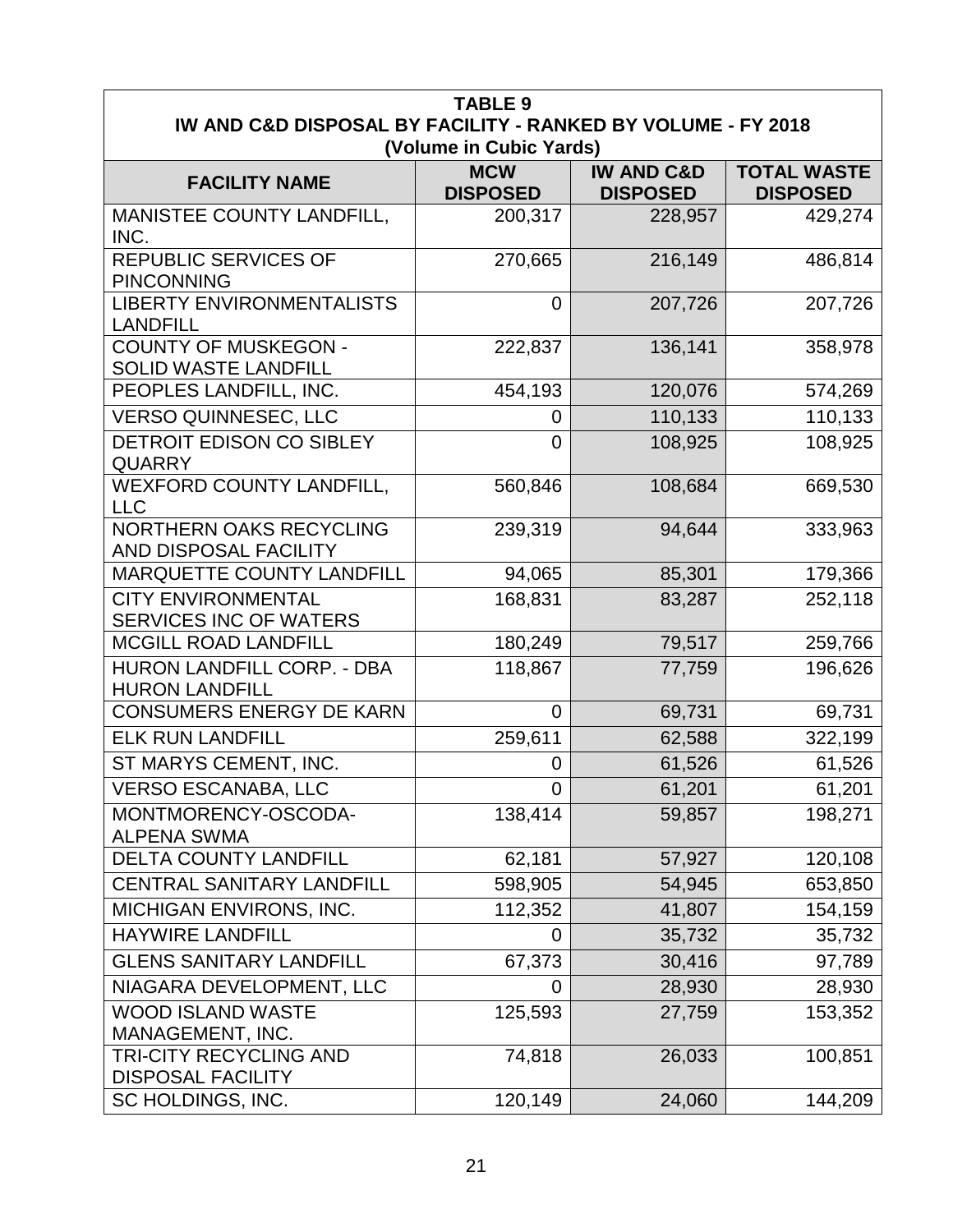| <b>TABLE 9</b><br>IW AND C&D DISPOSAL BY FACILITY - RANKED BY VOLUME - FY 2018<br>(Volume in Cubic Yards) |                               |                                          |                                       |  |
|-----------------------------------------------------------------------------------------------------------|-------------------------------|------------------------------------------|---------------------------------------|--|
| <b>FACILITY NAME</b>                                                                                      | <b>MCW</b><br><b>DISPOSED</b> | <b>IW AND C&amp;D</b><br><b>DISPOSED</b> | <b>TOTAL WASTE</b><br><b>DISPOSED</b> |  |
| <b>CONSUMERS WEADOCK</b><br><b>COMPLEX</b>                                                                | 0                             | 21,454                                   | 21,454                                |  |
| <b>K AND W LANDFILL</b>                                                                                   | 224,780                       | 16,795                                   | 241,575                               |  |
| <b>HIAWATHA SHORES LANDFILL,</b><br>INC.                                                                  | 36,184                        | 15,505                                   | 51,689                                |  |
| <b>RACER SAGINAW NODULAR</b><br><b>INDUSTRIAL LAND</b>                                                    | $\overline{0}$                | 13,989                                   | 13,989                                |  |
| <b>EVER-GREEN LANDFILL AND</b><br><b>RECYCLING CENTER, LLC</b>                                            | $\Omega$                      | 12,502                                   | 12,502                                |  |
| <b>HOLLAND PUBLIC WORKS</b><br><b>ZEELAND TOWNSHIP LANDFILL</b>                                           | $\overline{0}$                | 8,548                                    | 8,548                                 |  |
| WE ENERGIES PRESQUE ISLE<br><b>POWER PLANT</b>                                                            | $\overline{0}$                | 4,472                                    | 4,472                                 |  |
| <b>SPARTA FOUNDRY WASTE</b><br><b>FACILITY</b>                                                            | $\Omega$                      | 2,603                                    | 2,603                                 |  |
| DAFTER SANITARY LANDFILL                                                                                  | 130,526                       | 2,572                                    | 133,098                               |  |
| <b>MATLIN ROAD LANDFILL</b>                                                                               | $\Omega$                      | 1,346                                    | 1,346                                 |  |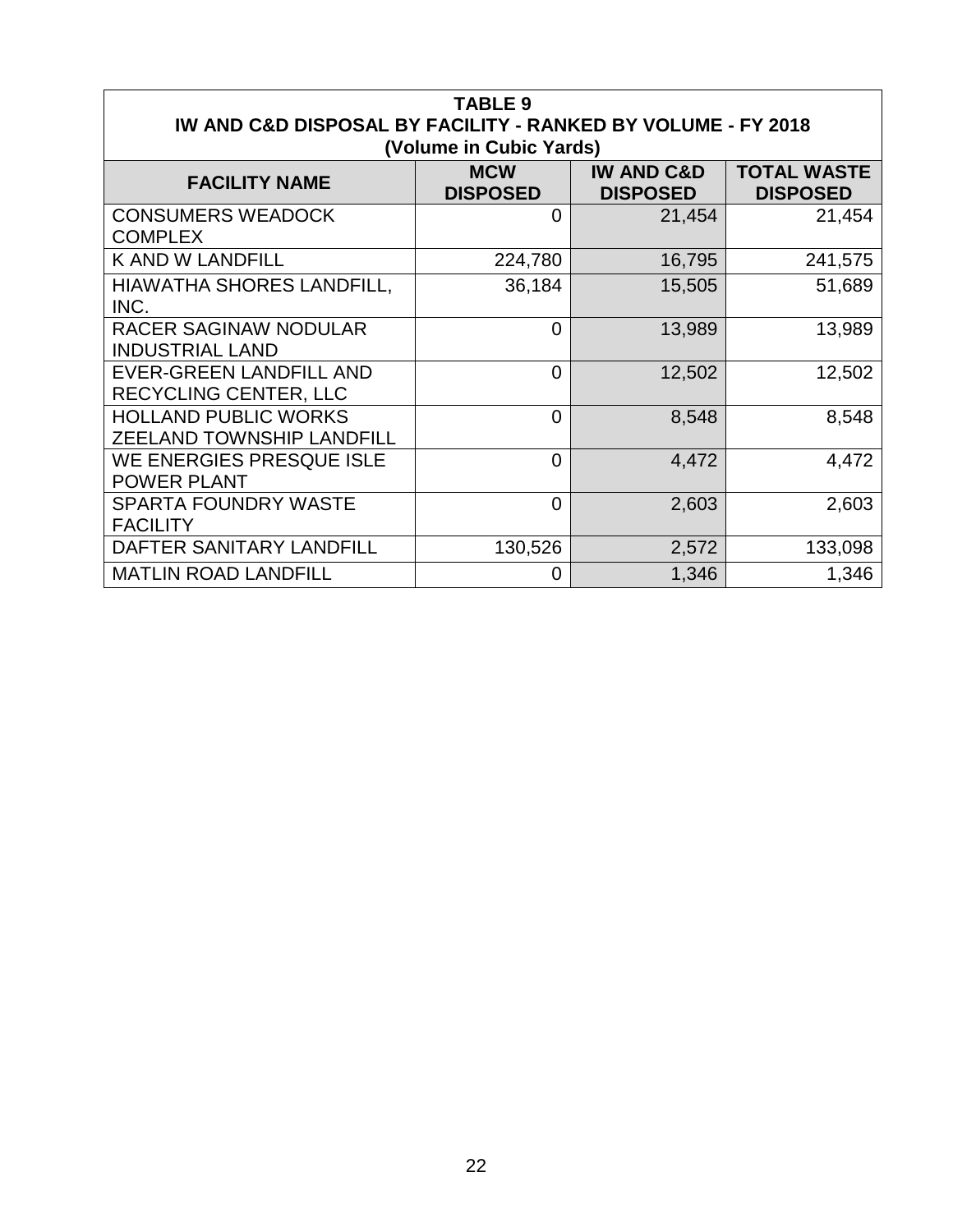#### CAPACITY INFORMATION

As defined in Section 11507a(1) of Part 115, "Remaining disposal capacity shall be calculated as the permitted capacity less waste in place for any area that has been constructed and is not yet closed plus the permitted capacity for each area that has a permit for construction under this part but has not yet been constructed." Table 10 presents projected remaining noncaptive disposal capacity, capacity used during the fiscal year, estimated years of remaining capacity (rounded to the nearest year) as reported by each facility, and a DEQ-calculated estimate of years of remaining capacity, for each noncaptive facility, alphabetically. The data presented in Column (C) for each facility are based on site-specific calculations, which may vary among facilities. The data representing capacity used in FY 2018 and estimated years remaining, as calculated by each facility, are presented for informational purposes only. It should also be noted that the amount of waste received at each facility may differ from the capacity used during the FY depending on the type of waste disposed and the degree of compaction.

The DEQ used a simplistic formula to calculate estimated years of remaining capacity for each facility, using the data provided by each facility: Column (A) divided by Column (B) equals Column (D). Although, in some cases, the facility-projected years of remaining capacity in Column (C) equals the calculated remaining capacity in Column (D), it must be noted that each facility may have used a different formula to calculate their projected years of remaining capacity and, therefore, may differ from the calculations presented in Column (D).

23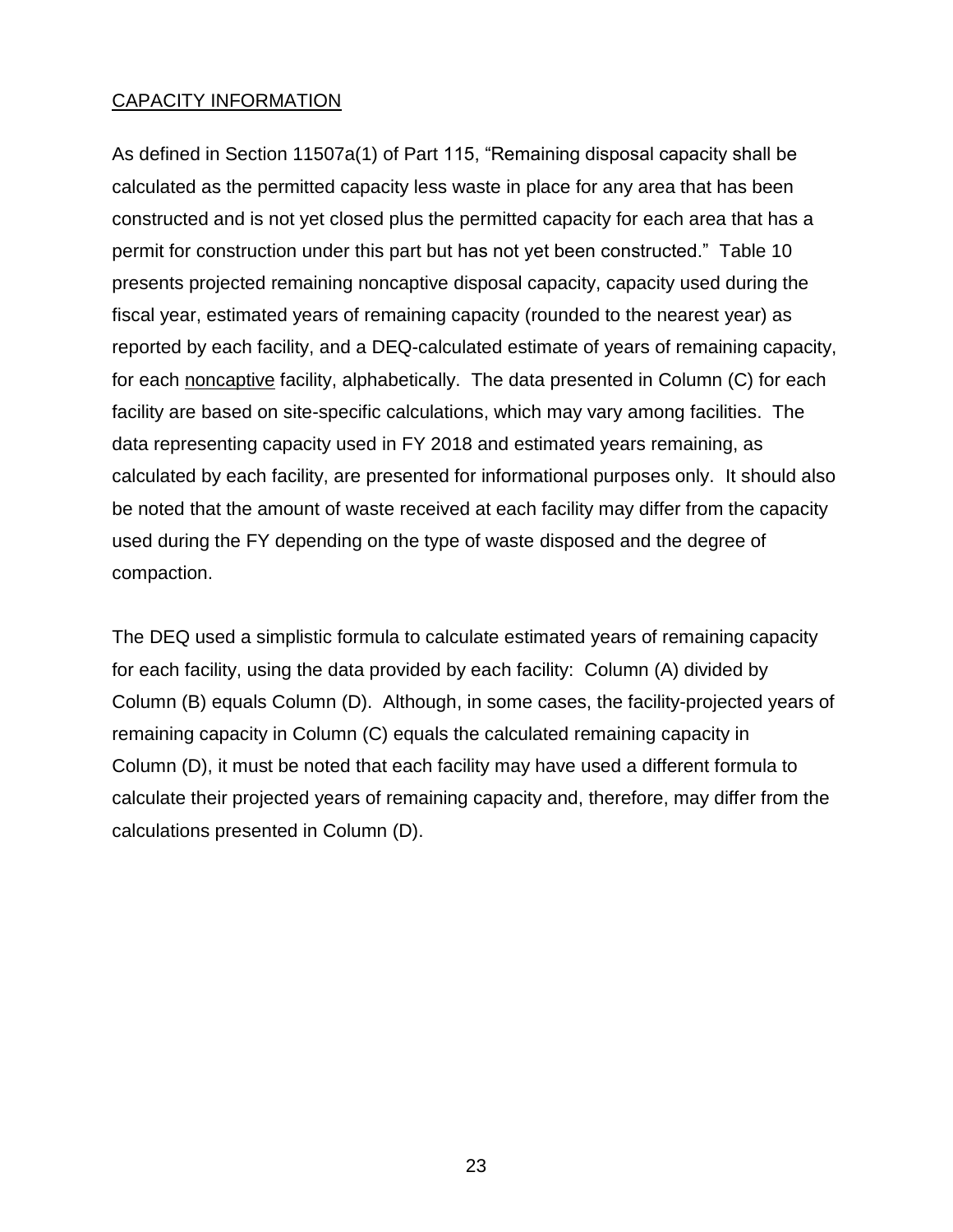|                                                          | <b>TABLE 10</b>                            |                                                     |                                                                                   |                                                                                    |
|----------------------------------------------------------|--------------------------------------------|-----------------------------------------------------|-----------------------------------------------------------------------------------|------------------------------------------------------------------------------------|
| <b>FACILITY CAPACITY AND YEARS REMAINING FOR</b>         |                                            |                                                     |                                                                                   |                                                                                    |
|                                                          | <b>NONCAPTIVE FACILITIES - FY 2018</b>     |                                                     |                                                                                   |                                                                                    |
|                                                          | (Volume in Cubic Yards)                    |                                                     |                                                                                   |                                                                                    |
| <b>FACILITY NAME</b>                                     | (A)<br><b>REMAINING</b><br><b>CAPACITY</b> | (B)<br><b>CAPACITY</b><br><b>USED IN</b><br>FY 2018 | (C)<br><b>PROJECTED</b><br><b>YEARS OF</b><br><b>REMAINING</b><br><b>CAPACITY</b> | (D)<br><b>CALCULATED</b><br><b>YEARS OF</b><br><b>REMAINING</b><br><b>CAPACITY</b> |
|                                                          | <b>REPORTED BY THE LANDFILL</b>            |                                                     |                                                                                   |                                                                                    |
| ADVANCED DISPOSAL SERVICES<br>ARBOR HILLS LANDFILL, INC. | 17,459,200                                 | 1,865,800                                           | 9                                                                                 | 9                                                                                  |
| AUTUMN HILLS RECYCLING AND<br><b>DISPOSAL FACILITY</b>   | 21,477,200                                 | 397,800                                             | 62                                                                                | 54                                                                                 |
| <b>BRENT RUN LANDFILL</b>                                | 15,256,974                                 | 967,218                                             | 16                                                                                | 16                                                                                 |
| C AND C EXPANDED SANITARY<br><b>LANDFILL</b>             | 41,604,797                                 | 495,214                                             | 84                                                                                | 84                                                                                 |
| <b>CARLETON FARMS LANDFILL</b>                           | 53,839,422                                 | 2,344,425                                           | 23                                                                                | 23                                                                                 |
| <b>CENTRAL SANITARY LANDFILL</b>                         | 8,649,401                                  | 279,642                                             | 36                                                                                | 31                                                                                 |
| CITIZENS DISPOSAL, INC.                                  | 6,032,144                                  | 364,922                                             | 17                                                                                | 17                                                                                 |
| CITY ENVIRONMENTAL SERVICES, INC.<br>OF WATERS           | 14,986,953                                 | 126,060                                             | 119                                                                               | 119                                                                                |
| <b>CITY OF MIDLAND SANITARY LANDFILL</b>                 | 6,971,325                                  | 178,492                                             | 46                                                                                | 39                                                                                 |
| COUNTY OF MUSKEGON - SOLID WASTE<br><b>LANDFILL</b>      | 659,110                                    | 142,810                                             | 4                                                                                 | $\overline{5}$                                                                     |
| DAFTER SANITARY LANDFILL                                 | 3,470,999                                  | 40,660                                              | 85                                                                                | 85                                                                                 |
| DELTA COUNTY LANDFILL                                    | 5,967,623                                  | 55,000                                              | 111                                                                               | 109                                                                                |
| DETROIT EDISON CO SIBLEY QUARRY                          | 18,032,253                                 | 99,628                                              | 166                                                                               | 181                                                                                |
| EAGLE VALLEY RECYCLE AND<br><b>DISPOSAL FACILITY</b>     | 9,810,000                                  | 707,000                                             | 22                                                                                | 14                                                                                 |
| <b>ELK RUN LANDFILL</b>                                  | 1,636,246                                  | 129,355                                             | 14                                                                                | 13                                                                                 |
| <b>EVER-GREEN LANDFILL AND</b><br>RECYCLING CENTER, LLC  | 514,224                                    | 15,000                                              | 34                                                                                | 34                                                                                 |
| <b>GLENS SANITARY LANDFILL</b>                           | 17,877,748                                 | 48,895                                              | 366                                                                               | 366                                                                                |
| <b>GRANGER GRAND RIVER LANDFILL</b>                      | 5,412,839                                  | 3,162                                               | 999                                                                               | 1,712                                                                              |
| <b>GRANGER WOOD STREET LANDFILL</b>                      | 16,273,586                                 | 808,016                                             | 20                                                                                | 20                                                                                 |
| HIAWATHA SHORES LANDFILL, INC.                           | 1,803,891                                  | 28,471                                              | 69                                                                                | 63                                                                                 |
| HURON LANDFILL CORP. - DBA HURON<br><b>LANDFILL</b>      | 368,074                                    | 96,465                                              | 4                                                                                 | 4                                                                                  |
| K AND W LANDFILL                                         | 1,536,655                                  | 110,720                                             | 20                                                                                | 14                                                                                 |
| LIBERTY ENVIRONMENTALISTS<br><b>LANDFILL</b>             | 2,515,049                                  | 207,726                                             | 14                                                                                | 12 <sup>°</sup>                                                                    |
| MANISTEE COUNTY LANDFILL, INC.                           | 8,655,132                                  | 194,793                                             | 46                                                                                | 44                                                                                 |
| MARQUETTE COUNTY LANDFILL                                | 650,000                                    | 42,104                                              | 8                                                                                 | 15                                                                                 |
| MATLIN ROAD LANDFILL                                     | 345,836                                    | 1,044                                               | 126                                                                               | 331                                                                                |
| <b>MCGILL ROAD LANDFILL</b>                              | 490,100                                    | 116,300                                             | 5                                                                                 | 4                                                                                  |
| MICHIGAN ENVIRONS, INC.                                  | 2,256,446                                  | 63,330                                              | 28                                                                                | 36                                                                                 |
| MONTMORENCY-OSCODA-ALPENA<br><b>SWMA</b>                 | 2,116,768                                  | 82,650                                              | 25                                                                                | 26                                                                                 |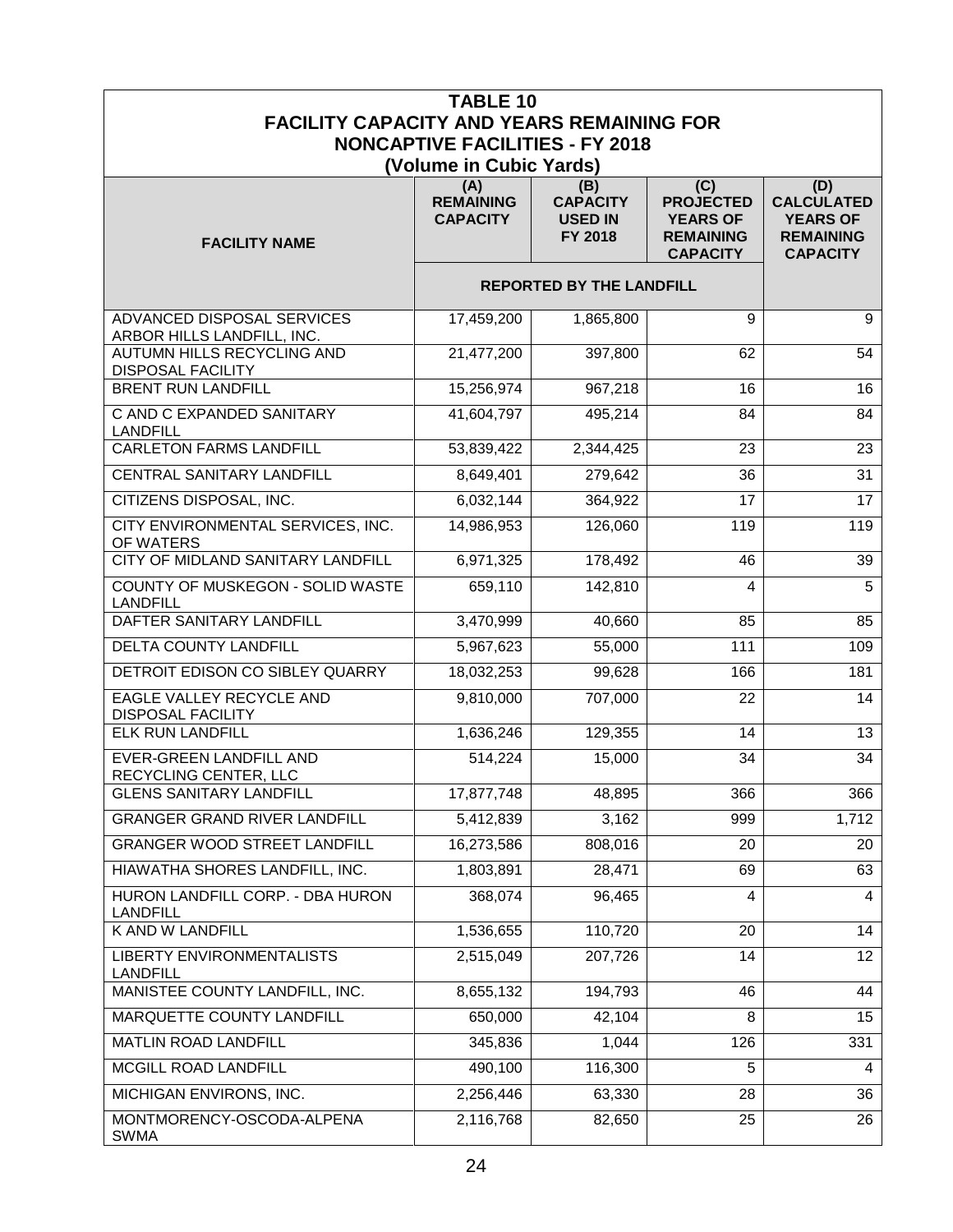| <b>TABLE 10</b>                                              |                                            |                                                     |                                                                                   |                                                                                    |
|--------------------------------------------------------------|--------------------------------------------|-----------------------------------------------------|-----------------------------------------------------------------------------------|------------------------------------------------------------------------------------|
| <b>FACILITY CAPACITY AND YEARS REMAINING FOR</b>             | <b>NONCAPTIVE FACILITIES - FY 2018</b>     |                                                     |                                                                                   |                                                                                    |
|                                                              | (Volume in Cubic Yards)                    |                                                     |                                                                                   |                                                                                    |
| <b>FACILITY NAME</b>                                         | (A)<br><b>REMAINING</b><br><b>CAPACITY</b> | (B)<br><b>CAPACITY</b><br><b>USED IN</b><br>FY 2018 | (C)<br><b>PROJECTED</b><br><b>YEARS OF</b><br><b>REMAINING</b><br><b>CAPACITY</b> | (D)<br><b>CALCULATED</b><br><b>YEARS OF</b><br><b>REMAINING</b><br><b>CAPACITY</b> |
|                                                              |                                            | <b>REPORTED BY THE LANDFILL</b>                     |                                                                                   |                                                                                    |
| NIAGARA DEVELOPMENT, LLC                                     | 1,866,507                                  | 28,971                                              | 64                                                                                | 64                                                                                 |
| NORTHERN OAKS RECYCLING AND<br><b>DISPOSAL FACILITY</b>      | 6,573,288                                  | 166,982                                             | 39                                                                                | 39                                                                                 |
| OAKLAND HEIGHTS DEVELOPMENT,<br>INC.                         | 1,498,874                                  | 284,231                                             | 5                                                                                 | 5                                                                                  |
| ORCHARD HILL SANITARY LANDFILL                               | 16,580,517                                 | 277,505                                             | 60                                                                                | 60                                                                                 |
| OTTAWA COUNTY FARMS LANDFILL                                 | $\overline{34,}490,045$                    | 685,547                                             | 50                                                                                | 50                                                                                 |
| PEOPLES LANDFILL, INC.                                       | 5,481,812                                  | 186,393                                             | 27                                                                                | 29                                                                                 |
| PINE TREE ACRES, INC.                                        | 37,038,870                                 | 1,801,612                                           | 23                                                                                | 21                                                                                 |
| PITSCH SANITARY LANDFILL                                     | 1,837,069                                  | 298,948                                             | 21                                                                                | 6                                                                                  |
| REPUBLIC SERVICES OF PINCONNING                              | 1,815,989                                  | 150,134                                             | 10                                                                                | 12 <sup>2</sup>                                                                    |
| RIVERVIEW LAND PRESERVE                                      | 9,527,488                                  | 746,780                                             | 13                                                                                | 13                                                                                 |
| SAUK TRAIL HILLS LANDFILL                                    | 6,274,418                                  | 508,158                                             | 12                                                                                | 12                                                                                 |
| SC HOLDINGS, INC.                                            | 2,046,310                                  | 61,144                                              | 36                                                                                | 33                                                                                 |
| <b>SMITHS CREEK LANDFILL</b>                                 | 18,323,104                                 | 430,575                                             | 43                                                                                | 43                                                                                 |
| <b>SOUTH KENT LANDFILL</b>                                   | 5,104,737                                  | 625,245                                             | 10                                                                                | 8                                                                                  |
| SOUTHEAST BERRIEN COUNTY<br><b>LANDFILL</b>                  | 4,492,169                                  | 344,328                                             | 13                                                                                | 13                                                                                 |
| TRI-CITY RECYCLING AND DISPOSAL<br><b>FACILITY</b>           | 16,776,150                                 | 24,000                                              | 208                                                                               | 699                                                                                |
| <b>VENICE PARK RECYCLING AND</b><br><b>DISPOSAL FACILITY</b> | 7,878,103                                  | 241,312                                             | 32                                                                                | 33                                                                                 |
| VIENNA JUNCTION INDUSTRIAL PARK<br>SANITARY LANDFILL         | 4,482,835                                  | 357,165                                             | 13                                                                                | 13                                                                                 |
| WESTSIDE RECYCLING AND DISPOSAL<br><b>FACILITY</b>           | 36,118,692                                 | 515,952                                             | 106                                                                               | 70                                                                                 |
| WEXFORD COUNTY LANDFILL, LLC                                 | 18,823,291                                 | 293,445                                             | 63                                                                                | 64                                                                                 |
| WOOD ISLAND WASTE MANAGEMENT,<br>INC.                        | 2,144,932                                  | 84,032                                              | 30                                                                                | 26                                                                                 |
| WOODLAND MEADOWS RDF-VAN<br><b>BUREN</b>                     | 11,686,000                                 | 1,676,000                                           | 7                                                                                 | $7^{\circ}$                                                                        |
| <b>TOTAL</b>                                                 | 537,531,195                                | 19,801,161                                          |                                                                                   |                                                                                    |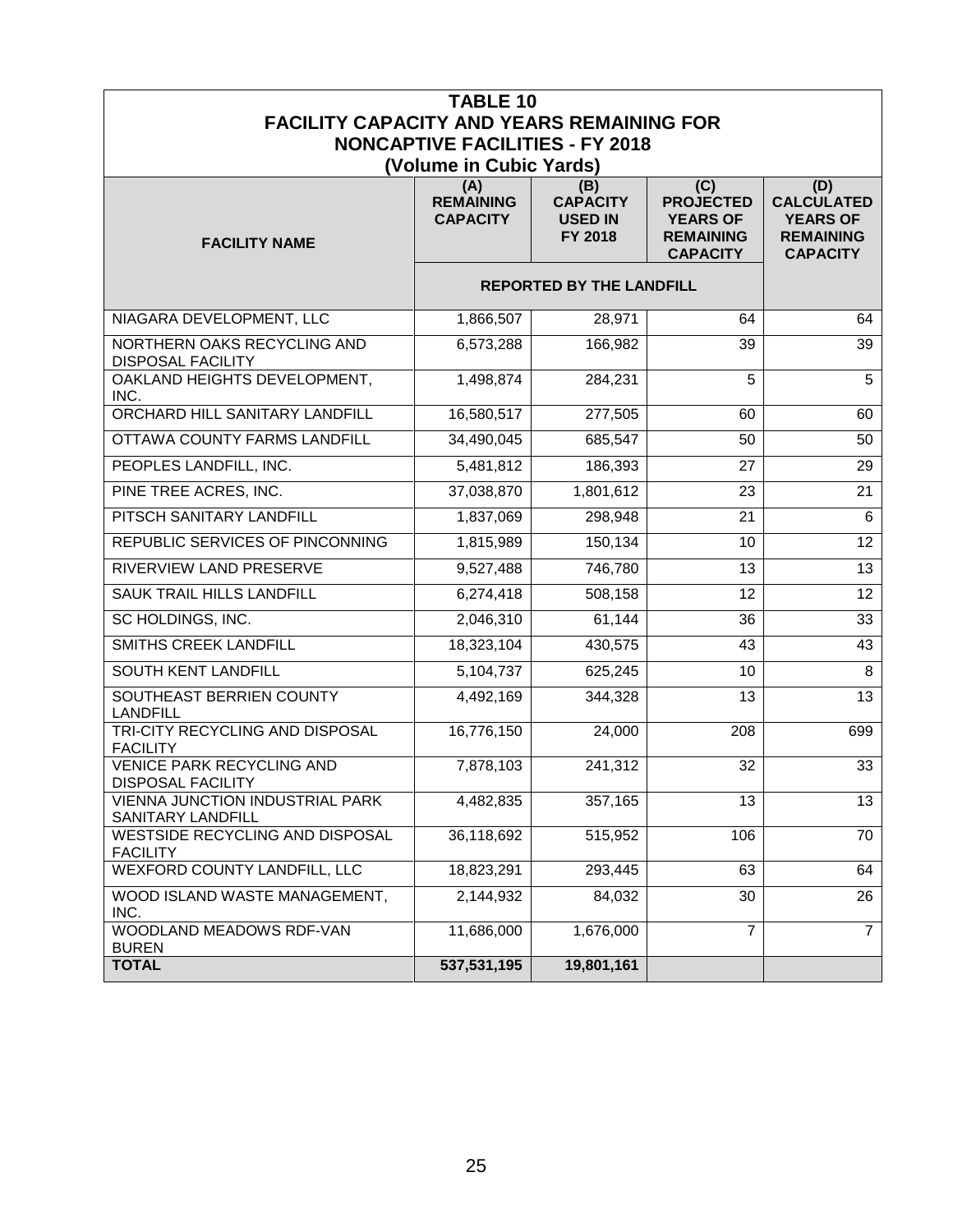Based on current capacity used for FY 2018 (19,801,161 cubic yards) and total remaining capacity at noncaptive facilities (537,531,195 cubic yards), which may include additional capacity permitted $8$  during the fiscal year and using the same calculation for deriving the values in Column (D), it is estimated that Michigan noncaptive landfills have approximately 27 years of remaining disposal capacity left. This estimate does not take into consideration any projected increase or decrease in waste disposal rates, waste diversion programs, or any county-imposed restrictions such as volume limitations, any special conditions, or the waste import/export authorizations of each county.

 $\overline{a}$ <sup>8</sup> Construction permits were issued to the following landfills and were reflected in their Combined Report forms; these permits increased or decreased their disposal capacities and have been reflected in this report: Advanced Disposal Services Arbor Hills Landfill, Inc., and C and C Expanded Sanitary Landfill.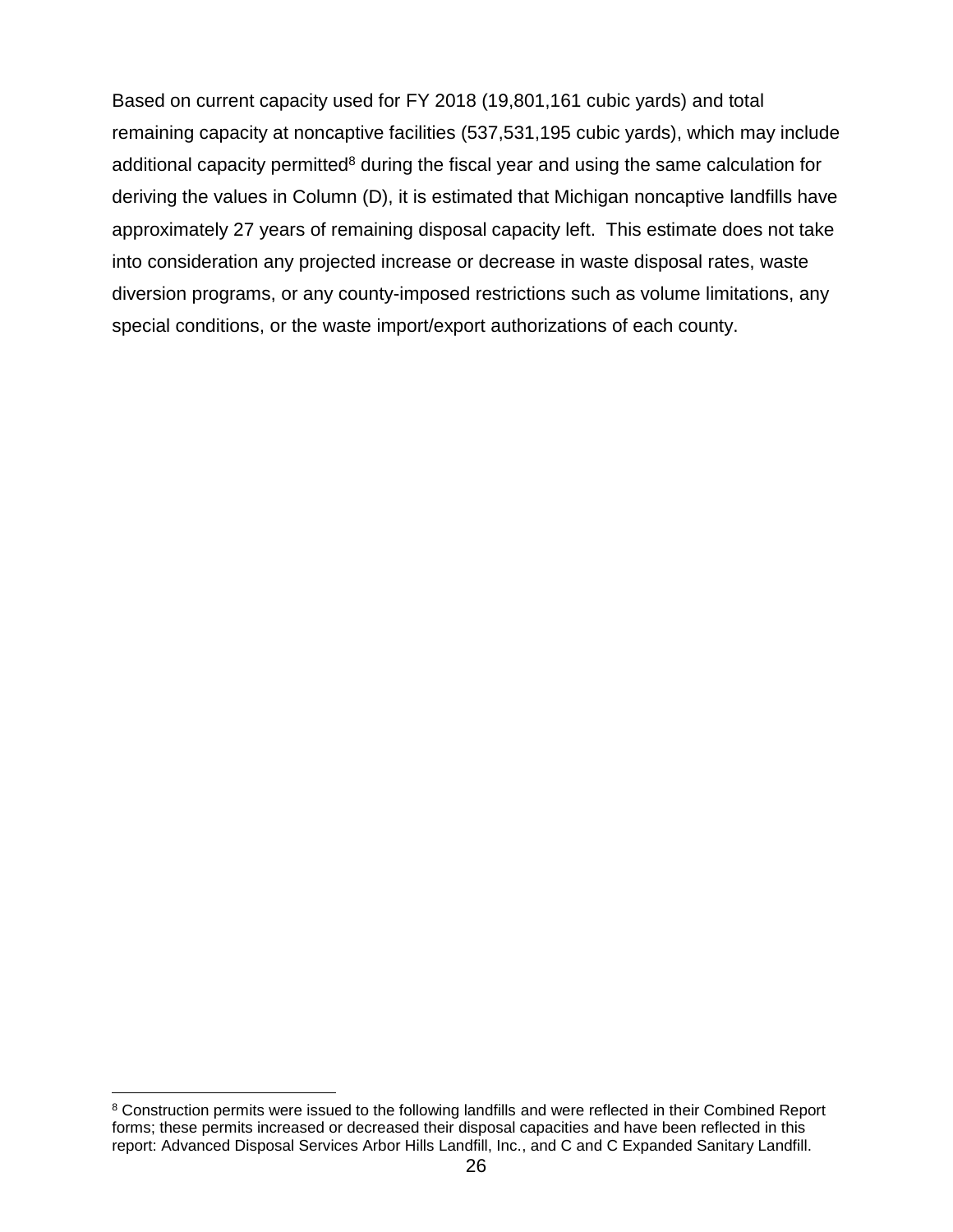#### APPENDIX A – WASTE TYPE KEY

| <b>WASTE TYPE KEY</b>                       |                                              |                              |  |
|---------------------------------------------|----------------------------------------------|------------------------------|--|
|                                             | <b>Description</b>                           | <b>Reference</b>             |  |
|                                             | <b>Commercial Waste</b>                      | R 299.4102(c)                |  |
|                                             | Garbage                                      | 324.11503(13)                |  |
| Municipal &<br>(MCW)                        | Household Waste                              | R 299.4103(k)                |  |
| <b>Commercial Waste</b>                     | Medical Waste (Regulated)                    | R 299.4104(a) & 324.11504(6) |  |
|                                             | Municipal Solid Waste Incinerator Ash        | 324.11504(8)                 |  |
|                                             | Asbestos                                     | R 299.4101(I)                |  |
|                                             | Ashes                                        | 324.11502(2)                 |  |
|                                             | Cement Kiln Dust (CKD)                       | R 299.4102(a)                |  |
|                                             | Coal or Wood Ash                             | 324.11502(7)                 |  |
|                                             | <b>Food Processing Residuals</b>             | 324.11503(12)                |  |
|                                             | <b>Food Processing Waste</b>                 | R 299.4103(d)                |  |
|                                             | <b>Industrial Waste</b>                      | R 299.4103(n)                |  |
|                                             | Liquid Waste                                 | R 299.4103(w)                |  |
| Industrial Waste (IW)                       | Low-Hazard Industrial Waste                  | R 299.4103(x)                |  |
|                                             | Paper Mill Waste                             | R 299.4104(m)                |  |
|                                             | Sludge                                       | R 299.4105(e)                |  |
|                                             | Segregated Waste Types for Purposes of PCF:  | 324.11525(3)                 |  |
|                                             | Coal Ash; Wood Ash; CKD; Wastewater Sludge;  |                              |  |
|                                             | Wood Sediment; Paper Sediment; Foundry Sand; |                              |  |
|                                             | and Other Approved Materials                 |                              |  |
|                                             |                                              |                              |  |
|                                             | <b>Construction and Demolition Waste</b>     | R 299.4102(g)                |  |
| (C&D)                                       | Scrap Wood                                   | 324.11503(14)                |  |
| Construction<br>& Demolition<br>Waste (C&D) | <b>Treated Wood</b>                          | 324.11503(15)                |  |
|                                             | Wood                                         | 324.11503(16)                |  |

[Link to Part 115, Solid Waste Management, MCL 324.11501](http://www.legislature.mi.gov/documents/mcl/pdf/mcl-451-1994-ii-3-115.pdf) *et seq.*

[Link to Part 115, Solid Waste Management Act Administrative Rules, MAC R 299.4101](http://dmbinternet.state.mi.us/DMB/orrdocs/AdminCode/1485_2014-146EQ_AdminCode.pdf)  *[et seq](http://dmbinternet.state.mi.us/DMB/orrdocs/AdminCode/1485_2014-146EQ_AdminCode.pdf)*.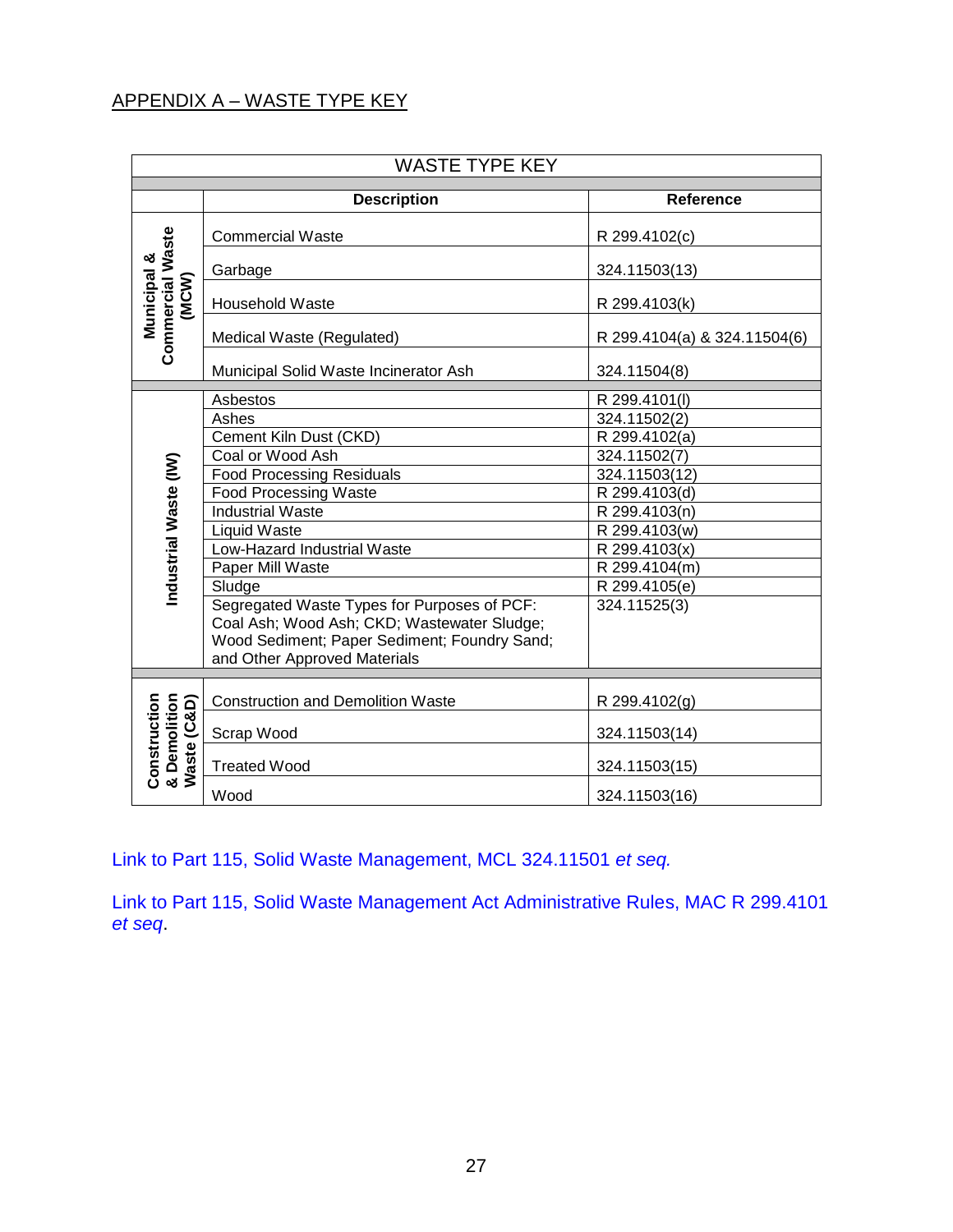The Appendix of this report lists alphabetically every reporting landfill and indicates the amount of waste received at the landfill, the type of waste received, and the place of origin of that waste.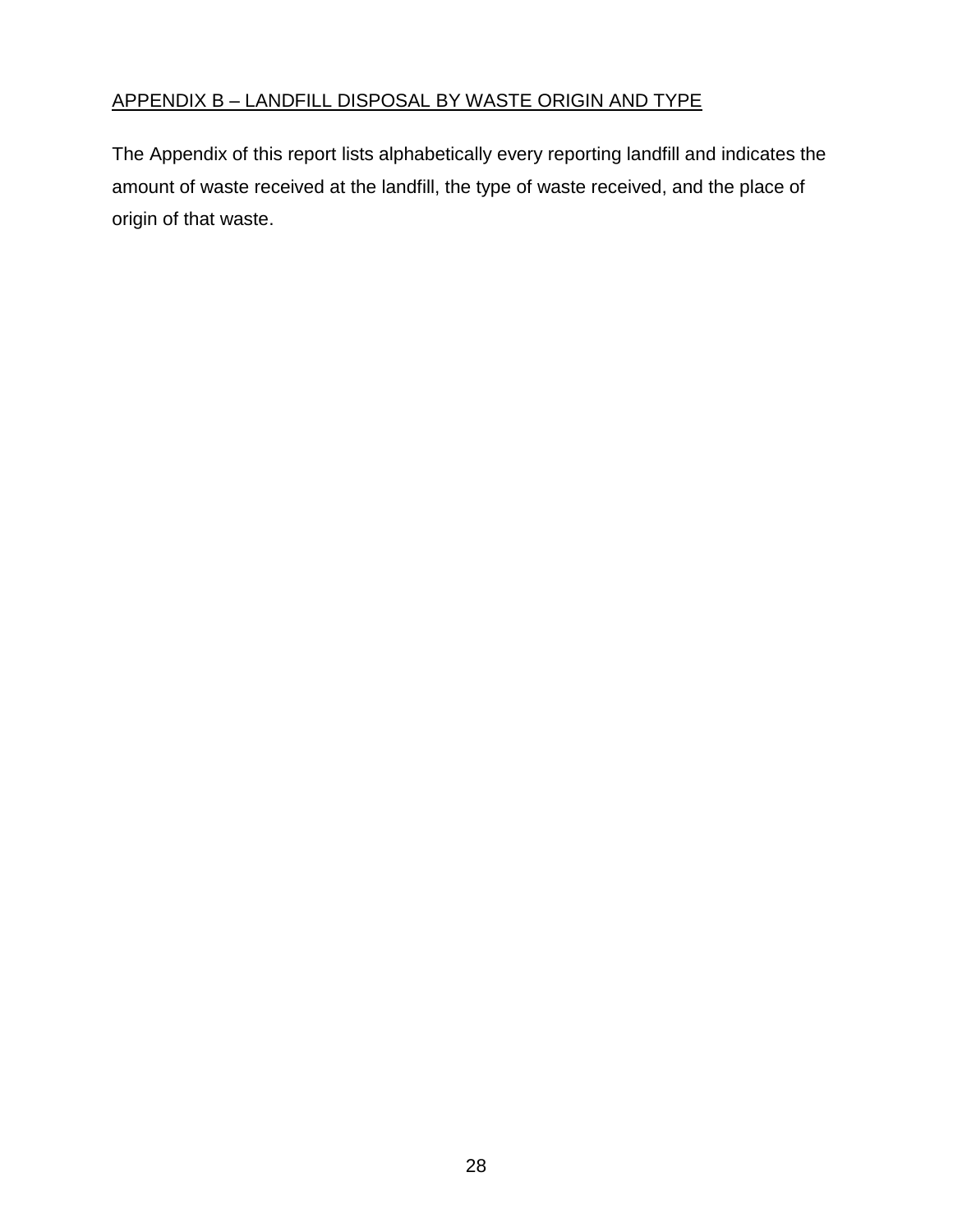| ADVANCED DISPOSAL SERVICES ARBOR HILLS LANDFILL, INC.<br>(WASHTENAW COUNTY) |            |         |           |  |
|-----------------------------------------------------------------------------|------------|---------|-----------|--|
| <b>ORIGIN</b>                                                               | <b>MCW</b> | IW      | C&D       |  |
| <b>GENESEE</b>                                                              | 26         | 112     | 570       |  |
| <b>INGHAM</b>                                                               | 203        | 142     | 1,292     |  |
| <b>LIVINGSTON</b>                                                           | 43,361     | 6,047   | 39,239    |  |
| <b>MACOMB</b>                                                               | 247,245    | 87,183  | 46,998    |  |
| <b>MONROE</b>                                                               | 720        | 82      | 30        |  |
| <b>OAKLAND</b>                                                              | 1,225,314  | 102,787 | 211,622   |  |
| <b>OHIO</b>                                                                 | 5,190      | 75,730  | 24        |  |
| <b>WASHTENAW</b>                                                            | 389,664    | 122,889 | 152,526   |  |
| <b>WAYNE</b>                                                                | 1,193,598  | 441,987 | 596,118   |  |
| <b>TOTALS</b>                                                               | 3,105,321  | 836,959 | 1,048,419 |  |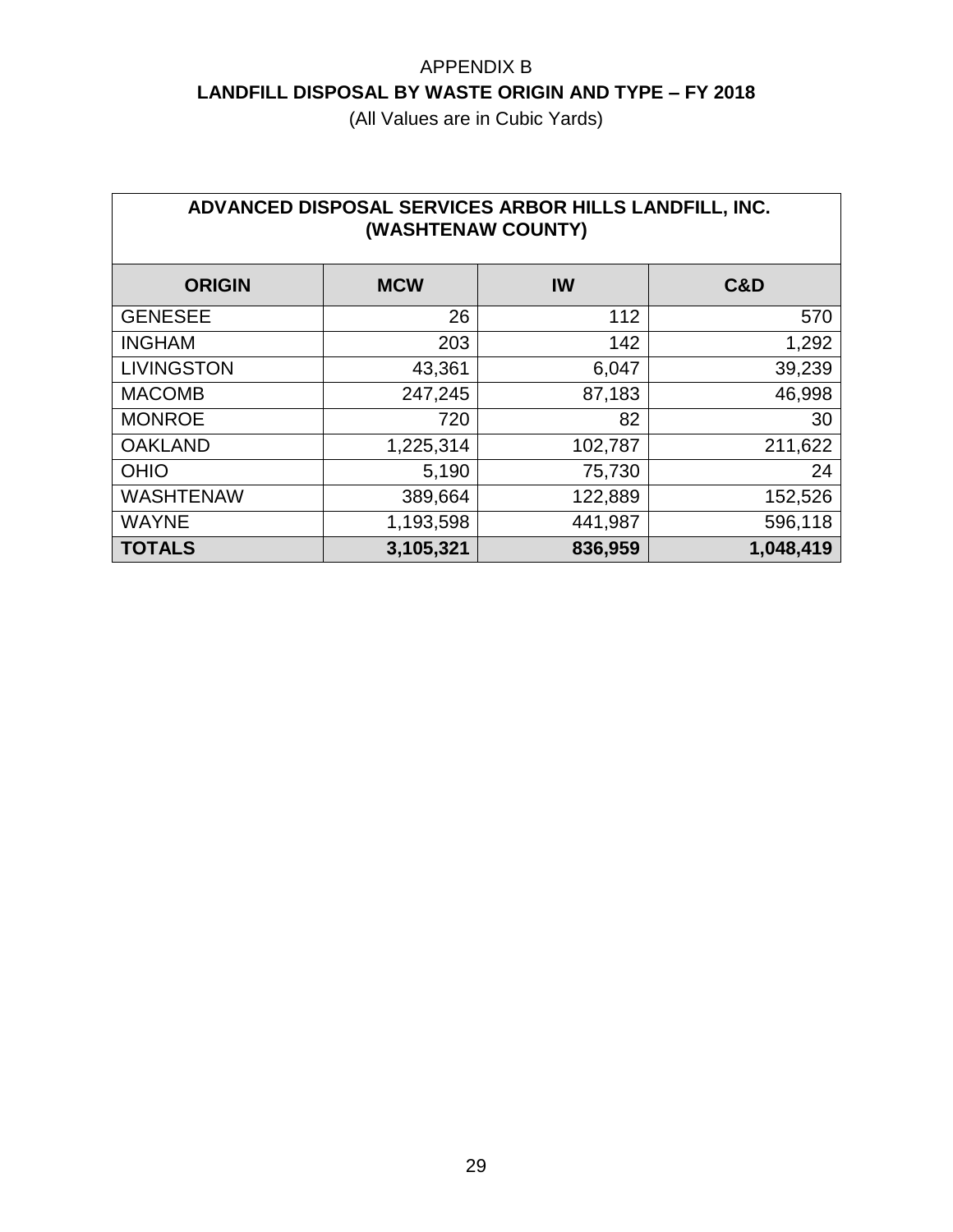| AUTUMN HILLS RECYCLING AND DISPOSAL FACILITY<br>(OTTAWA COUNTY) |                |           |                |  |
|-----------------------------------------------------------------|----------------|-----------|----------------|--|
| <b>ORIGIN</b>                                                   | <b>MCW</b>     | <b>IW</b> | <b>C&amp;D</b> |  |
| <b>ALLEGAN</b>                                                  | 45,754         | 105,327   | 6,635          |  |
| <b>BARRY</b>                                                    | 208            | 75        | 20             |  |
| <b>BERRIEN</b>                                                  | 20             | 1,005     | 281            |  |
| <b>BRANCH</b>                                                   | 0              | 3         | 0              |  |
| <b>CASS</b>                                                     | 0              | 40        | 0              |  |
| <b>EATON</b>                                                    | $\overline{0}$ | 102       | 34             |  |
| <b>IONIA</b>                                                    | 5,613          | 65        | 16             |  |
| <b>KALAMAZOO</b>                                                | 25             | 32,565    | 184            |  |
| <b>KENT</b>                                                     | 88,879         | 64,595    | 4,503          |  |
| <b>MASON</b>                                                    | 0              | 180       | O              |  |
| <b>MECOSTA</b>                                                  | 42             | 100       | 0              |  |
| <b>MONTCALM</b>                                                 | 352            | 11,870    | 0              |  |
| <b>MUSKEGON</b>                                                 | 53,495         | 72,841    | 255            |  |
| <b>NEWAYGO</b>                                                  | 21             | 81        | 0              |  |
| <b>OTTAWA</b>                                                   | 284,176        | 206,116   | 31,007         |  |
| <b>ST JOSEPH</b>                                                | 0              | 20        | 78             |  |
| <b>VAN BUREN</b>                                                | 393            | 7,171     | 431            |  |
| <b>TOTALS</b>                                                   | 478,978        | 502,156   | 43,444         |  |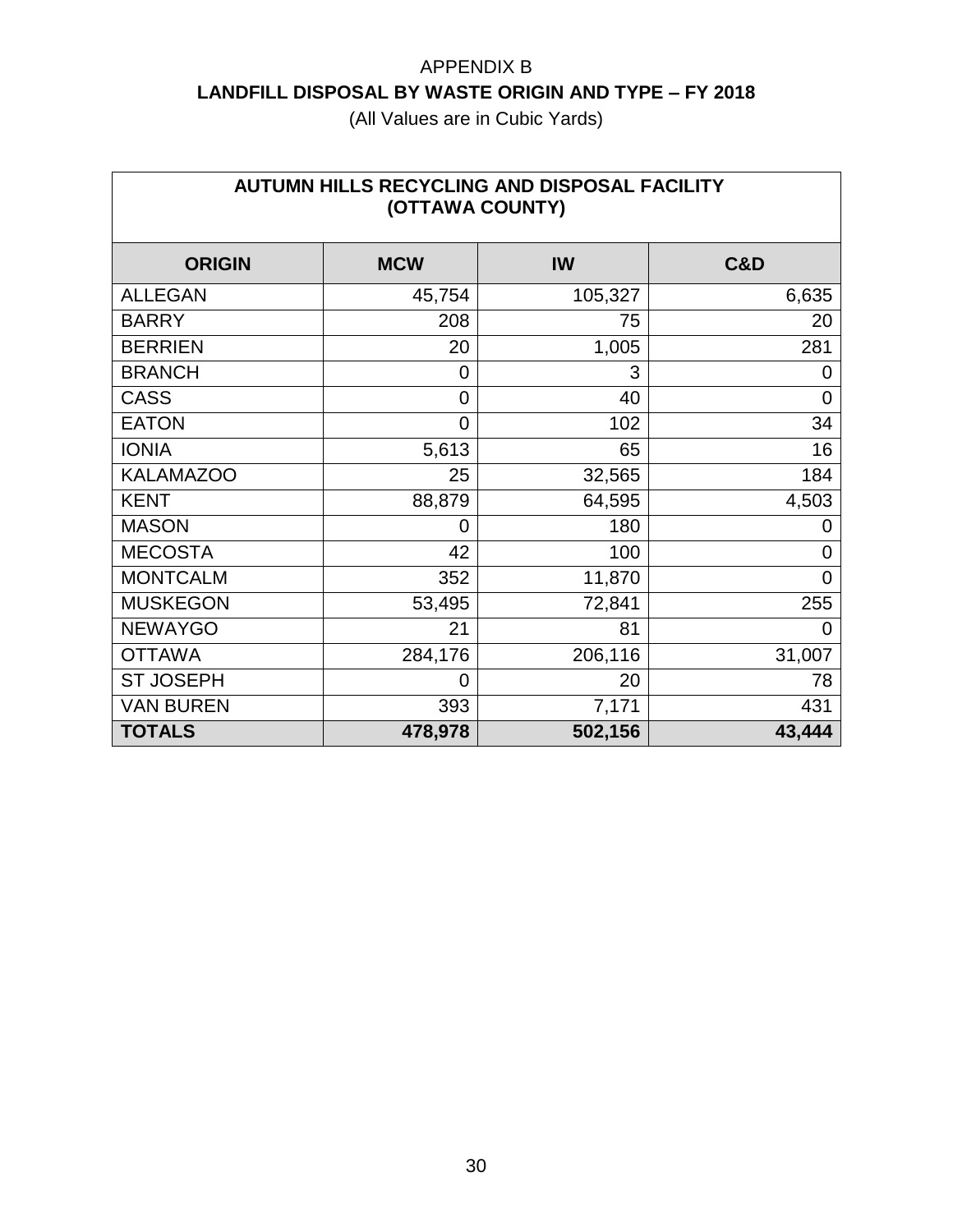| <b>BRENT RUN LANDFILL</b><br>(GENESEE COUNTY) |            |             |                |  |
|-----------------------------------------------|------------|-------------|----------------|--|
| <b>ORIGIN</b>                                 | <b>MCW</b> | IW          | <b>C&amp;D</b> |  |
| <b>ALLEGAN</b>                                | 55         | $\mathbf 0$ | 60             |  |
| <b>BAY</b>                                    | 17,343     | 3,066       | 16,252         |  |
| <b>CANADA</b>                                 | 246,949    | 36          | 735,821        |  |
| <b>CLINTON</b>                                | 40         | 1,610       | 183            |  |
| <b>CONNECTICUT</b>                            | O)         | 126,138     | 0              |  |
| <b>EATON</b>                                  | 143        | 0           | 408            |  |
| <b>GENESEE</b>                                | 319,630    | 16,118      | 130,618        |  |
| <b>GRATIOT</b>                                | 1,546      | 127         | 1,757          |  |
| <b>HURON</b>                                  | O          | 137         | 0              |  |
| <b>INGHAM</b>                                 | 340        | 0           | 5,585          |  |
| <b>JACKSON</b>                                | 0          | 0           | 9              |  |
| <b>LAPEER</b>                                 | 203,571    | 659         | 36,831         |  |
| <b>LIVINGSTON</b>                             | 555        | 109         | 1,302          |  |
| <b>NEW JERSEY</b>                             | 0          | 21,956      |                |  |
| <b>OAKLAND</b>                                | 12,984     | 1,202       | 24,388         |  |
| <b>OHIO</b>                                   | 0          | 28,586      | 0              |  |
| <b>SAGINAW</b>                                | 62,849     | 1,884       | 88,269         |  |
| <b>SANILAC</b>                                | 14,054     | 2,021       | 158            |  |
| <b>SHIAWASSEE</b>                             | 35,974     | $\mathbf 0$ | 8,306          |  |
| <b>TUSCOLA</b>                                | 5,940      | 118         | 4,367          |  |
| <b>WASHTENAW</b>                              | 0          | 795         | 15             |  |
| <b>WAYNE</b>                                  | 201        | 35,812      | 913            |  |
| <b>TOTALS</b>                                 | 922,174    | 240,374     | 1,055,242      |  |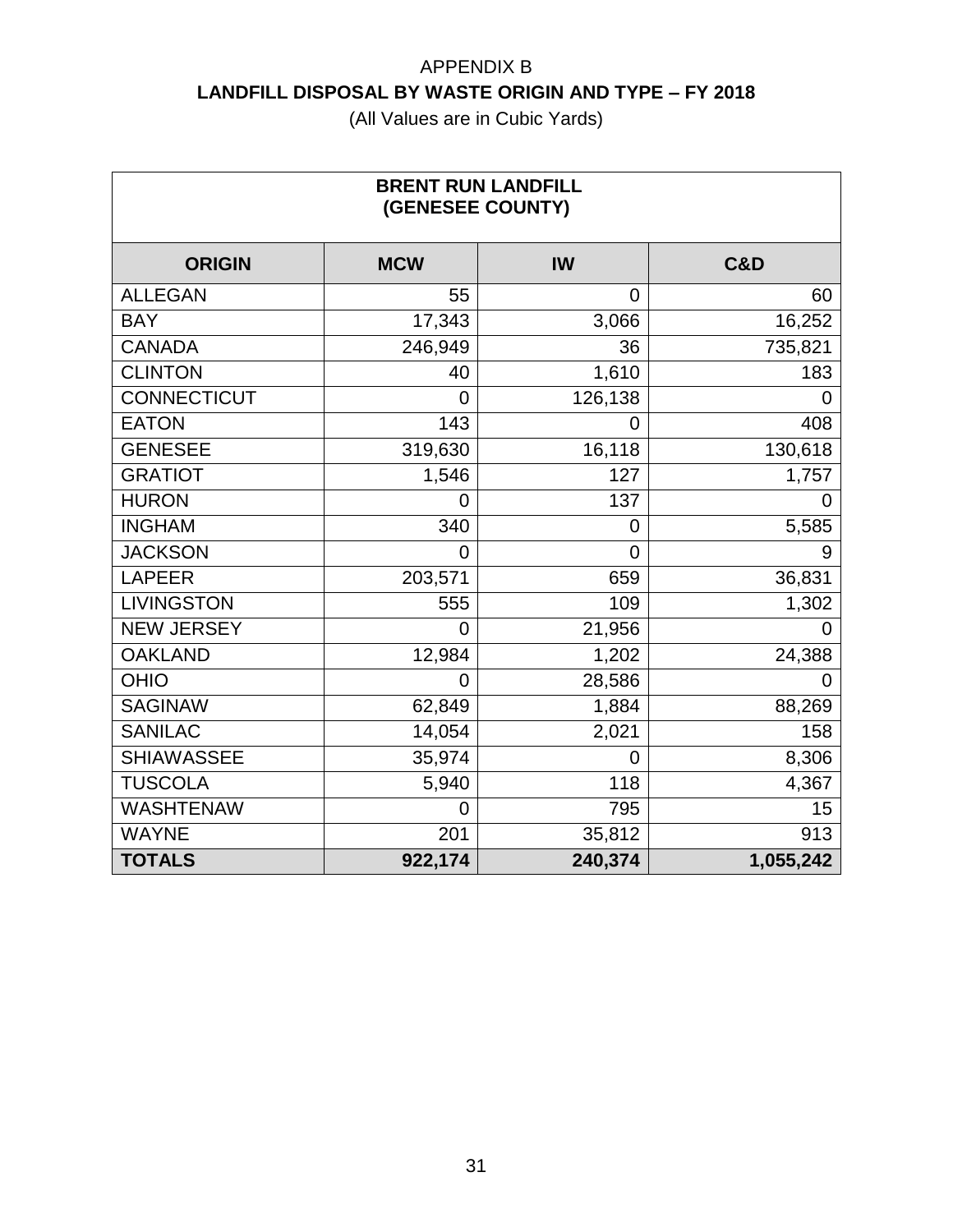| <b>C AND C EXPANDED SANITARY LANDFILL</b><br>(CALHOUN COUNTY) |            |           |                |  |
|---------------------------------------------------------------|------------|-----------|----------------|--|
| <b>ORIGIN</b>                                                 | <b>MCW</b> | <b>IW</b> | <b>C&amp;D</b> |  |
| <b>ALLEGAN</b>                                                | 0          | 12,054    | 81             |  |
| <b>BARRY</b>                                                  | 25         | 54        | 540            |  |
| <b>BERRIEN</b>                                                | 112,049    | 3         | 56             |  |
| <b>BRANCH</b>                                                 | 64,685     | 31,726    | 38,043         |  |
| <b>CALHOUN</b>                                                | 158,919    | 54,037    | 90,776         |  |
| <b>CLINTON</b>                                                | 543        | 0         | 122            |  |
| <b>EATON</b>                                                  | 52,505     | 10,499    | 16,468         |  |
| <b>HILLSDALE</b>                                              | 55,706     | 5,952     | 914            |  |
| <b>INGHAM</b>                                                 | 16,974     | 37,522    | 19,706         |  |
| <b>IONIA</b>                                                  | 18         | 0         | 0              |  |
| <b>JACKSON</b>                                                | 19,754     | 1,504     | 1,888          |  |
| <b>KALAMAZOO</b>                                              | 390,641    | 45,350    | 8,175          |  |
| <b>OTTAWA</b>                                                 | 0          | 6,899     | 0              |  |
| <b>ST JOSEPH</b>                                              | 186        | 359       | 2,617          |  |
| <b>VAN BUREN</b>                                              | 0          | $\Omega$  | 8              |  |
| <b>TOTALS</b>                                                 | 872,005    | 205,959   | 179,394        |  |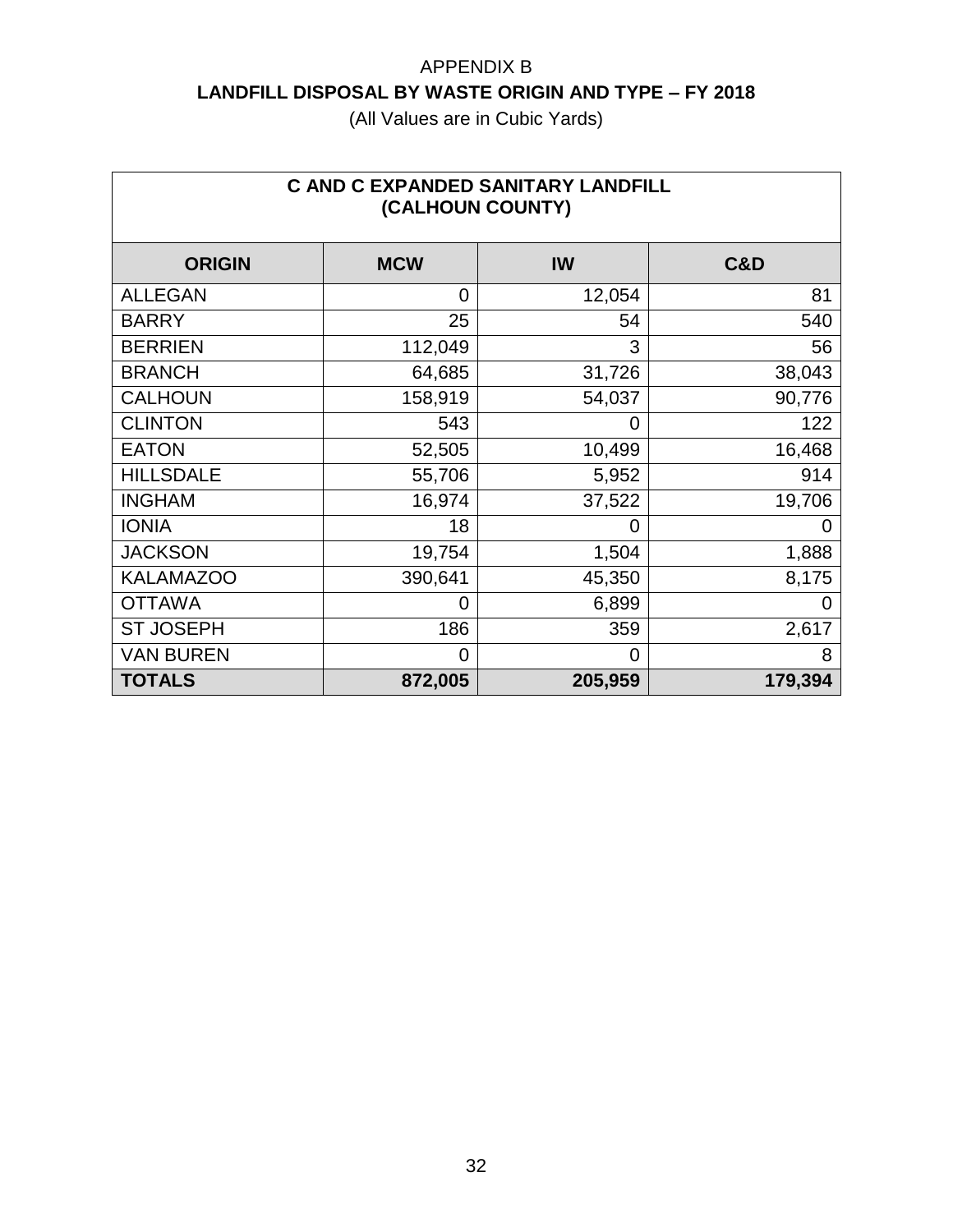| <b>CARLETON FARMS LANDFILL</b><br>(WAYNE COUNTY) |            |           |         |  |
|--------------------------------------------------|------------|-----------|---------|--|
| <b>ORIGIN</b>                                    | <b>MCW</b> | IW        | C&D     |  |
| <b>ALLEGAN</b>                                   | 0          | 6         | 0       |  |
| <b>CANADA</b>                                    | 3,389,374  | 177,185   | 656,180 |  |
| <b>INDIANA</b>                                   | 0          | 9,800     |         |  |
| <b>JACKSON</b>                                   | 0          | 45        | 0       |  |
| <b>LENAWEE</b>                                   | 115,083    | 21,031    | 18,287  |  |
| <b>MACOMB</b>                                    | 40         | 2,025     | O       |  |
| <b>MONROE</b>                                    | 35,577     | 4,365     | 42,281  |  |
| <b>OAKLAND</b>                                   | 7,708      | 88,227    | 1,131   |  |
| <b>OHIO</b>                                      | 90         | 250,450   | 0       |  |
| <b>WASHTENAW</b>                                 | 15,395     | 2,652     | 6,564   |  |
| <b>WAYNE</b>                                     | 432,464    | 758,253   | 119,803 |  |
| <b>WEST VIRGINIA</b>                             | 0          | 0         | 100     |  |
| <b>TOTALS</b>                                    | 3,995,731  | 1,314,039 | 844,346 |  |

| <b>CENTRAL SANITARY LANDFILL</b><br>(MONTCALM COUNTY) |            |        |                |  |
|-------------------------------------------------------|------------|--------|----------------|--|
| <b>ORIGIN</b>                                         | <b>MCW</b> | IW     | <b>C&amp;D</b> |  |
| <b>GRATIOT</b>                                        | 16,853     | 0      | 249            |  |
| <b>IONIA</b>                                          | 23,843     | 984    | 23             |  |
| <b>ISABELLA</b>                                       | 19,632     | 3,966  | 43             |  |
| <b>KENT</b>                                           | 330,012    | 30,108 | 781            |  |
| <b>LAKE</b>                                           | 63         | 0      | 1,452          |  |
| <b>MECOSTA</b>                                        | 45,399     | 353    | 2,784          |  |
| <b>MONTCALM</b>                                       | 68,302     | 882    | 4,010          |  |
| <b>NEWAYGO</b>                                        | 77,625     | 1,903  | 6,430          |  |
| <b>OSCEOLA</b>                                        | 17,176     | 891    | 86             |  |
| <b>TOTALS</b>                                         | 598,905    | 39,087 | 15,858         |  |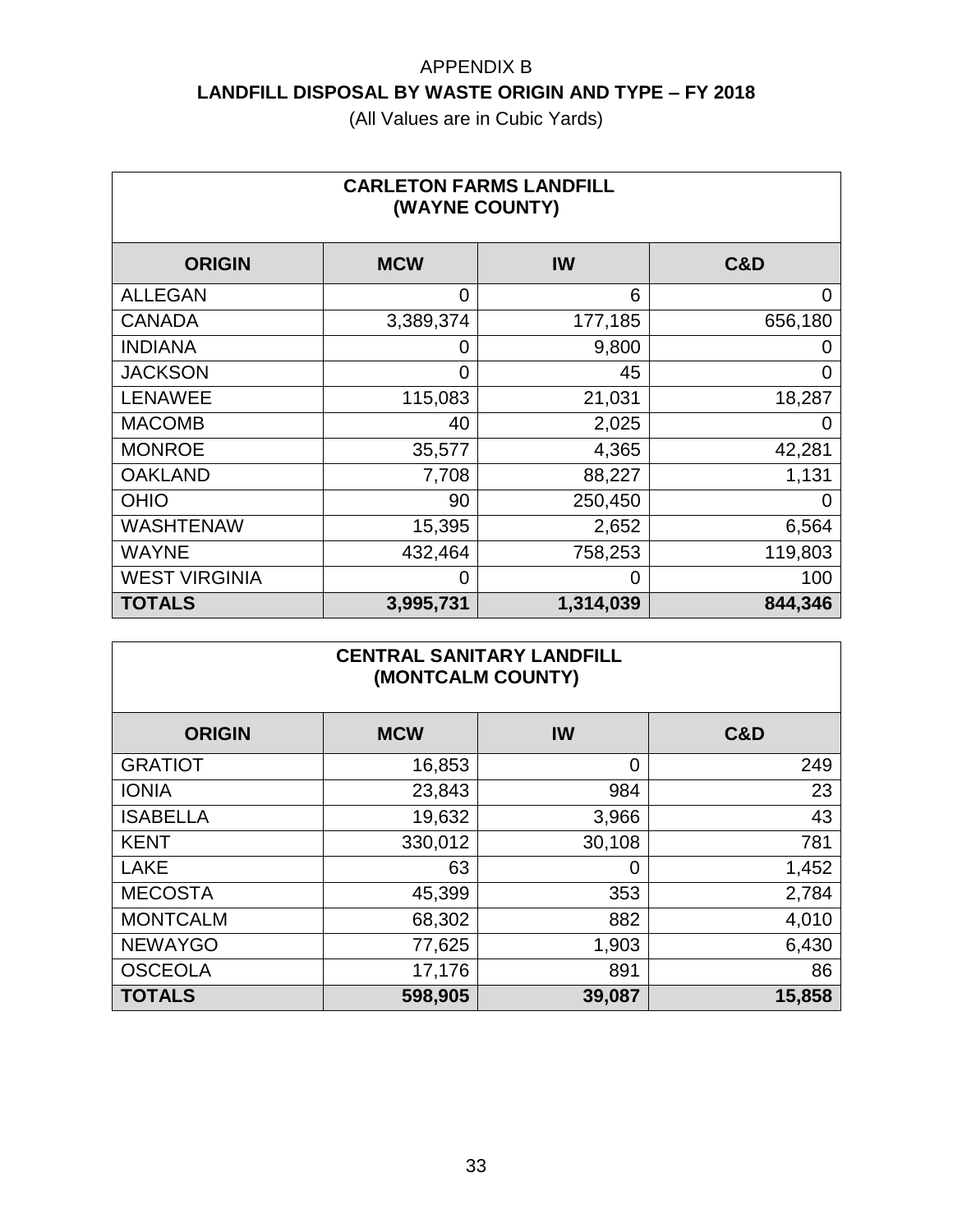| <b>CITIZENS DISPOSAL, INC.</b><br>(GENESEE COUNTY) |                |                |         |  |
|----------------------------------------------------|----------------|----------------|---------|--|
| <b>ORIGIN</b>                                      | <b>MCW</b>     | <b>IW</b>      | C&D     |  |
| <b>BAY</b>                                         | 18             | 187            | 18      |  |
| <b>CANADA</b>                                      | 7,697          | $\overline{0}$ | 0       |  |
| <b>CLINTON</b>                                     | 0              | 7              | 0       |  |
| <b>EATON</b>                                       | 0              | 20             | 0       |  |
| <b>GENESEE</b>                                     | 346,325        | 239,167        | 132,151 |  |
| <b>INGHAM</b>                                      | 0              | 2,094          | 1,611   |  |
| <b>JACKSON</b>                                     | 0              |                | 0       |  |
| <b>LAPEER</b>                                      | 15,818         | 161            | 824     |  |
| <b>LENAWEE</b>                                     | 0              |                | 0       |  |
| <b>LIVINGSTON</b>                                  | 39,631         | 6,139          | 18,836  |  |
| <b>OAKLAND</b>                                     | 14,491         | 63,374         | 22,395  |  |
| <b>OHIO</b>                                        | 50             | 0              |         |  |
| <b>SAGINAW</b>                                     | 10,011         | 438            | 723     |  |
| <b>SANILAC</b>                                     | 187            | 0              | 0       |  |
| <b>SHIAWASSEE</b>                                  | 16,167         | 102            | 2,007   |  |
| <b>TUSCOLA</b>                                     | 28,881         | 51             | 272     |  |
| <b>WASHTENAW</b>                                   | 0              | 182            | 9       |  |
| <b>WAYNE</b>                                       | $\overline{0}$ | 13,953         | 30      |  |
| <b>TOTALS</b>                                      | 479,276        | 325,877        | 178,876 |  |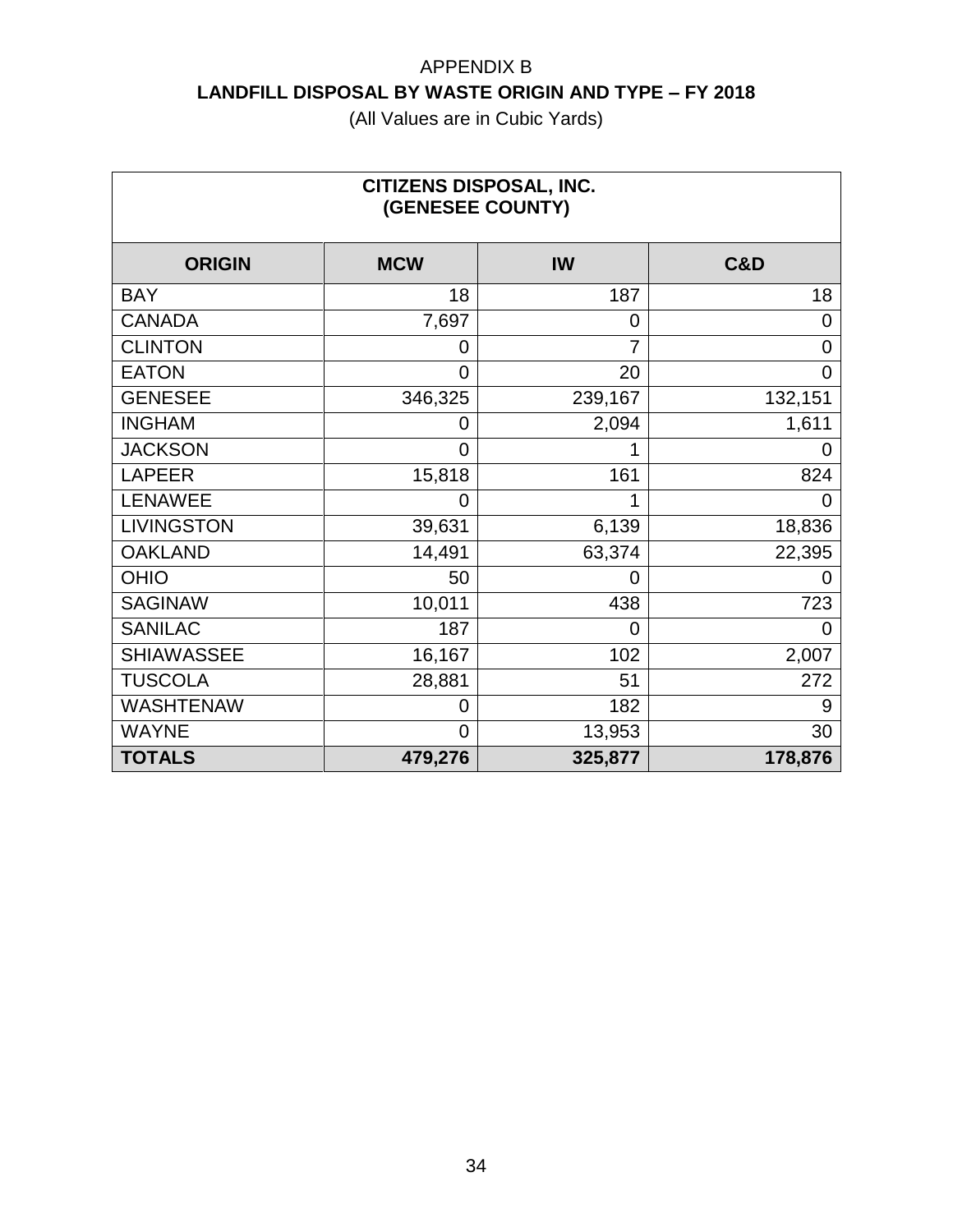| CITY ENVIRONMENTAL SERVICES, INC., OF WATERS<br>(CRAWFORD COUNTY) |                |          |                |  |
|-------------------------------------------------------------------|----------------|----------|----------------|--|
| <b>ORIGIN</b>                                                     | <b>MCW</b>     | IW       | <b>C&amp;D</b> |  |
| <b>ALPENA</b>                                                     | $\overline{0}$ | 5,270    | 90             |  |
| <b>ANTRIM</b>                                                     | 10,022         | 811      | 254            |  |
| <b>CHARLEVOIX</b>                                                 | 17,933         | 29,440   | 1,116          |  |
| <b>CHEBOYGAN</b>                                                  | 7,181          | 0        | 16             |  |
| <b>CRAWFORD</b>                                                   | 41,207         | 22,549   | 1,289          |  |
| <b>EMMET</b>                                                      | 0              | 480      | 336            |  |
| <b>GRAND TRAVERSE</b>                                             | 4,566          | 30       | 0              |  |
| <b>IOSCO</b>                                                      | 12,544         | 0        | 0              |  |
| <b>KALKASKA</b>                                                   | 8,688          | 3,940    | 14             |  |
| <b>MACKINAC</b>                                                   | 17             | 160      | $\overline{0}$ |  |
| <b>OTSEGO</b>                                                     | 64,544         | 16,885   | 214            |  |
| PRESQUE ISLE                                                      | 28             | 80       |                |  |
| <b>ROSCOMMON</b>                                                  | 2,101          | $\Omega$ | 312            |  |
| <b>TOTALS</b>                                                     | 168,831        | 79,645   | 3,642          |  |

| <b>CITY OF LIVONIA LANDFILL</b><br>(WAYNE COUNTY)   |       |   |  |  |
|-----------------------------------------------------|-------|---|--|--|
| <b>C&amp;D</b><br>IW<br><b>MCW</b><br><b>ORIGIN</b> |       |   |  |  |
| <b>WAYNE</b>                                        | 2,695 |   |  |  |
| <b>TOTALS</b>                                       | 2,695 | 0 |  |  |

| <b>CITY OF MIDLAND SANITARY LANDFILL</b><br>(MIDLAND COUNTY) |            |         |         |
|--------------------------------------------------------------|------------|---------|---------|
| <b>ORIGIN</b>                                                | <b>MCW</b> | IW      | C&D     |
| <b>BAY</b>                                                   |            | 11,115  |         |
| <b>MIDLAND</b>                                               | 142,225    | 117,607 | 157,835 |
| <b>TOTALS</b>                                                | 142,225    | 128,722 | 157,835 |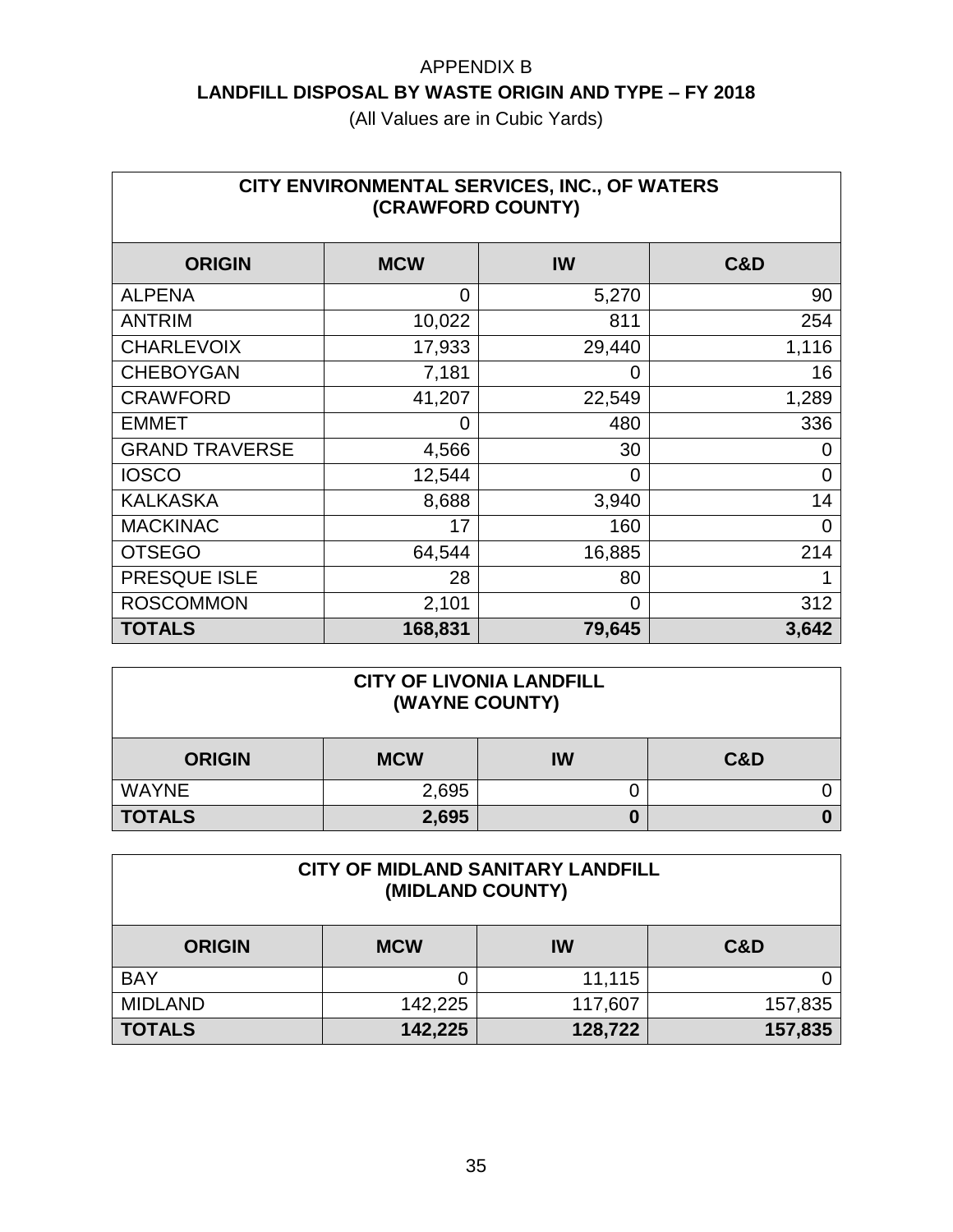| <b>CONSUMERS ENERGY DE KARN</b><br>(BAY COUNTY)     |  |        |  |  |
|-----------------------------------------------------|--|--------|--|--|
| <b>C&amp;D</b><br><b>MCW</b><br>IW<br><b>ORIGIN</b> |  |        |  |  |
| <b>BAY</b>                                          |  | 69,731 |  |  |
| <b>TOTALS</b>                                       |  | 69,731 |  |  |

| <b>CONSUMERS ENERGY J H CAMPBELL COMPLEX</b><br>(OTTAWA COUNTY) |            |         |     |
|-----------------------------------------------------------------|------------|---------|-----|
| <b>ORIGIN</b>                                                   | <b>MCW</b> | IW      | C&D |
| <b>OTTAWA</b>                                                   |            | 249,652 |     |
| <b>TOTALS</b>                                                   |            | 249,652 |     |

| <b>CONSUMERS WEADOCK COMPLEX</b><br>(BAY COUNTY)    |   |        |  |
|-----------------------------------------------------|---|--------|--|
| <b>C&amp;D</b><br><b>MCW</b><br>IW<br><b>ORIGIN</b> |   |        |  |
| <b>BAY</b>                                          |   | 21,454 |  |
| <b>TOTALS</b>                                       | 0 | 21,454 |  |

| <b>COUNTY OF MUSKEGON - SOLID WASTE LANDFILL</b><br>(MUSKEGON COUNTY) |            |        |                |  |
|-----------------------------------------------------------------------|------------|--------|----------------|--|
| <b>ORIGIN</b>                                                         | <b>MCW</b> | IW     | <b>C&amp;D</b> |  |
| <b>LAKE</b>                                                           | 171        | 0      | 4,352          |  |
| <b>MUSKEGON</b>                                                       | 199,603    | 48,732 | 63,708         |  |
| <b>NEWAYGO</b>                                                        | 11,979     | 0      | 15,238         |  |
| <b>OCEANA</b>                                                         | 8,510      | 0      | 3,683          |  |
| <b>OTTAWA</b><br>428<br>2,574<br>0                                    |            |        |                |  |
| <b>TOTALS</b>                                                         | 222,837    | 48,732 | 87,409         |  |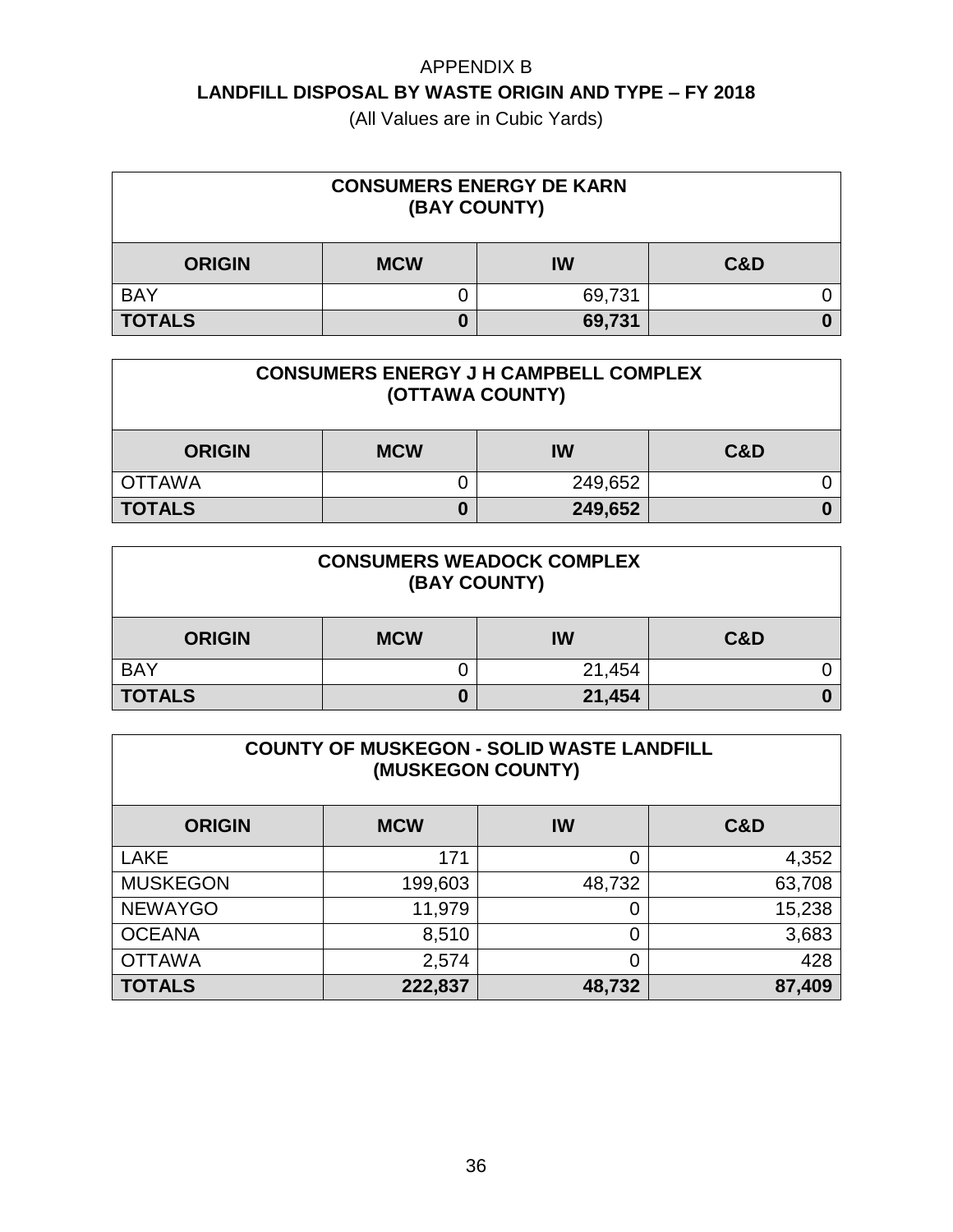| DAFTER SANITARY LANDFILL<br>(CHIPPEWA COUNTY) |            |       |     |  |
|-----------------------------------------------|------------|-------|-----|--|
| <b>ORIGIN</b>                                 | <b>MCW</b> | IW    | C&D |  |
| <b>ALGER</b>                                  | 1,488      | 0     | 0   |  |
| <b>CANADA</b>                                 | 75,203     | 0     | O   |  |
| <b>CHIPPEWA</b>                               | 26,745     | 1,611 | 0   |  |
| <b>LUCE</b>                                   | 7,282      | 23    | ი   |  |
| <b>MACKINAC</b>                               | 19,663     | 938   | ი   |  |
| <b>SCHOOLCRAFT</b>                            | 145        | 0     | ი   |  |
| <b>TOTALS</b>                                 | 130,526    | 2,572 | 0   |  |

| <b>DELTA COUNTY LANDFILL</b><br>(DELTA COUNTY) |            |        |       |  |
|------------------------------------------------|------------|--------|-------|--|
| <b>ORIGIN</b>                                  | <b>MCW</b> | IW     | C&D   |  |
| <b>DELTA</b>                                   | 55,256     | 24,908 | 8,123 |  |
| <b>MARQUETTE</b>                               | 0          | 13,516 |       |  |
| <b>MENOMINEE</b>                               | 3,781      | 11,380 |       |  |
| <b>SCHOOLCRAFT</b>                             | 3,144      |        |       |  |
| <b>TOTALS</b>                                  | 62,181     | 49,804 | 8,123 |  |

| <b>DETROIT EDISON CO RANGE ROAD ASH DISPOSAL</b><br>(ST CLAIR COUNTY) |            |         |     |  |  |
|-----------------------------------------------------------------------|------------|---------|-----|--|--|
| <b>ORIGIN</b>                                                         | <b>MCW</b> | IW      | C&D |  |  |
| <b>ST CLAIR</b>                                                       |            | 234,087 |     |  |  |
| <b>TOTALS</b>                                                         | 234,087    |         |     |  |  |

| DETROIT EDISON CO SIBLEY QUARRY<br>(WAYNE COUNTY) |              |        |     |  |  |
|---------------------------------------------------|--------------|--------|-----|--|--|
| <b>ORIGIN</b>                                     | <b>MCW</b>   | IW     | C&D |  |  |
| <b>MONROE</b>                                     |              | 12,648 |     |  |  |
| <b>WAYNE</b>                                      | IJ           | 96,277 |     |  |  |
| <b>TOTALS</b>                                     | 108,925<br>0 |        |     |  |  |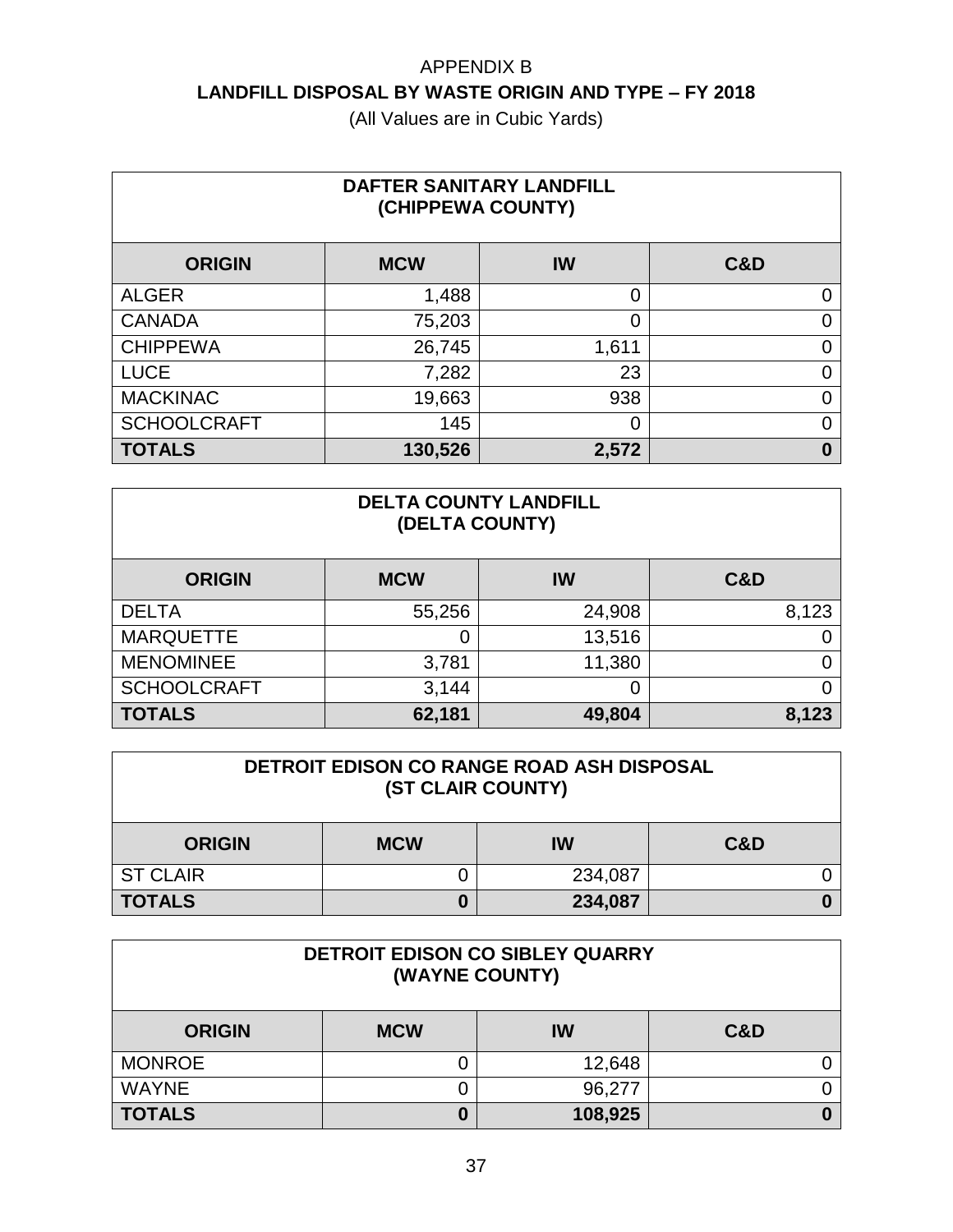(All Values are in Cubic Yards)

| DTE MONROE POWER PLANT<br>(MONROE COUNTY) |            |         |                |
|-------------------------------------------|------------|---------|----------------|
| <b>ORIGIN</b>                             | <b>MCW</b> | IW      | <b>C&amp;D</b> |
| <b>MONROE</b>                             |            | 287,101 |                |
| <b>TOTALS</b>                             | 0          | 287,101 |                |

| <b>EAGLE VALLEY RECYCLE AND DISPOSAL FACILITY</b><br>(OAKLAND COUNTY) |                |         |       |  |
|-----------------------------------------------------------------------|----------------|---------|-------|--|
| <b>ORIGIN</b>                                                         | <b>MCW</b>     | IW      | C&D   |  |
| <b>GENESEE</b>                                                        | 57             | 58      | 0     |  |
| <b>LAPEER</b>                                                         | 16,875         | 5,679   | 0     |  |
| <b>LIVINGSTON</b>                                                     | $\overline{0}$ | 392     | 0     |  |
| <b>MACOMB</b>                                                         | 6,777          | 121,559 | 0     |  |
| <b>OAKLAND</b>                                                        | 1,071,993      | 178,065 | 7,443 |  |
| <b>WAYNE</b>                                                          | $\overline{0}$ | 119,232 | 0     |  |
| <b>TOTALS</b>                                                         | 1,095,702      | 424,985 | 7,443 |  |

#### **ELK RUN LANDFILL (PRESQUE ISLE COUNTY)**

| <b>ORIGIN</b>     | <b>MCW</b> | IW     | <b>C&amp;D</b> |
|-------------------|------------|--------|----------------|
| <b>ANTRIM</b>     | 2,085      | 0      | 200            |
| <b>CHARLEVOIX</b> | 42         | 6      | 1,305          |
| <b>CHEBOYGAN</b>  | 51,103     | 38,409 | 10,196         |
| <b>CHIPPEWA</b>   | 87,840     | 0      |                |
| <b>EMMET</b>      | 103,470    | 326    | 7,380          |
| <b>KALKASKA</b>   | 0          | 6      | 0              |
| <b>MACKINAC</b>   | 140        | 50     | 600            |
| PRESQUE ISLE      | 14,931     | 220    | 3,890          |
| <b>TOTALS</b>     | 259,611    | 39,017 | 23,571         |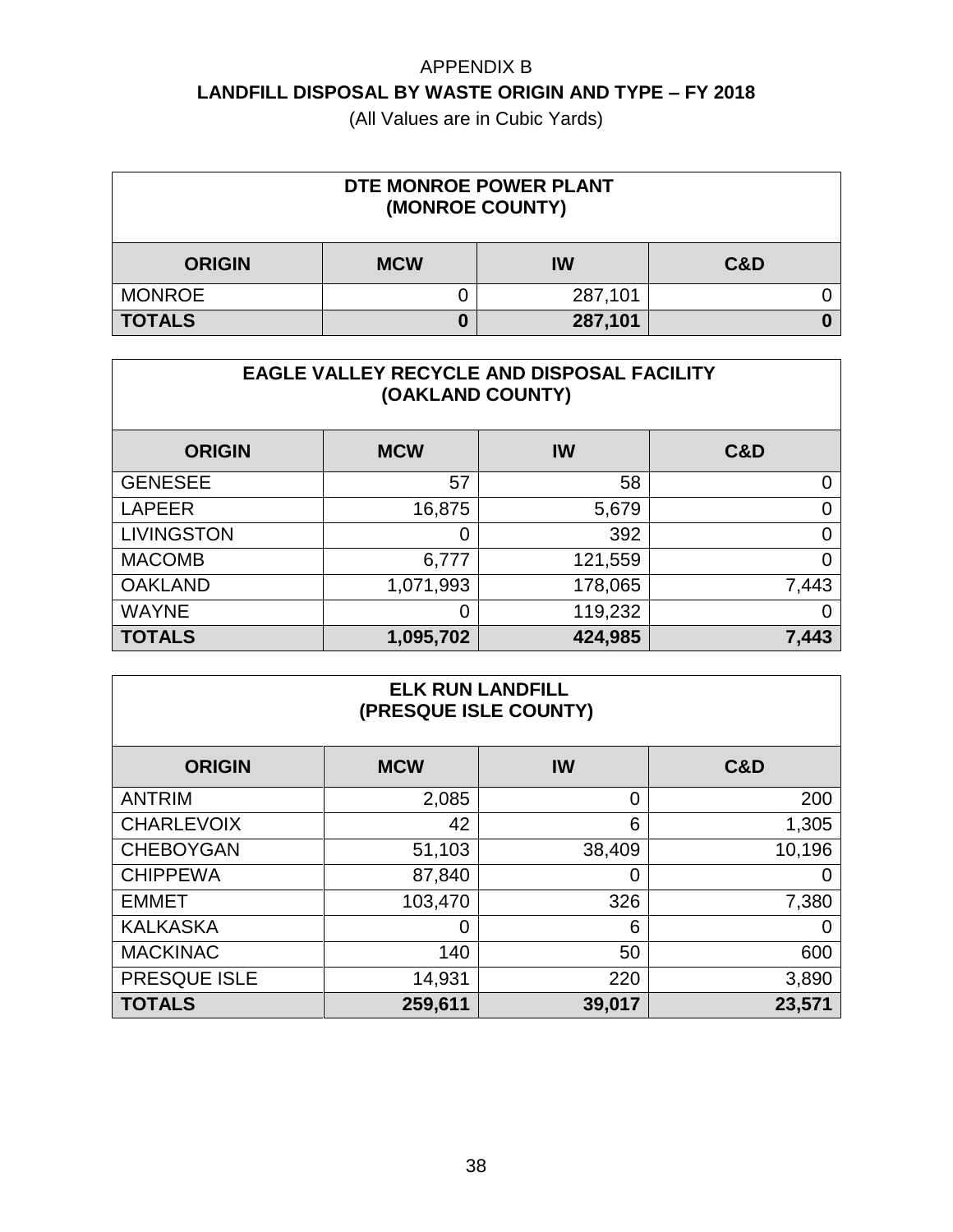| EVER-GREEN LANDFILL AND RECYCLING CENTER, LLC<br>(ONTONAGON COUNTY) |            |        |                |
|---------------------------------------------------------------------|------------|--------|----------------|
| <b>ORIGIN</b>                                                       | <b>MCW</b> | IW     | <b>C&amp;D</b> |
| <b>BARAGA</b>                                                       |            | 12,475 |                |
| <b>ONTONAGON</b>                                                    |            |        |                |
| <b>TOTALS</b>                                                       | 0          | 12,502 |                |

| <b>GLENS SANITARY LANDFILL</b><br>(LEELANAU COUNTY) |            |        |                |  |
|-----------------------------------------------------|------------|--------|----------------|--|
| <b>ORIGIN</b>                                       | <b>MCW</b> | IW     | <b>C&amp;D</b> |  |
| <b>ANTRIM</b>                                       | 246        | 120    | 286            |  |
| <b>BENZIE</b>                                       | 209        | 0      | 2,409          |  |
| <b>GRAND TRAVERSE</b>                               | 51,497     | 1,809  | 5,865          |  |
| <b>KALKASKA</b>                                     | 305        | 0      | 171            |  |
| <b>LEELANAU</b>                                     | 15,116     | 12,760 | 6,746          |  |
| <b>MANISTEE</b>                                     | 0          | 150    | 100            |  |
| <b>TOTALS</b>                                       | 67,373     | 14,839 | 15,577         |  |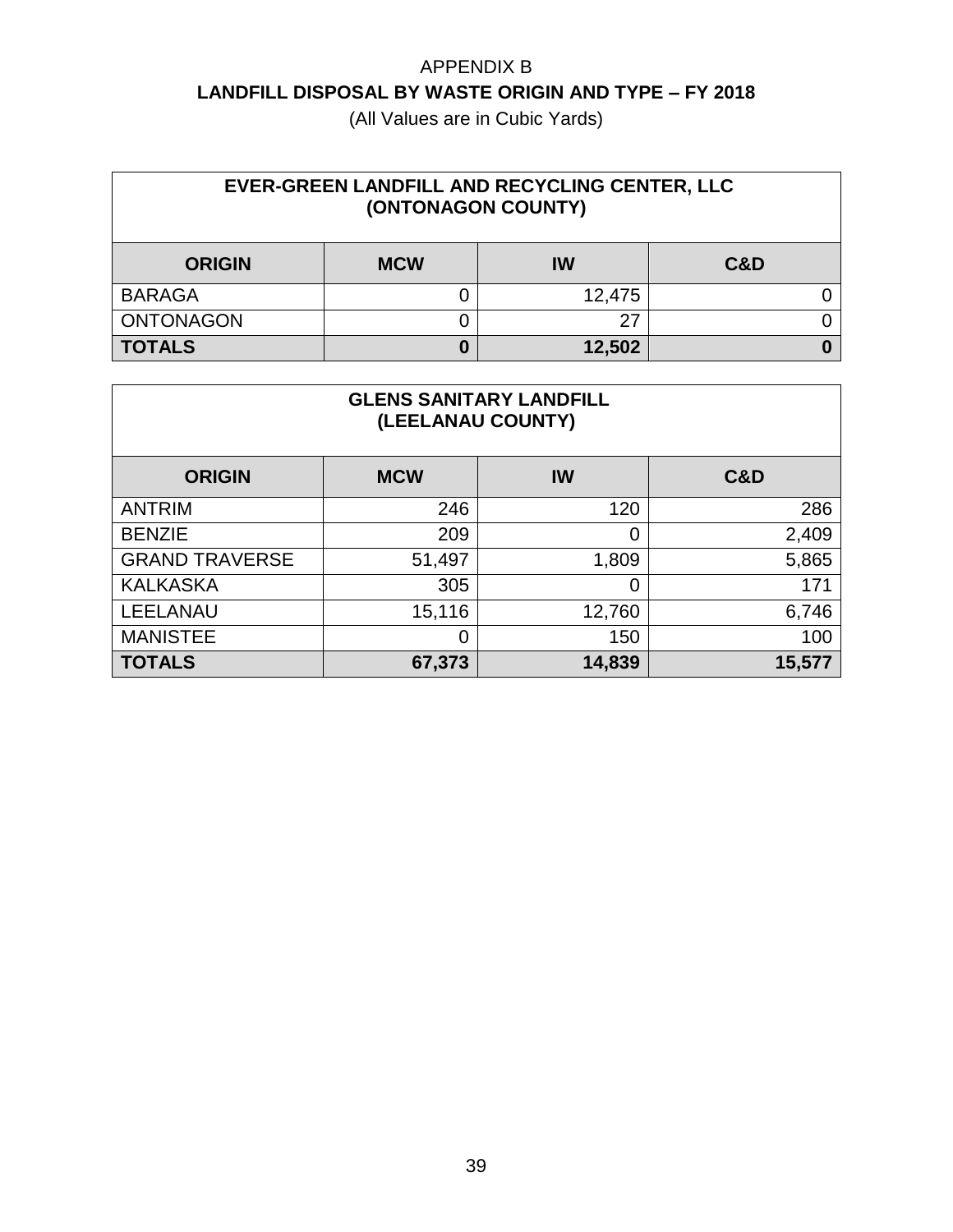| <b>GRANGER GRAND RIVER LANDFILL</b><br>(CLINTON COUNTY) |                |                |                |  |
|---------------------------------------------------------|----------------|----------------|----------------|--|
| <b>ORIGIN</b>                                           | <b>MCW</b>     | IW             | C&D            |  |
| <b>ALLEGAN</b>                                          | $\overline{2}$ | $\overline{0}$ | 0              |  |
| <b>BARRY</b>                                            | 1              | $\overline{0}$ | 0              |  |
| <b>CALHOUN</b>                                          | 40             | $\overline{0}$ | 0              |  |
| <b>CLINTON</b>                                          | 490            | $\overline{0}$ | 0              |  |
| <b>EATON</b>                                            | 284            | $\overline{0}$ | 0              |  |
| <b>GENESEE</b>                                          | 185            | $\overline{0}$ | $\mathbf 0$    |  |
| <b>GRATIOT</b>                                          | 315            | $\mathbf 0$    | 0              |  |
| <b>INGHAM</b>                                           | 4,345          | $\overline{0}$ | 0              |  |
| <b>IONIA</b>                                            | 64             | $\overline{0}$ | $\overline{0}$ |  |
| <b>ISABELLA</b>                                         | 27             | $\overline{0}$ | 0              |  |
| <b>JACKSON</b>                                          | 164            | $\overline{0}$ | 0              |  |
| <b>KALAMAZOO</b>                                        | 82             | $\overline{0}$ | 0              |  |
| <b>KENT</b>                                             | 11             | $\mathbf 0$    | 0              |  |
| <b>LIVINGSTON</b>                                       | 18             | $\overline{0}$ | 0              |  |
| <b>MONTCALM</b>                                         | 1              | $\overline{0}$ | $\overline{0}$ |  |
| <b>OAKLAND</b>                                          | 124            | $\overline{0}$ | 0              |  |
| <b>OTTAWA</b>                                           | 3              | $\overline{0}$ | 0              |  |
| <b>SAGINAW</b>                                          | 24             | $\overline{0}$ | $\mathbf 0$    |  |
| <b>SHIAWASSEE</b>                                       | 84             | $\overline{0}$ | 0              |  |
| <b>WASHTENAW</b>                                        | 22             | $\overline{0}$ | $\mathbf 0$    |  |
| <b>WAYNE</b>                                            | 41             | $\overline{0}$ | 0              |  |
| <b>TOTALS</b>                                           | 6,327          | $\bf{0}$       | $\bf{0}$       |  |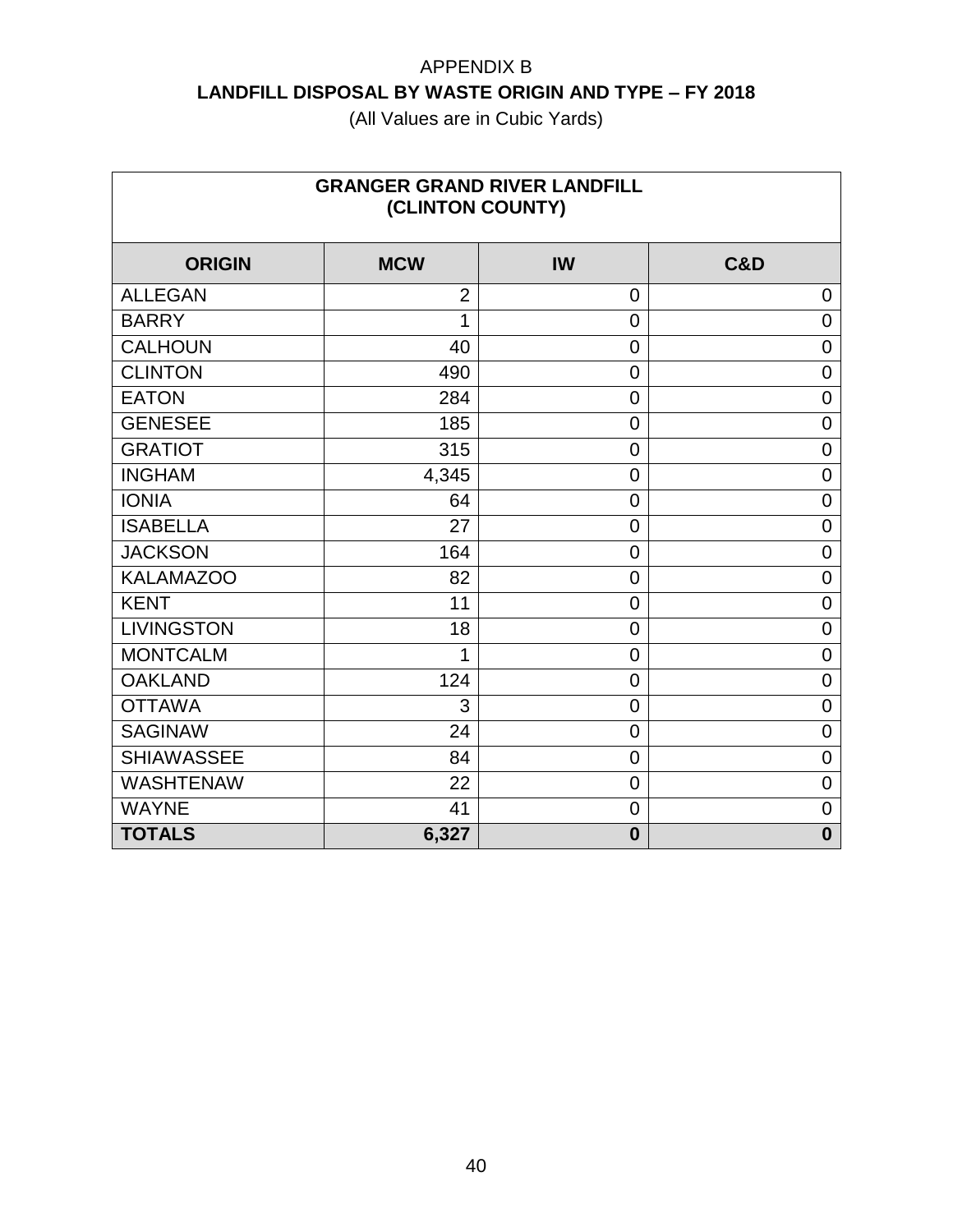| <b>GRANGER WOOD STREET LANDFILL</b><br>(CLINTON COUNTY) |                |                |                |  |
|---------------------------------------------------------|----------------|----------------|----------------|--|
| <b>ORIGIN</b>                                           | <b>MCW</b>     | IW             | C&D            |  |
| <b>ALLEGAN</b>                                          | 162            | 0              | 0              |  |
| <b>BARRY</b>                                            | 1,557          | $\overline{0}$ | 0              |  |
| <b>CALHOUN</b>                                          | 52             | $\overline{0}$ | $\overline{0}$ |  |
| <b>CLINTON</b>                                          | 155,208        | $\mathbf 0$    | 0              |  |
| <b>EATON</b>                                            | 205,371        | $\overline{0}$ | 0              |  |
| <b>GENESEE</b>                                          | 396            | $\mathbf 0$    | 0              |  |
| <b>GRATIOT</b>                                          | 127,045        | $\overline{0}$ | 0              |  |
| <b>INGHAM</b>                                           | 870,809        | $\overline{0}$ | $\overline{0}$ |  |
| <b>IONIA</b>                                            | 39,926         | $\mathbf 0$    | 0              |  |
| <b>ISABELLA</b>                                         | 14,284         | $\overline{0}$ | $\overline{0}$ |  |
| <b>JACKSON</b>                                          | 134,386        | $\overline{0}$ | $\overline{0}$ |  |
| <b>KALAMAZOO</b>                                        | $\overline{2}$ | $\overline{0}$ | 0              |  |
| <b>LIVINGSTON</b>                                       | 46,583         | $\overline{0}$ | 0              |  |
| <b>MONTCALM</b>                                         | 2,371          | $\overline{0}$ | 0              |  |
| <b>OAKLAND</b>                                          | 23             | $\mathbf 0$    | 0              |  |
| <b>SAGINAW</b>                                          | 2,029          | $\overline{0}$ | 0              |  |
| <b>SHIAWASSEE</b>                                       | 22,376         | $\overline{0}$ | 0              |  |
| <b>WASHTENAW</b>                                        | 21             | $\overline{0}$ | 0              |  |
| <b>TOTALS</b>                                           | 1,622,601      | $\bf{0}$       | $\mathbf 0$    |  |

| <b>HAYWIRE LANDFILL</b><br>(SCHOOLCRAFT COUNTY) |            |        |     |  |  |
|-------------------------------------------------|------------|--------|-----|--|--|
| <b>ORIGIN</b>                                   | <b>MCW</b> | IW     | C&D |  |  |
| <b>SCHOOLCRAFT</b>                              |            | 35,732 |     |  |  |
| <b>TOTALS</b>                                   | 35,732     |        |     |  |  |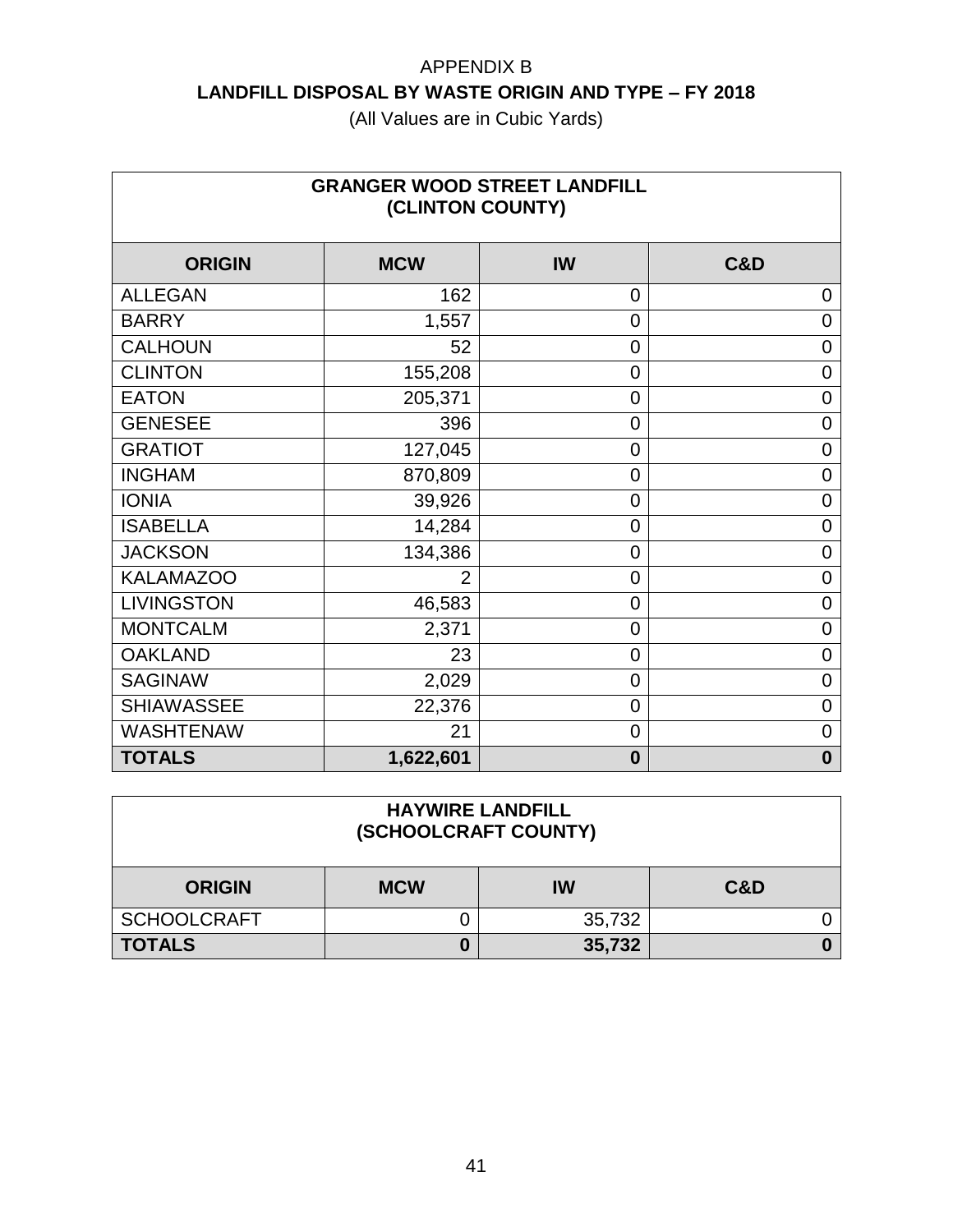| HIAWATHA SHORES LANDFILL, INC.<br>(SCHOOLCRAFT COUNTY) |            |        |       |
|--------------------------------------------------------|------------|--------|-------|
| <b>ORIGIN</b>                                          | <b>MCW</b> | IW     | C&D   |
| <b>GOGEBIC</b>                                         | 19,774     |        |       |
| <b>SCHOOLCRAFT</b>                                     | 16,410     | 10,481 | 5,024 |
| <b>TOTALS</b>                                          | 36,184     | 10,481 | 5,024 |

| <b>HOLLAND PUBLIC WORKS ZEELAND TOWNSHIP LANDFILL</b><br>(OTTAWA COUNTY) |            |       |     |  |
|--------------------------------------------------------------------------|------------|-------|-----|--|
| <b>ORIGIN</b>                                                            | <b>MCW</b> | IW    | C&D |  |
| <b>OTTAWA</b>                                                            |            | 8,548 |     |  |
| <b>TOTALS</b><br>8,548                                                   |            |       |     |  |

| HURON LANDFILL CORP. - DBA HURON LANDFILL<br>(HURON COUNTY) |            |        |                |  |
|-------------------------------------------------------------|------------|--------|----------------|--|
| <b>ORIGIN</b>                                               | <b>MCW</b> | IW     | <b>C&amp;D</b> |  |
| <b>HURON</b>                                                | 65,982     | 41,287 | 18,399         |  |
| <b>LAPEER</b>                                               | 5,093      | 0      | 349            |  |
| <b>SANILAC</b>                                              | 16,473     | 0      | 3,682          |  |
| <b>TUSCOLA</b>                                              | 31,319     | 8,420  | 5,622          |  |
| <b>TOTALS</b>                                               | 118,867    | 49,707 | 28,052         |  |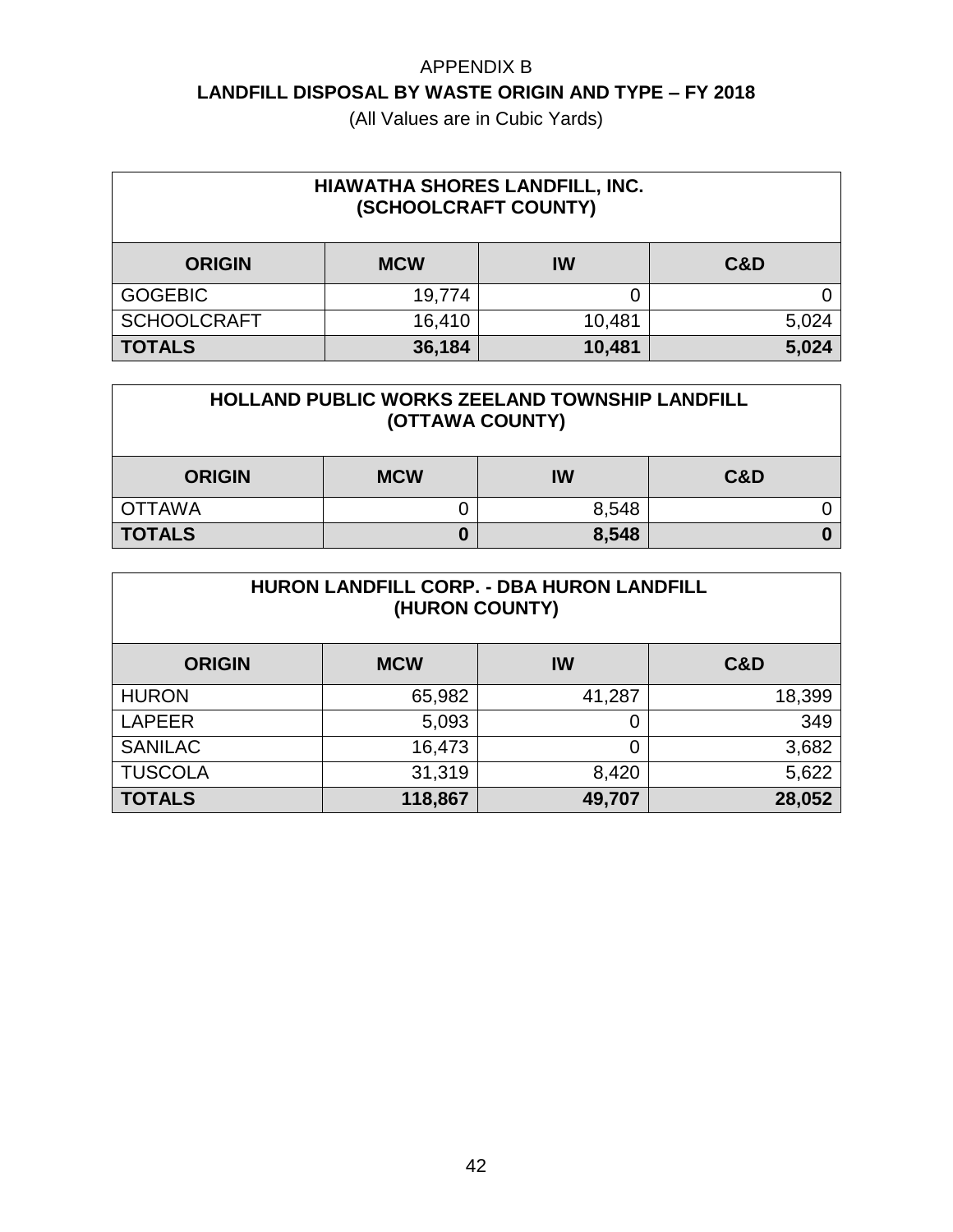| <b>K AND W LANDFILL</b><br>(ONTONAGON COUNTY) |            |        |                |  |
|-----------------------------------------------|------------|--------|----------------|--|
| <b>ORIGIN</b>                                 | <b>MCW</b> | IW     | <b>C&amp;D</b> |  |
| <b>BARAGA</b>                                 | 19,350     | 3,784  | 0              |  |
| <b>GOGEBIC</b>                                | 570        | 358    | 0              |  |
| <b>HOUGHTON</b>                               | 73,132     | 6,752  | 0              |  |
| <b>IRON</b>                                   | 12,952     | 836    | 0              |  |
| <b>KEWEENAW</b>                               | 2,747      | 0      | 0              |  |
| <b>ONTONAGON</b>                              | 8,977      | 1,203  | 0              |  |
| <b>WISCONSIN</b>                              | 107,052    | 3,862  | 0              |  |
| <b>TOTALS</b>                                 | 224,780    | 16,795 | $\bf{0}$       |  |

| <b>LAFARGE MIDWEST, INC.</b><br>(ALPENA COUNTY) |            |         |                |
|-------------------------------------------------|------------|---------|----------------|
| <b>ORIGIN</b>                                   | <b>MCW</b> | IW      | <b>C&amp;D</b> |
| <b>ALPENA</b>                                   |            | 291,000 |                |
| <b>TOTALS</b>                                   |            | 291,000 |                |

| <b>LIBERTY ENVIRONMENTALISTS LANDFILL</b><br>(JACKSON COUNTY) |                |                |                |  |
|---------------------------------------------------------------|----------------|----------------|----------------|--|
| <b>ORIGIN</b>                                                 | <b>MCW</b>     | IW             | <b>C&amp;D</b> |  |
| <b>CALHOUN</b>                                                | 0              | $\overline{0}$ | 2,825          |  |
| <b>EATON</b>                                                  | $\overline{0}$ | $\overline{0}$ | 987            |  |
| <b>HILLSDALE</b>                                              | $\overline{0}$ | $\overline{0}$ | 4,734          |  |
| <b>INGHAM</b>                                                 | $\mathbf 0$    | $\Omega$       | 2,535          |  |
| <b>JACKSON</b>                                                | $\overline{0}$ | 10,272         | 58,038         |  |
| <b>LENAWEE</b>                                                | $\mathbf 0$    | 0              | 9,049          |  |
| <b>OHIO</b>                                                   | $\mathbf 0$    | 115,189        |                |  |
| <b>WASHTENAW</b>                                              | 0              | 0              | 4,097          |  |
| <b>TOTALS</b>                                                 | $\bf{0}$       | 125,461        | 82,265         |  |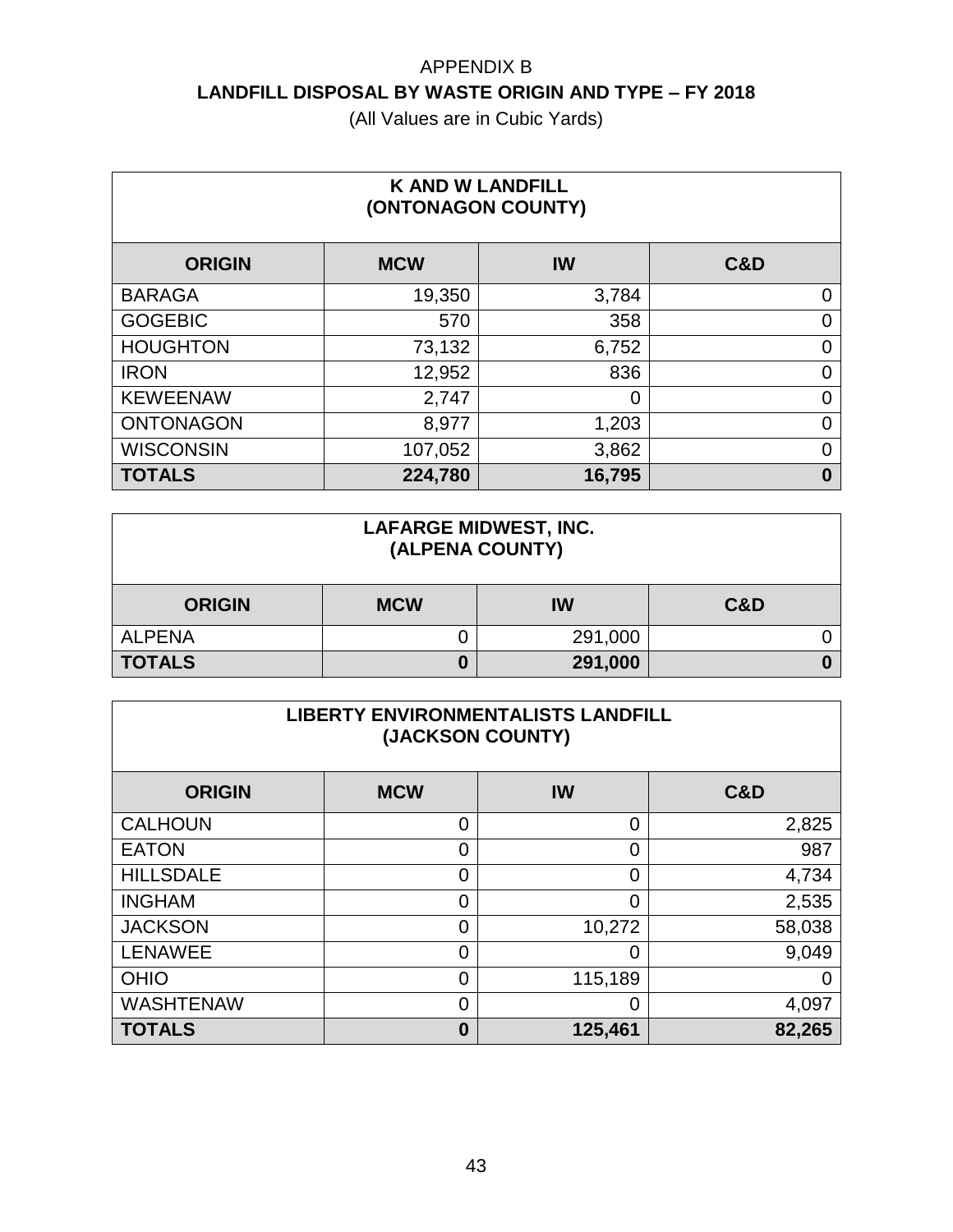| <b>MANISTEE COUNTY LANDFILL, INC.</b><br>(MANISTEE COUNTY) |            |         |                |  |
|------------------------------------------------------------|------------|---------|----------------|--|
| <b>ORIGIN</b>                                              | <b>MCW</b> | IW      | <b>C&amp;D</b> |  |
| <b>BENZIE</b>                                              | 16,105     | 0       | 1,554          |  |
| <b>GRAND TRAVERSE</b>                                      | 327        | 95      | 112            |  |
| <b>LAKE</b>                                                | 5,738      | 0       | 1,216          |  |
| LEELANAU                                                   | 50         |         | 0              |  |
| <b>MANISTEE</b>                                            | 82,972     | 206,873 | 9,616          |  |
| <b>MASON</b>                                               | 84,642     | 3,324   | 4,221          |  |
| <b>WEXFORD</b>                                             | 10,483     | 1,750   | 195            |  |
| <b>TOTALS</b>                                              | 200,317    | 212,043 | 16,914         |  |

| <b>MARQUETTE COUNTY LANDFILL</b><br>(MARQUETTE COUNTY) |        |  |        |  |
|--------------------------------------------------------|--------|--|--------|--|
| C&D<br>IW<br><b>MCW</b><br><b>ORIGIN</b>               |        |  |        |  |
| <b>MARQUETTE</b>                                       | 94,065 |  | 85,301 |  |
| 94,065<br><b>TOTALS</b><br>85,301<br>0                 |        |  |        |  |

| <b>MATLIN ROAD LANDFILL</b><br>(MONROE COUNTY) |            |          |                |  |
|------------------------------------------------|------------|----------|----------------|--|
| <b>ORIGIN</b>                                  | <b>MCW</b> | IW       | <b>C&amp;D</b> |  |
| <b>GENESEE</b>                                 | 0          | 0        | 30             |  |
| <b>MACOMB</b>                                  | 0          | 0        | 110            |  |
| <b>MONROE</b>                                  | 0          | 0        | 60             |  |
| <b>OAKLAND</b>                                 | 0          | $\Omega$ | 20             |  |
| <b>OHIO</b>                                    | 0          | $\Omega$ | 276            |  |
| <b>WASHTENAW</b>                               | 0          | $\Omega$ | 330            |  |
| <b>WAYNE</b>                                   | 0          | $\Omega$ | 520            |  |
| <b>TOTALS</b>                                  | 0          | 0        | 1,346          |  |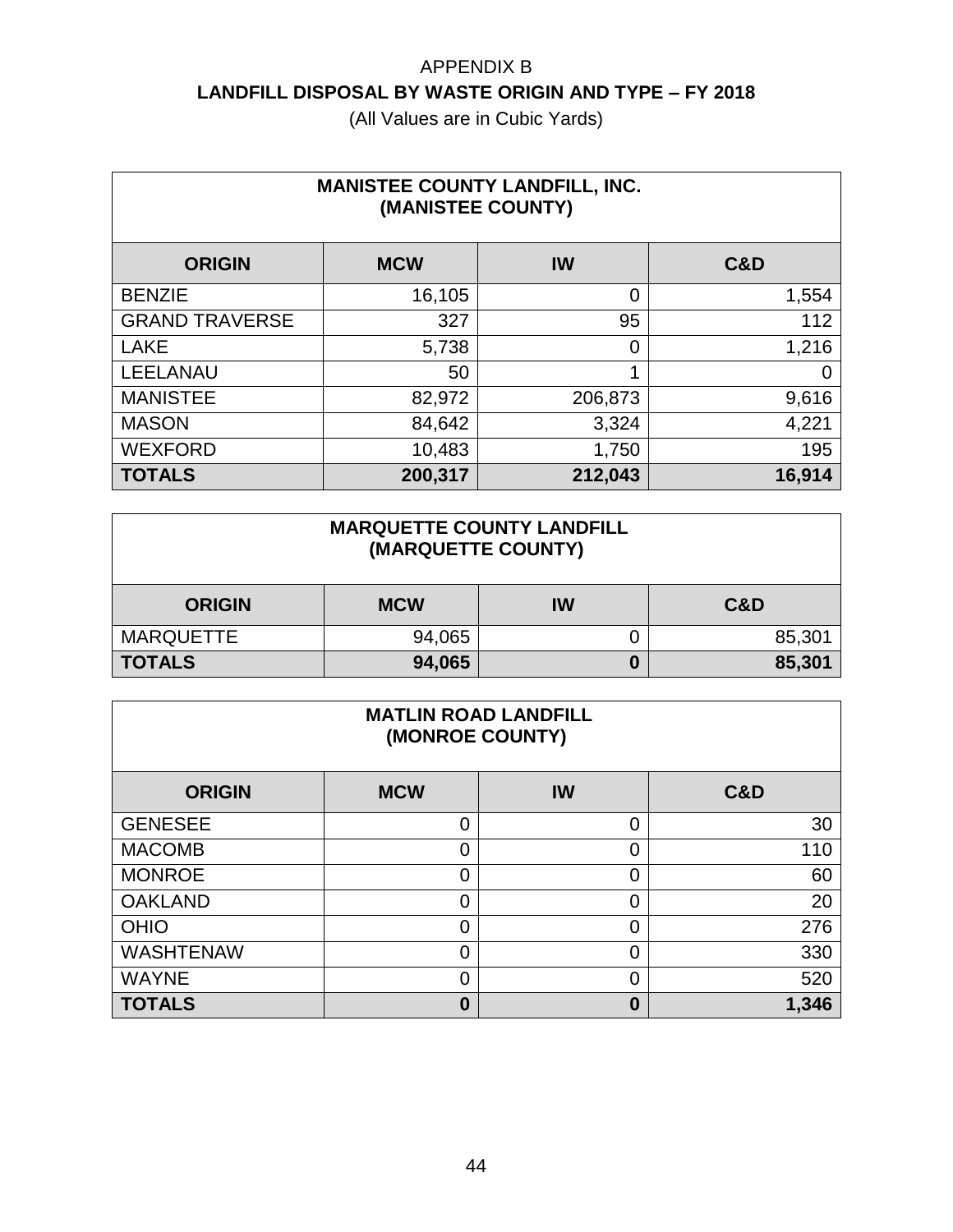| <b>MCGILL ROAD LANDFILL</b><br>(JACKSON COUNTY) |                |        |                |  |
|-------------------------------------------------|----------------|--------|----------------|--|
| <b>ORIGIN</b>                                   | <b>MCW</b>     | IW     | <b>C&amp;D</b> |  |
| <b>CALHOUN</b>                                  | 3,574          | 21,534 | 2,444          |  |
| <b>CLINTON</b>                                  | 134            | 60     | 0              |  |
| <b>EATON</b>                                    | 3,459          | 0      | 3              |  |
| <b>HILLSDALE</b>                                | 1,867          | 80     | 0              |  |
| <b>JACKSON</b>                                  | 168,111        | 30,565 | 19,614         |  |
| <b>LENAWEE</b>                                  | 0              | 100    | 0              |  |
| <b>WASHTENAW</b>                                | 3,104          | 4,980  | 112            |  |
| <b>WAYNE</b>                                    | $\overline{0}$ | 25     | 0              |  |
| <b>TOTALS</b>                                   | 180,249        | 57,344 | 22,173         |  |

| <b>MICHIGAN ENVIRONS, INC.</b><br>(MENOMINEE COUNTY) |            |        |       |
|------------------------------------------------------|------------|--------|-------|
| <b>ORIGIN</b>                                        | <b>MCW</b> | IW     | C&D   |
| <b>MENOMINEE</b>                                     | 26,408     | 15,456 | 2,672 |
| <b>WISCONSIN</b>                                     | 85,944     | 19,043 | 4,636 |
| <b>TOTALS</b>                                        | 112,352    | 34,499 | 7,308 |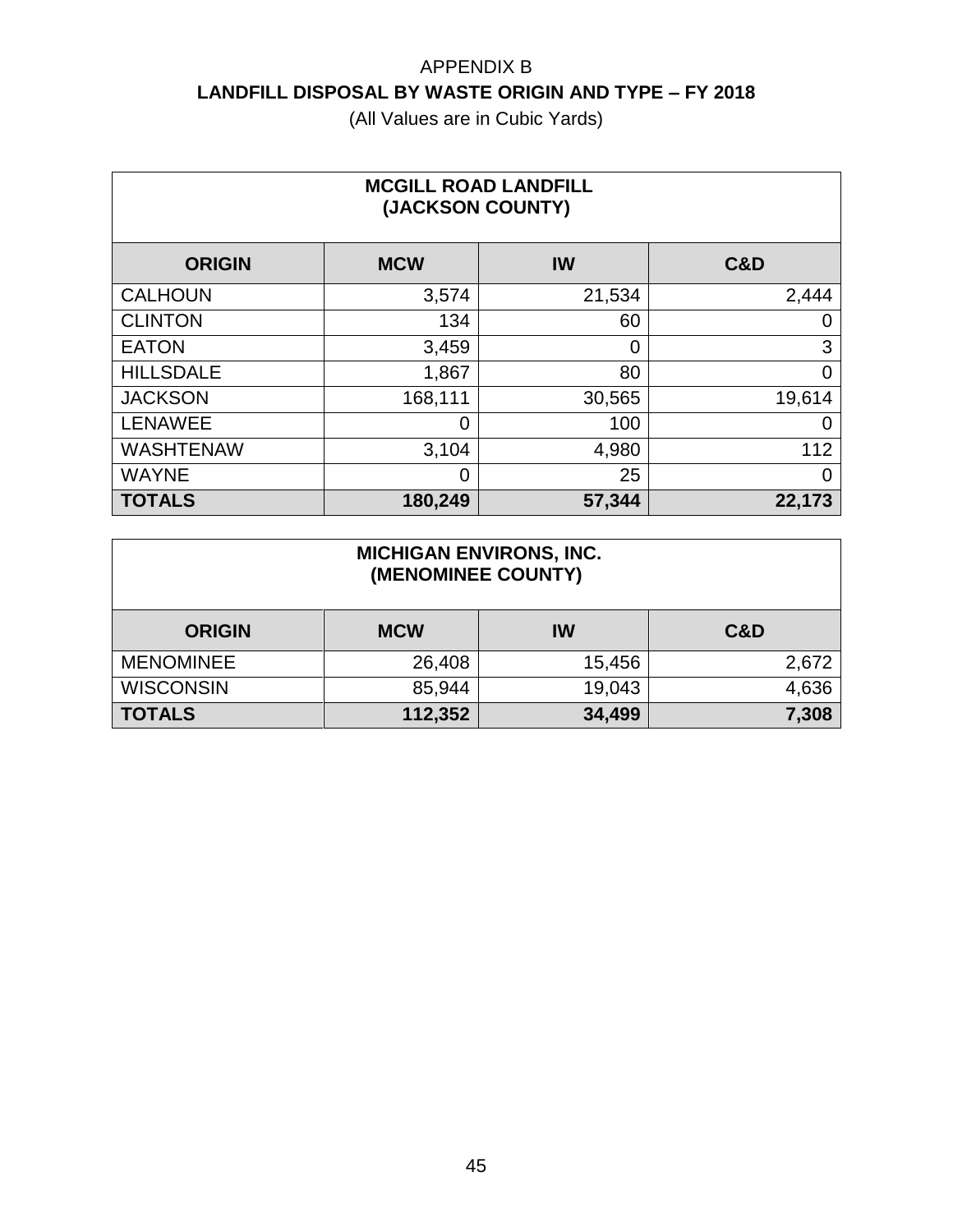| <b>MONTMORENCY-OSCODA-ALPENA SWMA</b><br>(MONTMORENCY COUNTY) |            |                |                |  |
|---------------------------------------------------------------|------------|----------------|----------------|--|
| <b>ORIGIN</b>                                                 | <b>MCW</b> | <b>IW</b>      | <b>C&amp;D</b> |  |
| <b>ALCONA</b>                                                 | 1,802      | $\overline{0}$ | 774            |  |
| <b>ALPENA</b>                                                 | 70,109     | 10,717         | 16,318         |  |
| <b>CHEBOYGAN</b>                                              | 1,331      | 1,390          | 460            |  |
| <b>CRAWFORD</b>                                               | 33         | 0              | 0              |  |
| <b>IOSCO</b>                                                  | 24,531     | 0              | 11             |  |
| <b>MONTMORENCY</b>                                            | 23,021     | 14,851         | 8,360          |  |
| <b>OGEMAW</b>                                                 | 152        | 0              | 0              |  |
| <b>OSCODA</b>                                                 | 16,682     | 4              | 5,273          |  |
| <b>OTSEGO</b>                                                 | 627        | 21             | 618            |  |
| PRESQUE ISLE                                                  | 126        | 526            | 534            |  |
| <b>TOTALS</b>                                                 | 138,414    | 27,509         | 32,348         |  |

| NIAGARA DEVELOPMENT, LLC<br>(DICKINSON COUNTY) |            |        |                |
|------------------------------------------------|------------|--------|----------------|
| <b>ORIGIN</b>                                  | <b>MCW</b> | IW     | <b>C&amp;D</b> |
| <b>DICKINSON</b>                               | J          | 28,803 | 94             |
| <b>WISCONSIN</b>                               | 0          |        | 33             |
| <b>TOTALS</b>                                  | 0          | 28,803 | 127            |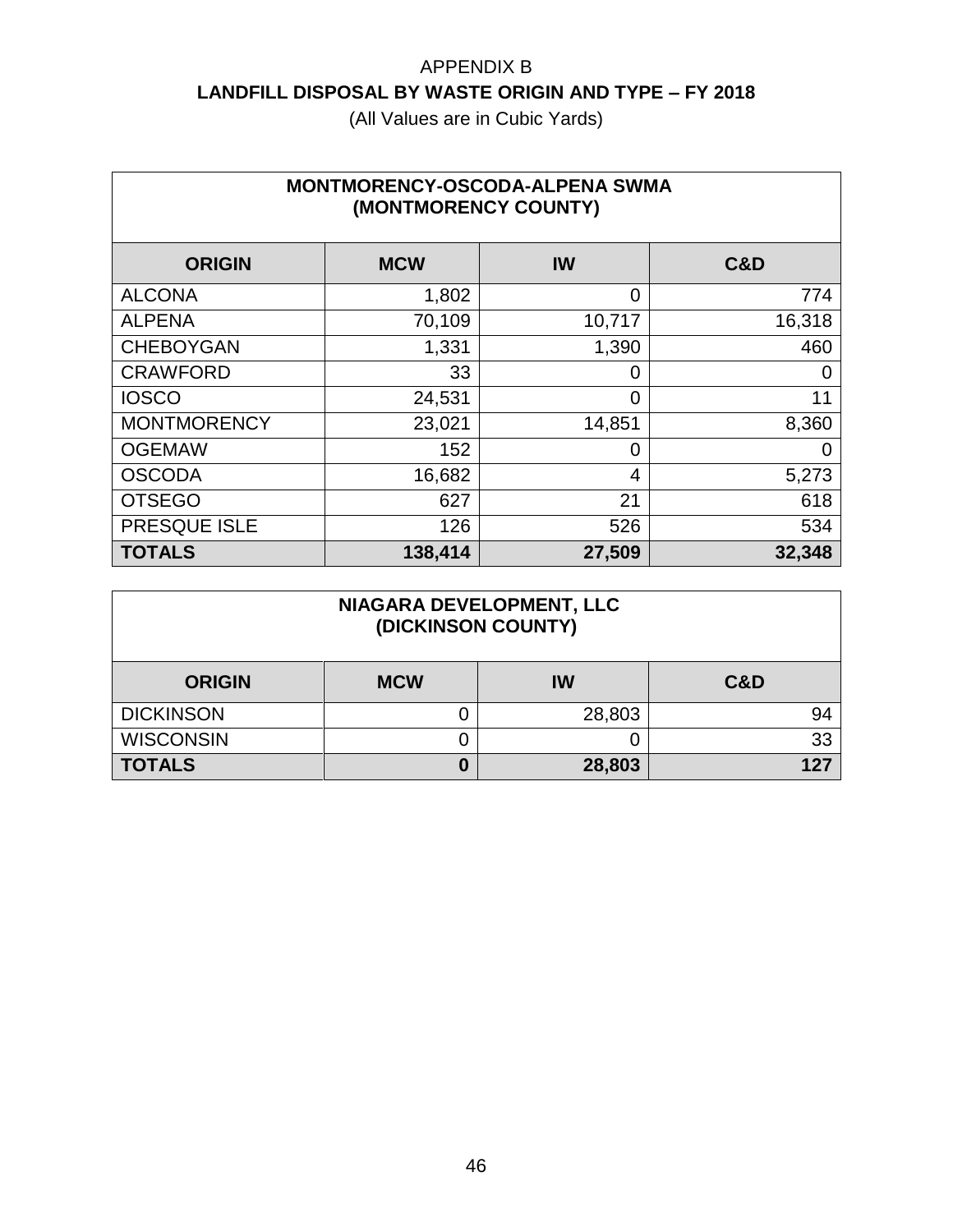| NORTHERN OAKS RECYCLING AND DISPOSAL FACILITY<br>(CLARE COUNTY) |            |                |        |  |
|-----------------------------------------------------------------|------------|----------------|--------|--|
| <b>ORIGIN</b>                                                   | <b>MCW</b> | <b>IW</b>      | C&D    |  |
| <b>ALCONA</b>                                                   | 22         | 1,425          | 0      |  |
| <b>ANTRIM</b>                                                   | 0          | 0              | 28     |  |
| <b>ARENAC</b>                                                   | 2,724      | $\overline{0}$ | 534    |  |
| <b>BAY</b>                                                      | 9          | $\overline{0}$ | 0      |  |
| <b>CLARE</b>                                                    | 51,095     | 1,171          | 27,261 |  |
| <b>GLADWIN</b>                                                  | 14,739     | 430            | 2,052  |  |
| <b>GRATIOT</b>                                                  | 13,335     | 4,162          | 769    |  |
| <b>IOSCO</b>                                                    | 46,741     | 1,676          | 272    |  |
| <b>ISABELLA</b>                                                 | 53,123     | 15,850         | 7,574  |  |
| <b>LAKE</b>                                                     | 1,683      | 0              | 170    |  |
| <b>MECOSTA</b>                                                  | 13,958     | 180            | 506    |  |
| <b>MISSAUKEE</b>                                                | 6,267      | 4,670          | 1,498  |  |
| <b>MONTCALM</b>                                                 | 0          | 0              | 14     |  |
| <b>OGEMAW</b>                                                   | 0          | 92             | 18     |  |
| <b>OSCEOLA</b>                                                  | 8,307      | 16,853         | 2,809  |  |
| <b>ROSCOMMON</b>                                                | 21,977     | 355            | 3,782  |  |
| <b>WEXFORD</b>                                                  | 5,339      | 94             | 399    |  |
| <b>TOTALS</b>                                                   | 239,319    | 46,958         | 47,686 |  |

| OAKLAND HEIGHTS DEVELOPMENT, INC.<br>(OAKLAND COUNTY) |         |        |         |  |
|-------------------------------------------------------|---------|--------|---------|--|
| C&D<br>IW<br><b>MCW</b><br><b>ORIGIN</b>              |         |        |         |  |
| <b>GENESEE</b>                                        | 0       | 0      | 256     |  |
| <b>LAPEER</b>                                         | 0       | 344    |         |  |
| <b>MACOMB</b>                                         | 66,033  | 52,347 | 26,213  |  |
| <b>OAKLAND</b>                                        | 527,434 | 16,205 | 237,597 |  |
| <b>TOTALS</b>                                         | 593,467 | 68,896 | 264,066 |  |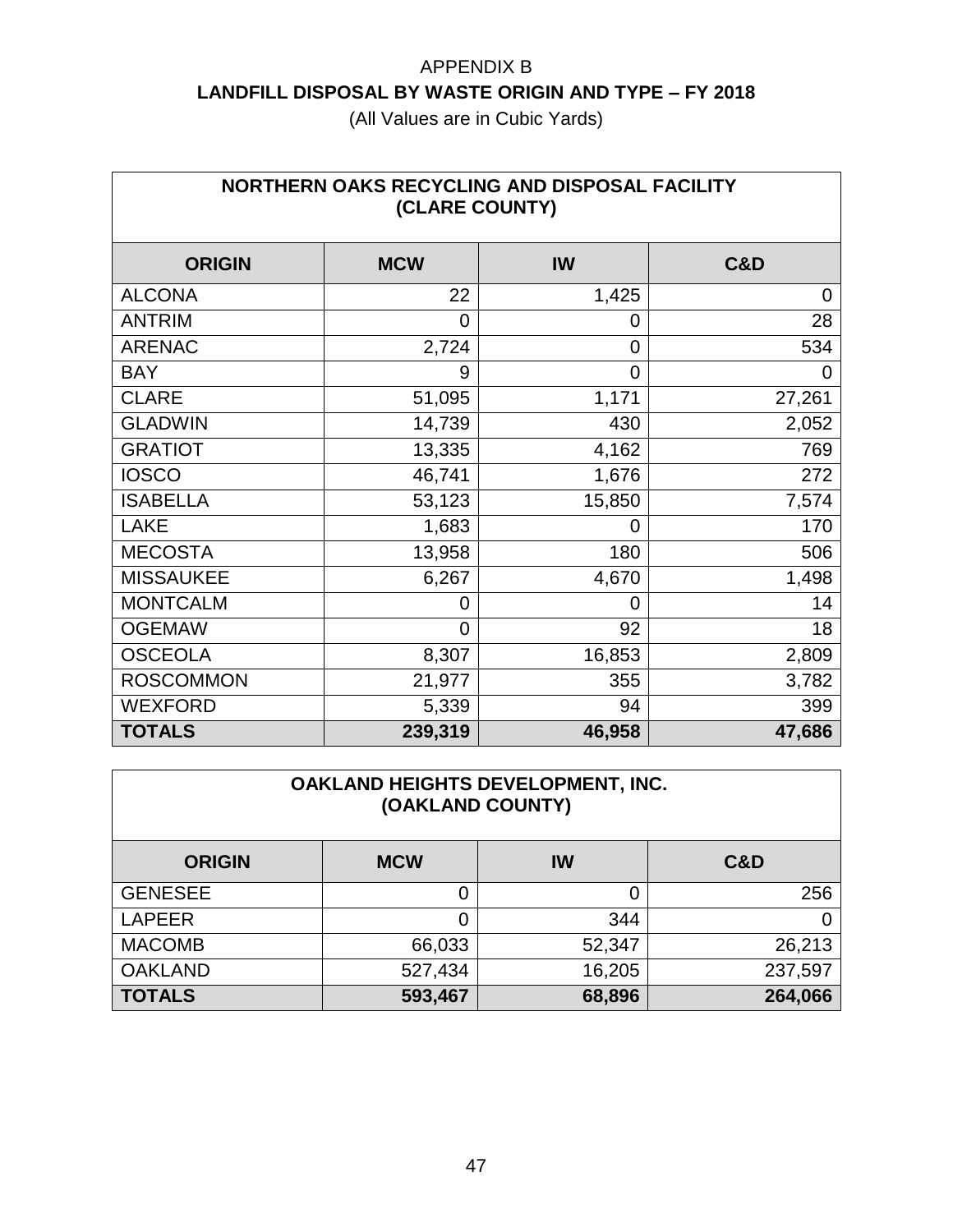| <b>ORCHARD HILL SANITARY LANDFILL</b><br>(BERRIEN COUNTY) |            |                |                |  |
|-----------------------------------------------------------|------------|----------------|----------------|--|
| <b>ORIGIN</b>                                             | <b>MCW</b> | <b>IW</b>      | <b>C&amp;D</b> |  |
| <b>ALLEGAN</b>                                            | 2,377      | $\overline{0}$ | 0              |  |
| <b>BARRY</b>                                              | 8          | 0              | 0              |  |
| <b>BERRIEN</b>                                            | 169,326    | $\overline{0}$ | 0              |  |
| <b>BRANCH</b>                                             | 6          | $\overline{0}$ | 0              |  |
| <b>CALHOUN</b>                                            | 30         | $\overline{0}$ | 0              |  |
| <b>CASS</b>                                               | 12,282     | 0              | 0              |  |
| <b>INDIANA</b>                                            | 562        | $\overline{0}$ | 0              |  |
| <b>KALAMAZOO</b>                                          | 347,079    | 0              | 0              |  |
| <b>ST JOSEPH</b>                                          | 65         | $\overline{0}$ | ი              |  |
| <b>VAN BUREN</b>                                          | 134,277    | 0              | 0              |  |
| <b>TOTALS</b>                                             | 666,012    | $\bf{0}$       | 0              |  |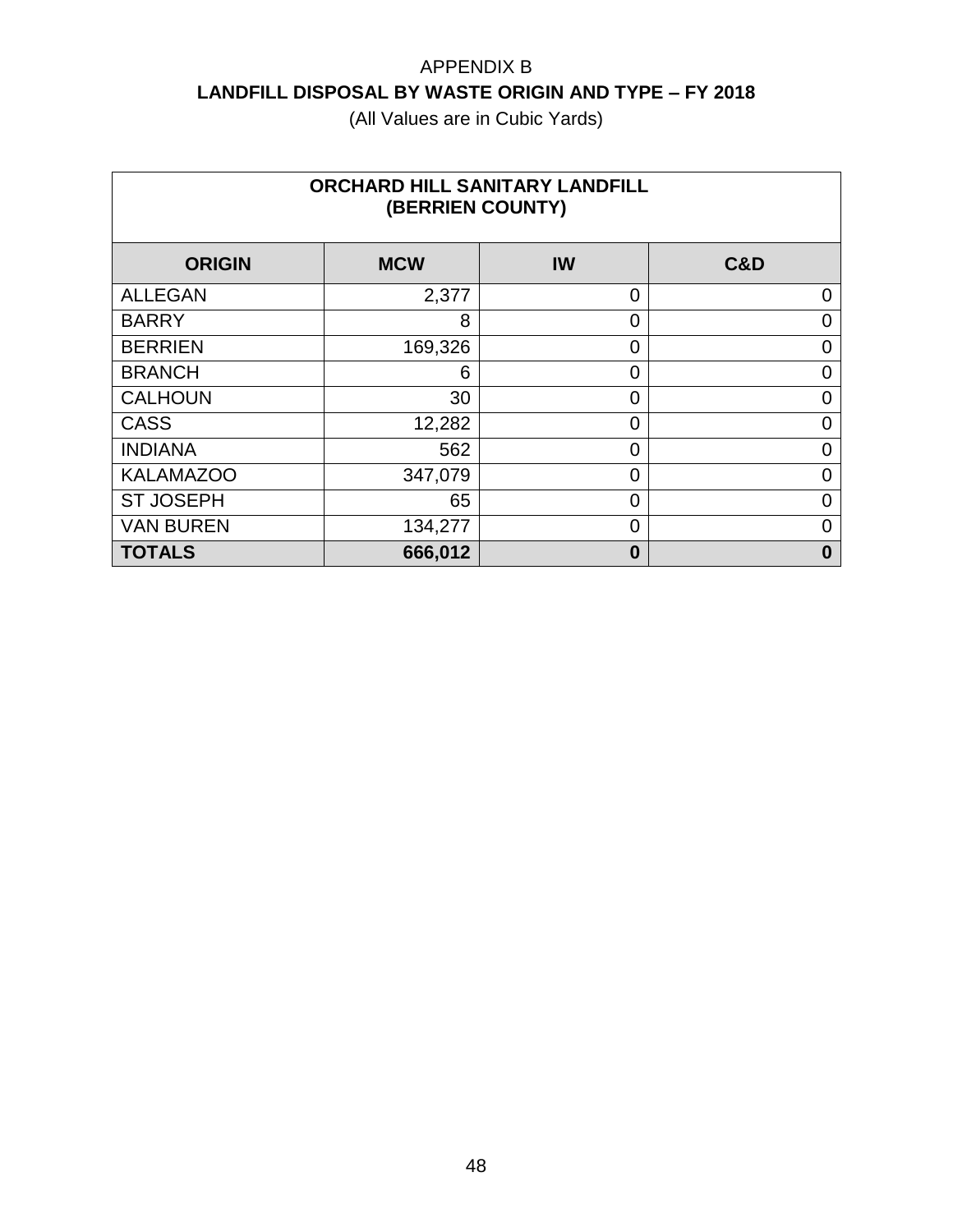| <b>OTTAWA COUNTY FARMS LANDFILL</b><br>(OTTAWA COUNTY) |                |                |                |  |
|--------------------------------------------------------|----------------|----------------|----------------|--|
| <b>ORIGIN</b>                                          | <b>MCW</b>     | <b>IW</b>      | <b>C&amp;D</b> |  |
| <b>ALLEGAN</b>                                         | 134,375        | 29,021         | 684            |  |
| <b>BARRY</b>                                           | 28             | 2,189          | 10             |  |
| <b>BERRIEN</b>                                         | 0              | 28             | 0              |  |
| <b>CALHOUN</b>                                         | $\overline{0}$ | $\overline{0}$ | 20             |  |
| <b>EATON</b>                                           | 209            | 3              | 624            |  |
| <b>IONIA</b>                                           | 179            | 2,769          | 135            |  |
| <b>ISABELLA</b>                                        | 0              | 136            | 0              |  |
| <b>JACKSON</b>                                         | $\mathbf 0$    | 23             | 0              |  |
| <b>KALAMAZOO</b>                                       | 0              | 23             | 68             |  |
| <b>KENT</b>                                            | 62,487         | 310,971        | 27,131         |  |
| <b>LAKE</b>                                            | 6              | 46             | 0              |  |
| <b>MASON</b>                                           | 29             | 17,636         | 280            |  |
| <b>MECOSTA</b>                                         | 35             | 0              | 43             |  |
| <b>MONTCALM</b>                                        | 62             | 1,177          | 56             |  |
| <b>MUSKEGON</b>                                        | 172,748        | 61,967         | 26,186         |  |
| <b>NEWAYGO</b>                                         | 65             | 14,681         | 496            |  |
| <b>OCEANA</b>                                          | 37,626         | 2,165          | 6,433          |  |
| <b>OSCEOLA</b>                                         | 26             | $\overline{0}$ | 0              |  |
| <b>OTTAWA</b>                                          | 293,513        | 114,468        | 39,503         |  |
| <b>ST JOSEPH</b>                                       | 0              | 6              | O              |  |
| <b>VAN BUREN</b>                                       | 42,824         | 59             | 42             |  |
| <b>TOTALS</b>                                          | 744,212        | 557,368        | 101,711        |  |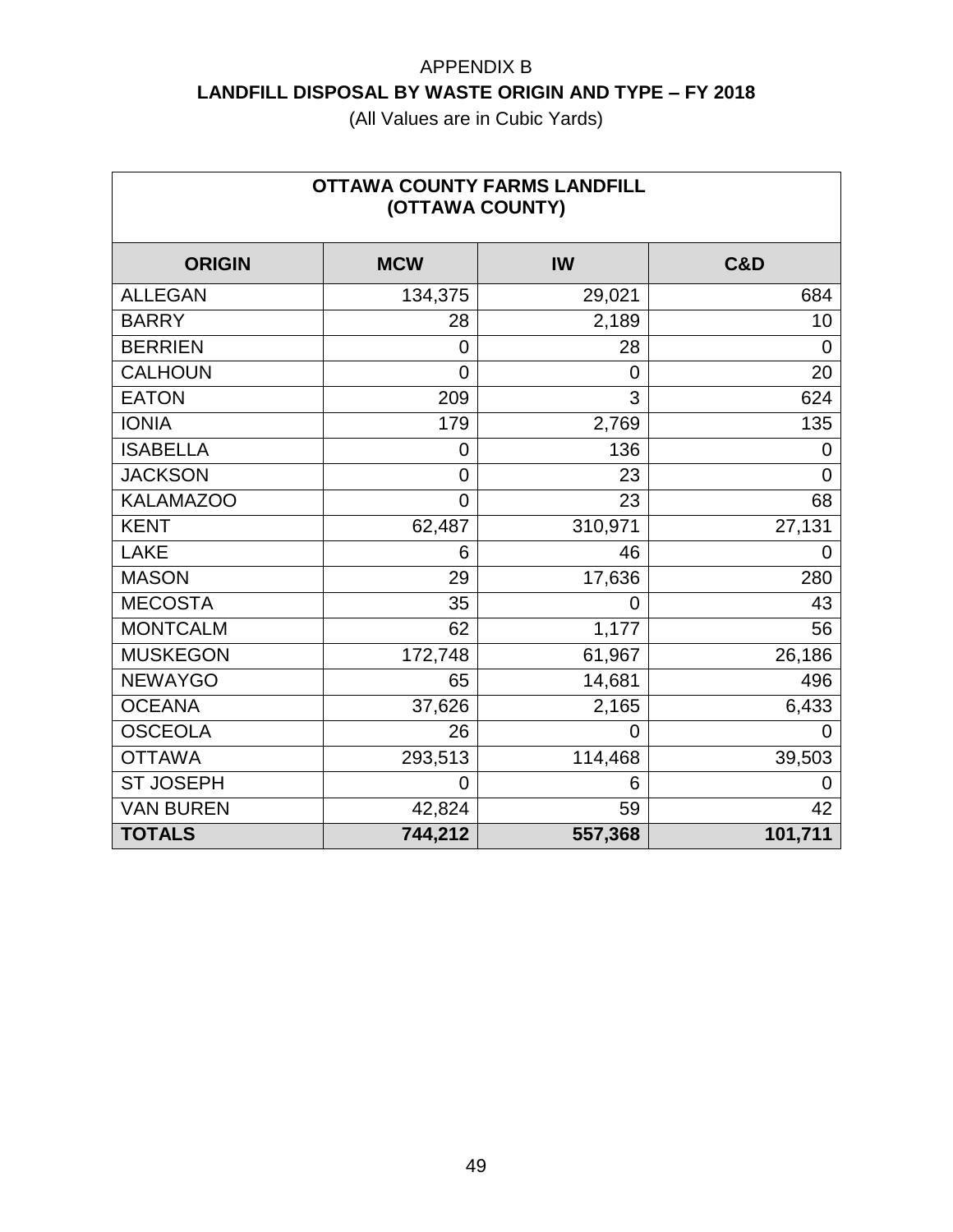(All Values are in Cubic Yards)

| PEOPLES LANDFILL, INC.<br>(SAGINAW COUNTY) |            |        |        |  |
|--------------------------------------------|------------|--------|--------|--|
| <b>ORIGIN</b>                              | <b>MCW</b> | IW     | C&D    |  |
| <b>BAY</b>                                 | 133,113    | 2,320  | 13,072 |  |
| <b>CLINTON</b>                             | 0          | 0      | 8      |  |
| <b>GENESEE</b>                             | 11,242     | 5,015  | 433    |  |
| <b>GRATIOT</b>                             | 5,004      | 75     | 200    |  |
| <b>SAGINAW</b>                             | 289,349    | 50,868 | 45,388 |  |
| <b>SHIAWASSEE</b>                          | 7,855      | 0      |        |  |
| <b>TUSCOLA</b>                             | 7,630      | 1,520  | 1,177  |  |
| <b>TOTALS</b>                              | 454,193    | 59,798 | 60,278 |  |

#### **PINE TREE ACRES, INC. (MACOMB COUNTY)**

| <b>ORIGIN</b>    | <b>MCW</b>     | <b>IW</b> | C&D    |
|------------------|----------------|-----------|--------|
| <b>CANADA</b>    | 3,851,502      | 0         | 0      |
| <b>LAPEER</b>    | 4,638          | 24        | 0      |
| <b>MACOMB</b>    | 1,076,124      | 302,537   | 18,762 |
| <b>OAKLAND</b>   | 3,225          | 3,198     | 0      |
| <b>OHIO</b>      | 0              | 780       | 0      |
| <b>SANILAC</b>   | 0              | 745       | 0      |
| <b>WASHTENAW</b> | $\overline{0}$ | 40        | 0      |
| <b>WAYNE</b>     | 191,073        | 725,506   | 78     |
| <b>TOTALS</b>    | 5,126,562      | 1,032,830 | 18,840 |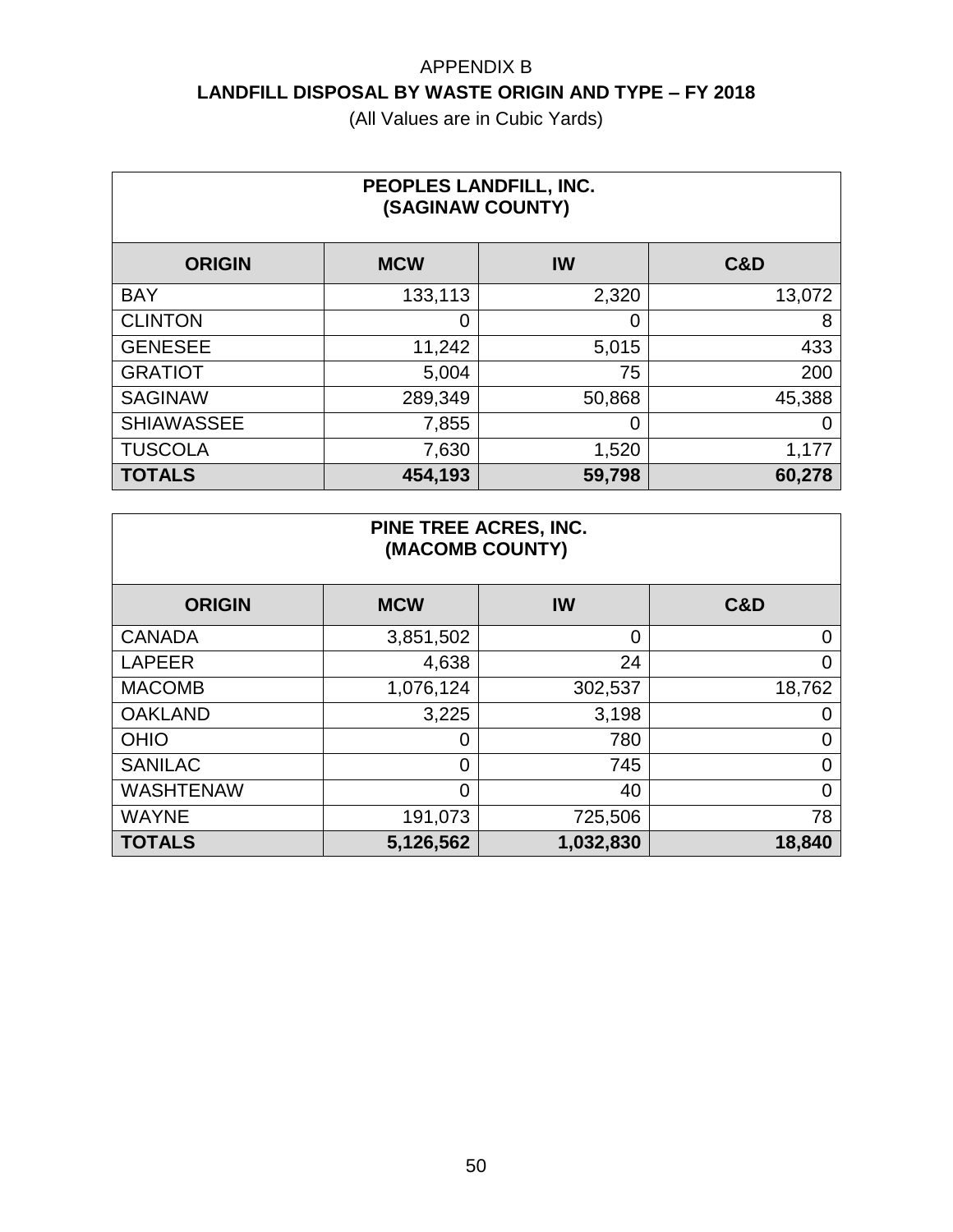(All Values are in Cubic Yards)

| PITSCH SANITARY LANDFILL<br>(IONIA COUNTY) |                |                |         |  |
|--------------------------------------------|----------------|----------------|---------|--|
| <b>ORIGIN</b>                              | <b>MCW</b>     | IW             | C&D     |  |
| <b>ALLEGAN</b>                             | $\Omega$       | $\overline{0}$ | 1,458   |  |
| <b>BARRY</b>                               | 132            | $\overline{0}$ | 3,627   |  |
| <b>BERRIEN</b>                             | 0              | $\overline{0}$ | 6       |  |
| <b>CALHOUN</b>                             | $\mathbf 0$    | $\overline{0}$ | 555     |  |
| <b>CLINTON</b>                             | 20             | $\overline{0}$ | 178     |  |
| <b>EATON</b>                               | 303            | $\mathbf 0$    | 1,179   |  |
| <b>INGHAM</b>                              | 0              | $\overline{0}$ | 9       |  |
| <b>IONIA</b>                               | 3,396          | 89             | 25,281  |  |
| <b>ISABELLA</b>                            | 1,221          | $\mathbf 0$    | 213     |  |
| <b>KALAMAZOO</b>                           | 0              | $\overline{0}$ | 15      |  |
| <b>KENT</b>                                | 6,576          | $\mathbf 0$    | 211,608 |  |
| <b>MECOSTA</b>                             | 189            | $\overline{0}$ | 123     |  |
| <b>MONTCALM</b>                            | 7,530          | 30             | 20,064  |  |
| <b>MUSKEGON</b>                            | 0              | $\overline{0}$ | 9,141   |  |
| <b>NEWAYGO</b>                             | 6              | $\overline{0}$ | 0       |  |
| <b>OCEANA</b>                              | $\mathbf 0$    | $\overline{0}$ | 51      |  |
| <b>OTTAWA</b>                              | $\mathbf 0$    | $\mathbf 0$    | 3,645   |  |
| <b>ST JOSEPH</b>                           | $\mathbf 0$    | $\overline{0}$ | 564     |  |
| <b>VAN BUREN</b>                           | $\overline{0}$ | $\overline{0}$ | 1,740   |  |
| <b>TOTALS</b>                              | 19,373         | 119            | 279,457 |  |

#### **RACER SAGINAW NODULAR INDUSTRIAL LAND (SAGINAW COUNTY)**

| <b>ORIGIN</b>  | <b>MCW</b> | IW     | C&D |
|----------------|------------|--------|-----|
| <b>SAGINAW</b> |            | 13,829 | 160 |
| <b>TOTALS</b>  |            | 13,829 | 160 |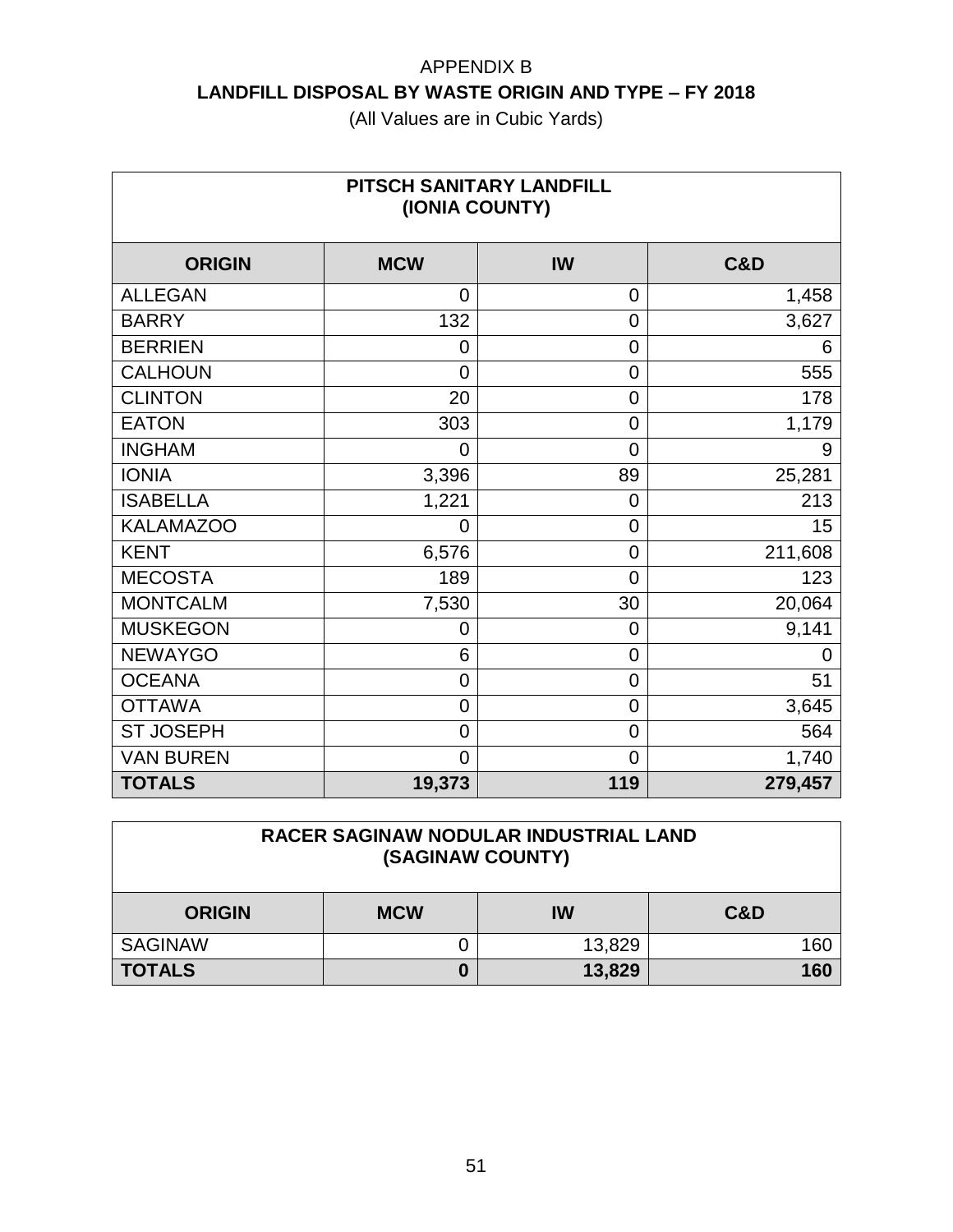| <b>REPUBLIC SERVICES OF PINCONNING</b><br>(BAY COUNTY) |                |                |        |  |
|--------------------------------------------------------|----------------|----------------|--------|--|
| <b>ORIGIN</b>                                          | <b>MCW</b>     | IW             | C&D    |  |
| <b>ANTRIM</b>                                          | 3,886          | 310            | 94     |  |
| <b>ARENAC</b>                                          | 19,691         | 8,141          | 5,724  |  |
| <b>BAY</b>                                             | 93,651         | 64,849         | 46,163 |  |
| <b>CLARE</b>                                           | 8,730          | 324            | 442    |  |
| <b>EMMET</b>                                           | 17             | 0              | 0      |  |
| <b>GENESEE</b>                                         | 113            | 0              | 0      |  |
| <b>GLADWIN</b>                                         | 0              | 39,413         | 3,301  |  |
| <b>GOGEBIC</b>                                         | $\overline{0}$ | 0              | 4,790  |  |
| <b>GRAND TRAVERSE</b>                                  | 75             | 0              | O)     |  |
| <b>GRATIOT</b>                                         | 169            | $\overline{0}$ | 0      |  |
| <b>IOSCO</b>                                           | 38,546         | 80             | 14,808 |  |
| <b>ISABELLA</b>                                        | 3,498          | 95             | 540    |  |
| <b>KALKASKA</b>                                        | 45             | 0              | 0      |  |
| <b>MIDLAND</b>                                         | 202            | 933            | 0      |  |
| <b>OGEMAW</b>                                          | 20,692         | 240            | 5,895  |  |
| <b>ROSCOMMON</b>                                       | 41,155         | 60             | 2,701  |  |
| <b>SAGINAW</b>                                         | 40,183         | 13,825         | 3,076  |  |
| <b>TUSCOLA</b>                                         | 12             | 240            | 105    |  |
| <b>TOTALS</b>                                          | 270,665        | 128,510        | 87,639 |  |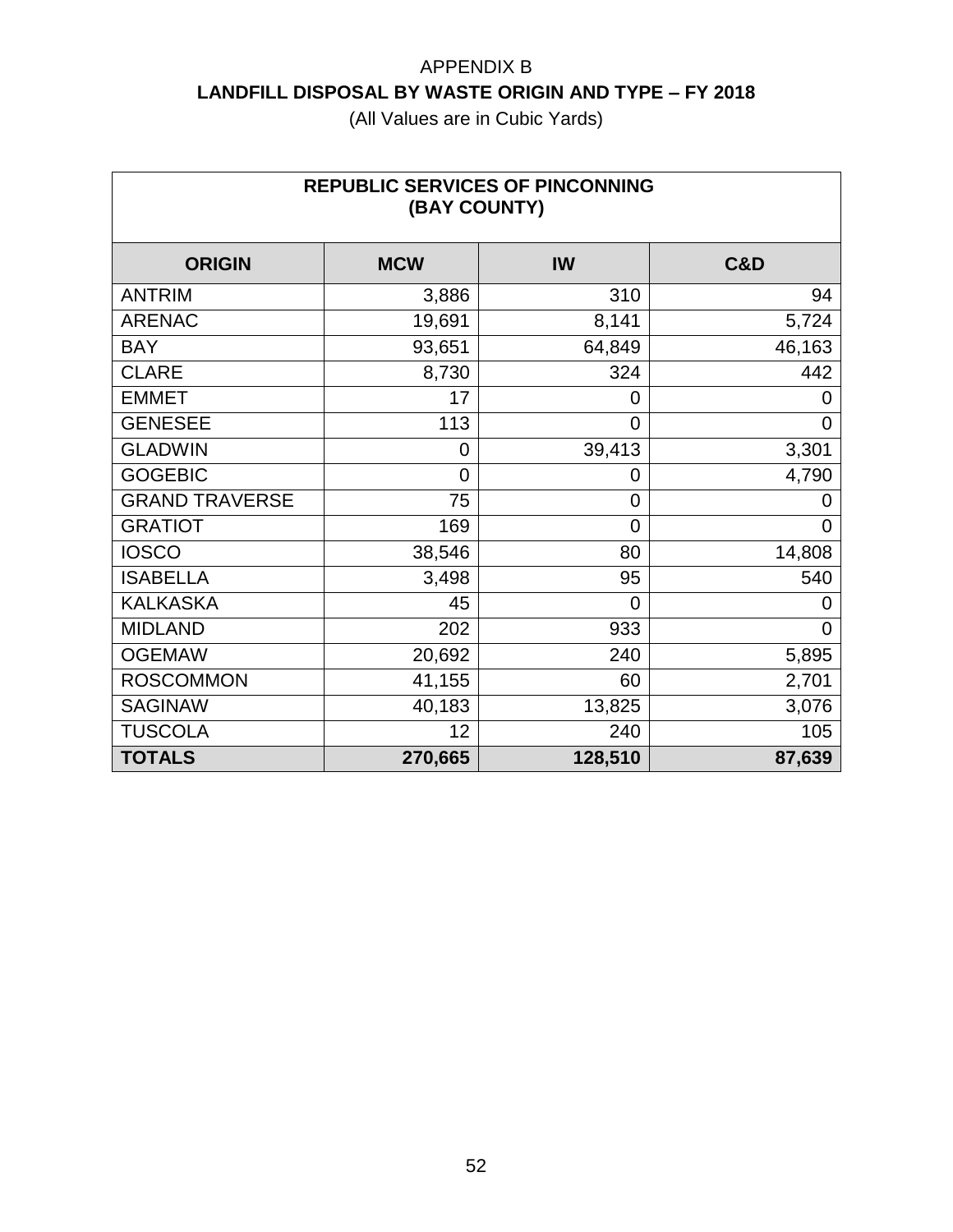| <b>RIVERVIEW LAND PRESERVE</b><br>(WAYNE COUNTY) |                |                |                |  |
|--------------------------------------------------|----------------|----------------|----------------|--|
| <b>ORIGIN</b>                                    | <b>MCW</b>     | IW             | <b>C&amp;D</b> |  |
| <b>CANADA</b>                                    | 232,391        | $\overline{0}$ | 111            |  |
| <b>HILLSDALE</b>                                 | $\overline{0}$ | 27             | 0              |  |
| <b>LENAWEE</b>                                   | 3,934          | 32             | 0              |  |
| <b>LIVINGSTON</b>                                | 0              | $\Omega$       | 111            |  |
| <b>MACOMB</b>                                    | 64,121         | 9,746          | 374            |  |
| <b>MONROE</b>                                    | 318,960        | 382            | 8,747          |  |
| <b>OAKLAND</b>                                   | 51,673         | 7,017          | 947            |  |
| <b>WASHTENAW</b>                                 | 885            | 133            | 5,132          |  |
| <b>WAYNE</b>                                     | 685,743        | 80,819         | 478,897        |  |
| <b>TOTALS</b>                                    | 1,357,707      | 98,156         | 494,319        |  |

| <b>SAUK TRAIL HILLS LANDFILL</b><br>(WAYNE COUNTY) |            |           |                |  |
|----------------------------------------------------|------------|-----------|----------------|--|
| <b>ORIGIN</b>                                      | <b>MCW</b> | <b>IW</b> | <b>C&amp;D</b> |  |
| <b>JACKSON</b>                                     | 0          | 12        | $\overline{0}$ |  |
| <b>LIVINGSTON</b>                                  | 24         | 4         | 63             |  |
| <b>MACOMB</b>                                      | 4          | 6,435     | 506            |  |
| <b>MONROE</b>                                      | 7          | 10,950    | 1,886          |  |
| <b>OAKLAND</b>                                     | 337        | 8,163     | 170            |  |
| <b>OHIO</b>                                        | 0          | 463       | O              |  |
| <b>ST CLAIR</b>                                    | 5          | 0         | 0              |  |
| <b>WASHTENAW</b>                                   | 32,919     | 9,947     | 56,042         |  |
| <b>WAYNE</b>                                       | 751,902    | 172,008   | 420,581        |  |
| <b>TOTALS</b>                                      | 785,198    | 207,982   | 479,248        |  |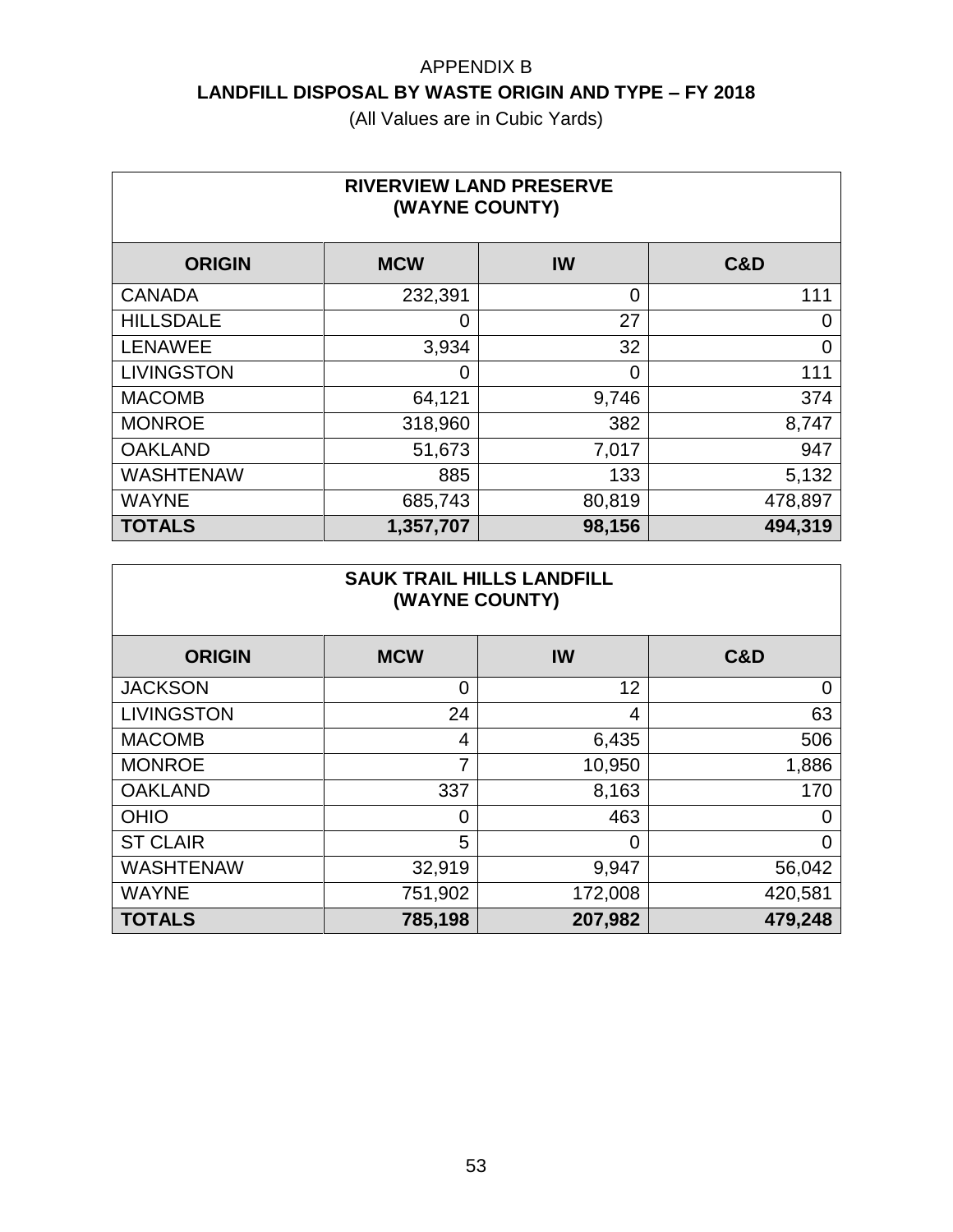| <b>SC HOLDINGS, INC.</b><br>(BARRY COUNTY) |            |        |                |  |
|--------------------------------------------|------------|--------|----------------|--|
| <b>ORIGIN</b>                              | <b>MCW</b> | IW     | <b>C&amp;D</b> |  |
| <b>ALLEGAN</b>                             | 1,847      | 3,834  | $\overline{0}$ |  |
| <b>BARRY</b>                               | 55,205     | 3,055  | 2,326          |  |
| <b>BERRIEN</b>                             | 20         | 0      | 0              |  |
| <b>CALHOUN</b>                             | 101        | 103    | 0              |  |
| <b>CLINTON</b>                             | 2,411      | 350    | $\overline{0}$ |  |
| <b>EATON</b>                               | 15,226     | 572    | 0              |  |
| <b>INGHAM</b>                              | 116        | 180    | $\overline{0}$ |  |
| <b>IONIA</b>                               | 31,610     | 1,149  | 72             |  |
| <b>KALAMAZOO</b>                           | 133        | 190    | $\Omega$       |  |
| <b>KENT</b>                                | 13,480     | 12,208 | 11             |  |
| <b>VAN BUREN</b>                           | 0          | 10     | 0              |  |
| <b>TOTALS</b>                              | 120,149    | 21,651 | 2,409          |  |

| <b>SMITHS CREEK LANDFILL</b><br>(ST CLAIR COUNTY) |                               |           |         |  |  |
|---------------------------------------------------|-------------------------------|-----------|---------|--|--|
| <b>ORIGIN</b>                                     | <b>MCW</b>                    | <b>IW</b> | C&D     |  |  |
| <b>CANADA</b>                                     | 380,280                       | 3,450     | 4,440   |  |  |
| <b>ST CLAIR</b>                                   | 542,479                       | 106,635   | 137,445 |  |  |
| <b>TOTALS</b>                                     | 141,885<br>110,085<br>922,759 |           |         |  |  |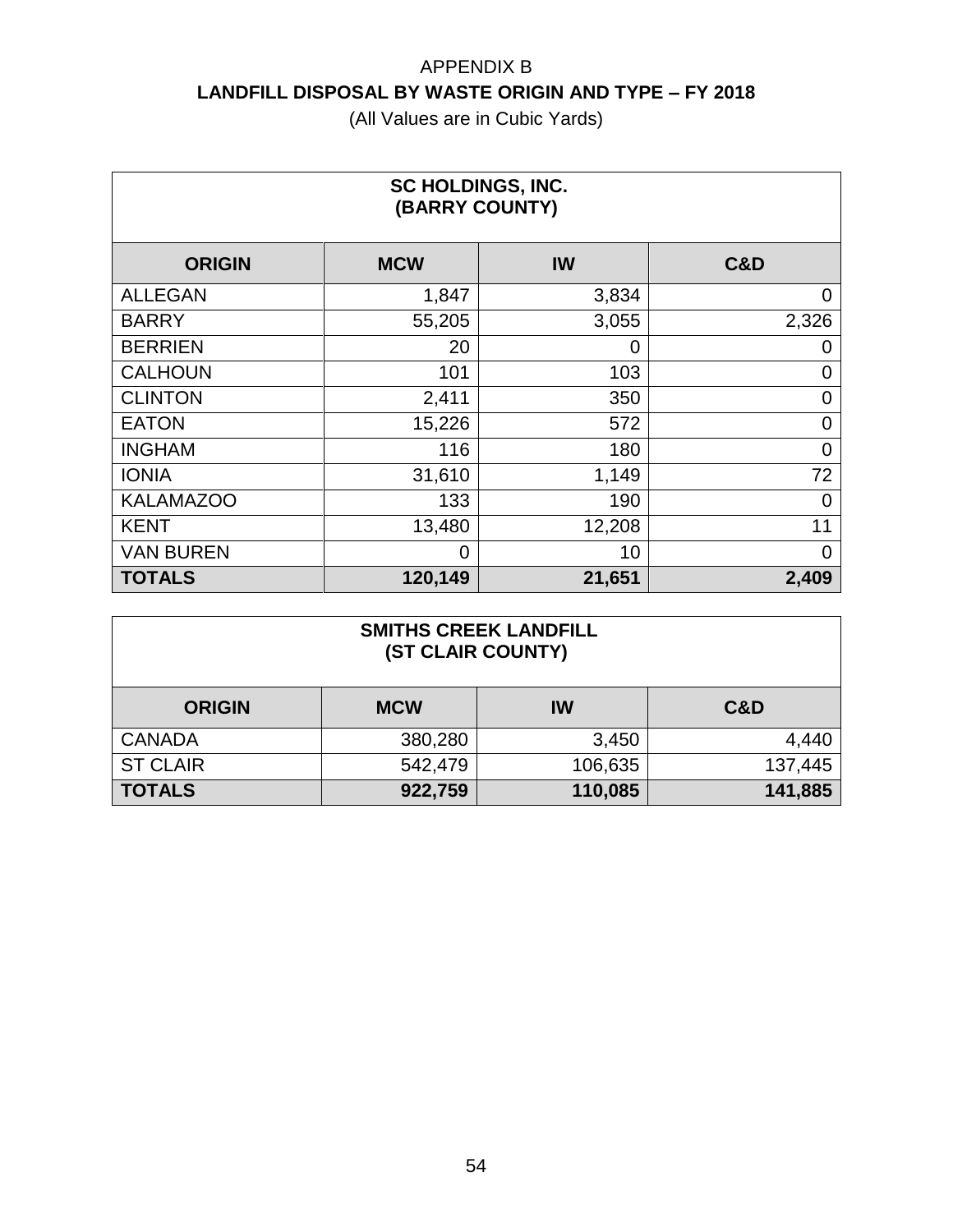(All Values are in Cubic Yards)

| <b>SOUTH KENT LANDFILL</b><br>(KENT COUNTY) |            |                |                  |  |
|---------------------------------------------|------------|----------------|------------------|--|
| <b>ORIGIN</b>                               | <b>MCW</b> | IW             | <b>C&amp;D</b>   |  |
| <b>ALLEGAN</b>                              | 88,604     | $\overline{0}$ | 0                |  |
| <b>BARRY</b>                                | 21,685     | $\overline{0}$ | 0                |  |
| <b>CALHOUN</b>                              | 69         | $\overline{0}$ | 0                |  |
| <b>EATON</b>                                | 2,335      | $\overline{0}$ | 0                |  |
| <b>GRATIOT</b>                              | 11         | $\overline{0}$ | 0                |  |
| <b>IONIA</b>                                | 528        | $\overline{0}$ | 0                |  |
| <b>KALAMAZOO</b>                            | 2,249      | $\overline{0}$ | 0                |  |
| <b>KENT</b>                                 | 944,597    | $\overline{0}$ | 0                |  |
| <b>MECOSTA</b>                              | 85         | $\overline{0}$ | 0                |  |
| <b>MONTCALM</b>                             | 182        | $\overline{0}$ | 0                |  |
| <b>NEWAYGO</b>                              | 66         | $\overline{0}$ | 0                |  |
| <b>OCEANA</b>                               | 60         | $\overline{0}$ | 0                |  |
| <b>OTTAWA</b>                               | 39,342     | $\Omega$       | 0                |  |
| <b>TOTALS</b>                               | 1,099,813  | $\bf{0}$       | $\boldsymbol{0}$ |  |

#### **SOUTHEAST BERRIEN COUNTY LANDFILL (BERRIEN COUNTY)**

| <b>ORIGIN</b>   | <b>MCW</b> | IW      | <b>C&amp;D</b> |
|-----------------|------------|---------|----------------|
| <b>BERRIEN</b>  | 600,138    | 38,622  | 18,970         |
| <b>CASS</b>     | 39,595     | 41,508  | 64,334         |
| <b>ILLINOIS</b> | 18,700     | 380     |                |
| <b>INDIANA</b>  | 283,499    | 28,650  | 80,484         |
| <b>TOTALS</b>   | 941,932    | 109,160 | 163,788        |

| <b>SPARTA FOUNDRY WASTE FACILITY</b><br>(KENT COUNTY) |  |       |  |  |
|-------------------------------------------------------|--|-------|--|--|
| C&D<br><b>MCW</b><br>IW<br><b>ORIGIN</b>              |  |       |  |  |
| <b>KENT</b>                                           |  | 2,603 |  |  |
| <b>TOTALS</b>                                         |  | 2,603 |  |  |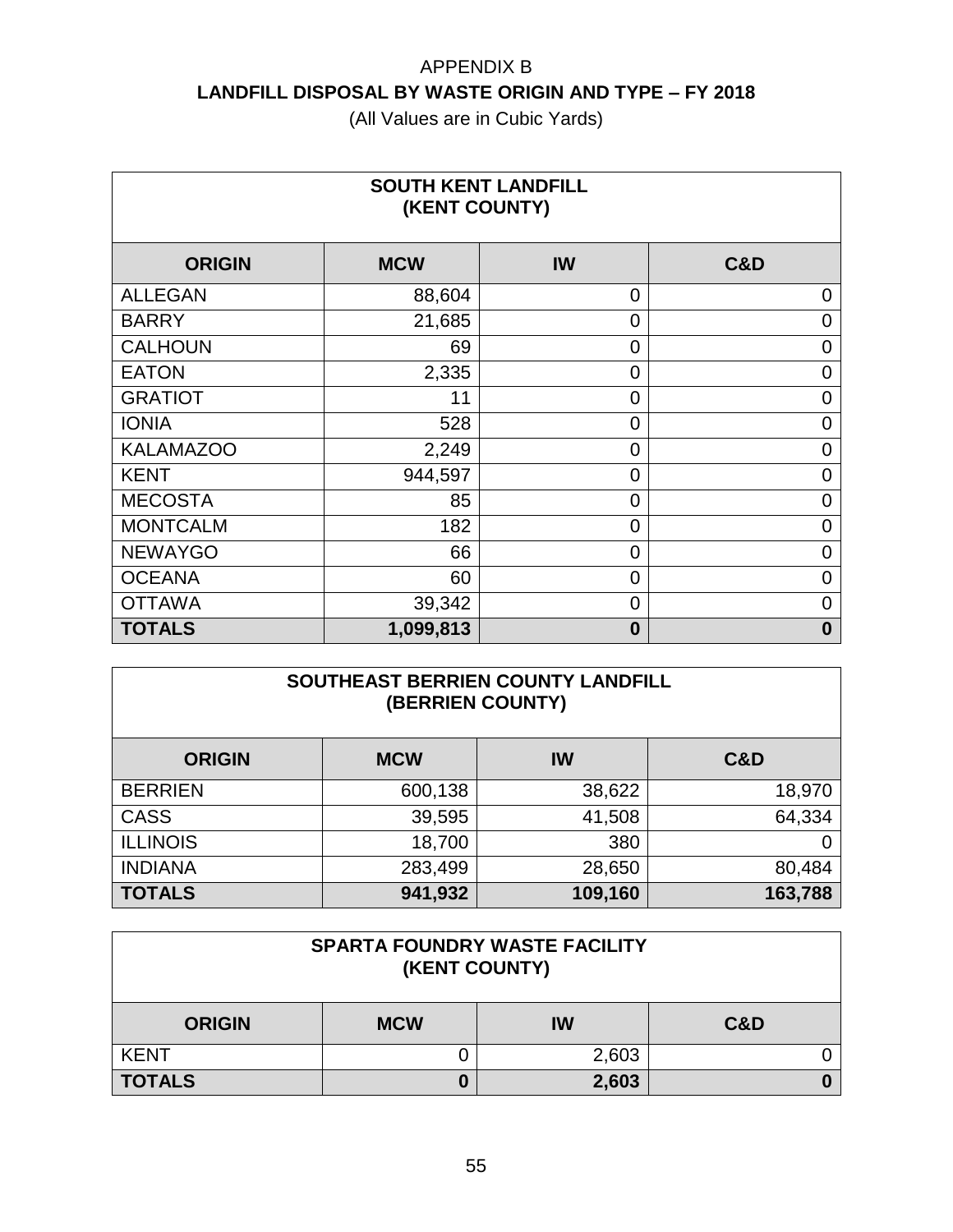| ST MARYS CEMENT, INC.<br>(CHARLEVOIX COUNTY) |            |        |                |
|----------------------------------------------|------------|--------|----------------|
| <b>ORIGIN</b>                                | <b>MCW</b> | IW     | <b>C&amp;D</b> |
| <b>CHARLEVOIX</b>                            |            | 61,526 |                |
| <b>TOTALS</b>                                |            | 61,526 |                |

| TRI-CITY RECYCLING AND DISPOSAL FACILITY<br>(SANILAC COUNTY) |                |          |                |  |
|--------------------------------------------------------------|----------------|----------|----------------|--|
| <b>ORIGIN</b>                                                | <b>MCW</b>     | IW       | <b>C&amp;D</b> |  |
| <b>HURON</b>                                                 | 13,307         | 12,136   | 362            |  |
| <b>LAPEER</b>                                                | 4,292          | 3        | 0              |  |
| <b>MACOMB</b>                                                | 86             | $\Omega$ | 0              |  |
| <b>OAKLAND</b>                                               | $\overline{0}$ | 3        | 0              |  |
| <b>SANILAC</b>                                               | 49,635         | 6,156    | 4,827          |  |
| <b>TUSCOLA</b>                                               | 7,498          | 446      | 2,100          |  |
| <b>TOTALS</b>                                                | 74,818         | 18,744   | 7,289          |  |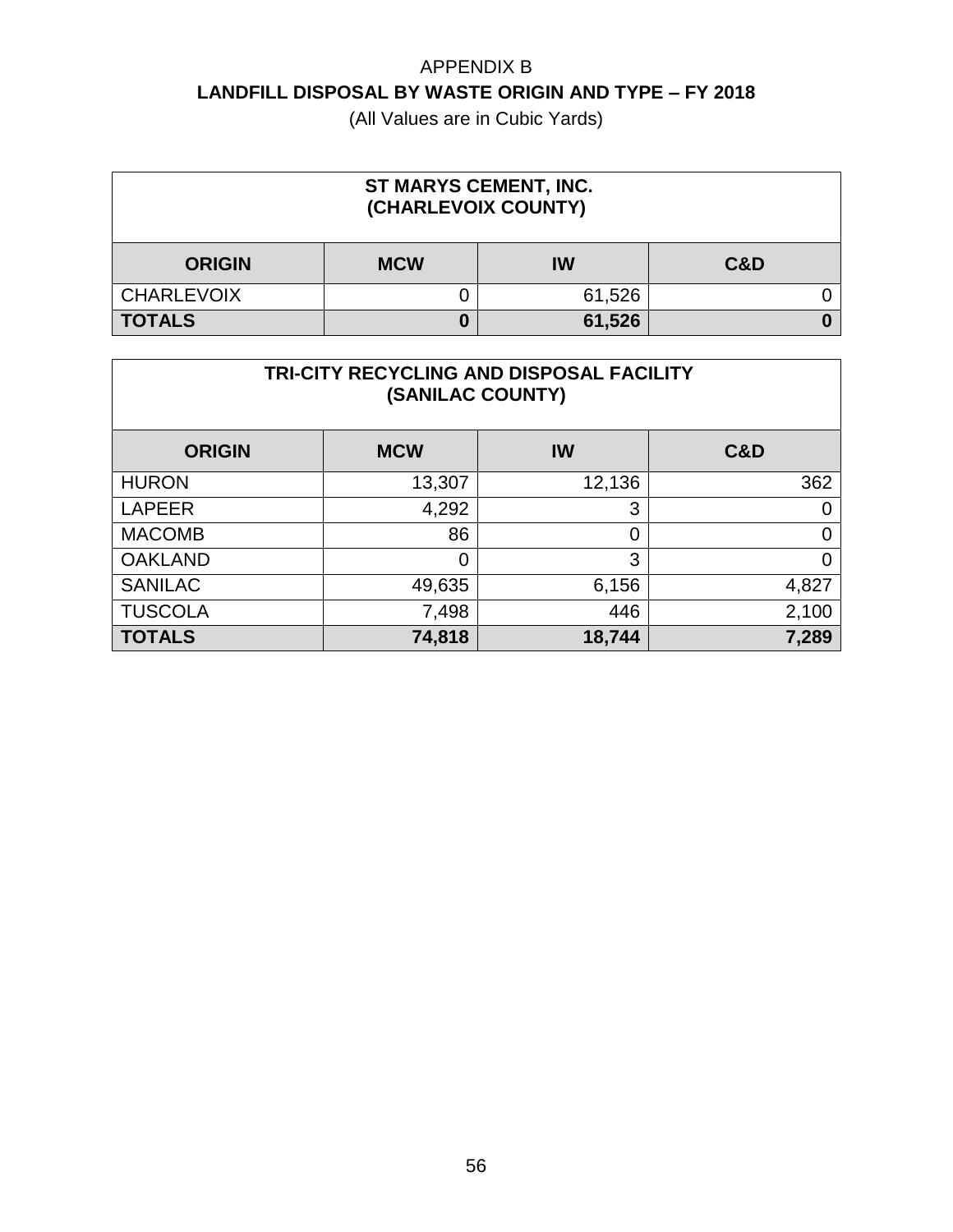| <b>VENICE PARK RECYCLING AND DISPOSAL FACILITY</b><br>(SHIAWASSEE COUNTY) |            |                |                |  |
|---------------------------------------------------------------------------|------------|----------------|----------------|--|
| <b>ORIGIN</b>                                                             | <b>MCW</b> | IW             | C&D            |  |
| <b>BAY</b>                                                                | 114        | 20             | 0              |  |
| <b>CLINTON</b>                                                            | 8,133      | 7,776          | 0              |  |
| <b>EATON</b>                                                              | 699        | 6,593          | 0              |  |
| <b>GENESEE</b>                                                            | 193,148    | 34,124         | 8,083          |  |
| <b>GRATIOT</b>                                                            | 1,144      | 375            |                |  |
| <b>INGHAM</b>                                                             | 52,772     | 12,922         | 7,259          |  |
| <b>IONIA</b>                                                              | 22         | 50             | O              |  |
| <b>LAPEER</b>                                                             | 6,698      | 650            | 140            |  |
| <b>LIVINGSTON</b>                                                         | 109,345    | 4,215          | 19             |  |
| <b>MACOMB</b>                                                             | 0          |                | 0              |  |
| <b>MONTCALM</b>                                                           | 3,338      | $\overline{0}$ | 0              |  |
| <b>OAKLAND</b>                                                            | 2,820      | 61,095         | $\overline{2}$ |  |
| <b>SAGINAW</b>                                                            | 2,805      | 160            | 0              |  |
| <b>SHIAWASSEE</b>                                                         | 60,808     | 50,217         | 1,718          |  |
| <b>WASHTENAW</b>                                                          | 2          | 20             | 0              |  |
| <b>WAYNE</b>                                                              | 0          | 53,456         | 0              |  |
| <b>TOTALS</b>                                                             | 441,848    | 231,674        | 17,221         |  |

| <b>VERSO ESCANABA, LLC</b><br>(DELTA COUNTY)        |   |        |  |
|-----------------------------------------------------|---|--------|--|
| <b>C&amp;D</b><br><b>MCW</b><br>IW<br><b>ORIGIN</b> |   |        |  |
| <b>DELTA</b>                                        |   | 61,201 |  |
| <b>TOTALS</b>                                       | 0 | 61,201 |  |

| <b>VERSO QUINNESEC, LLC</b><br>(DICKINSON COUNTY)   |   |         |  |
|-----------------------------------------------------|---|---------|--|
| <b>C&amp;D</b><br><b>MCW</b><br>IW<br><b>ORIGIN</b> |   |         |  |
| <b>DICKINSON</b>                                    |   | 110,133 |  |
| <b>TOTALS</b>                                       | U | 110,133 |  |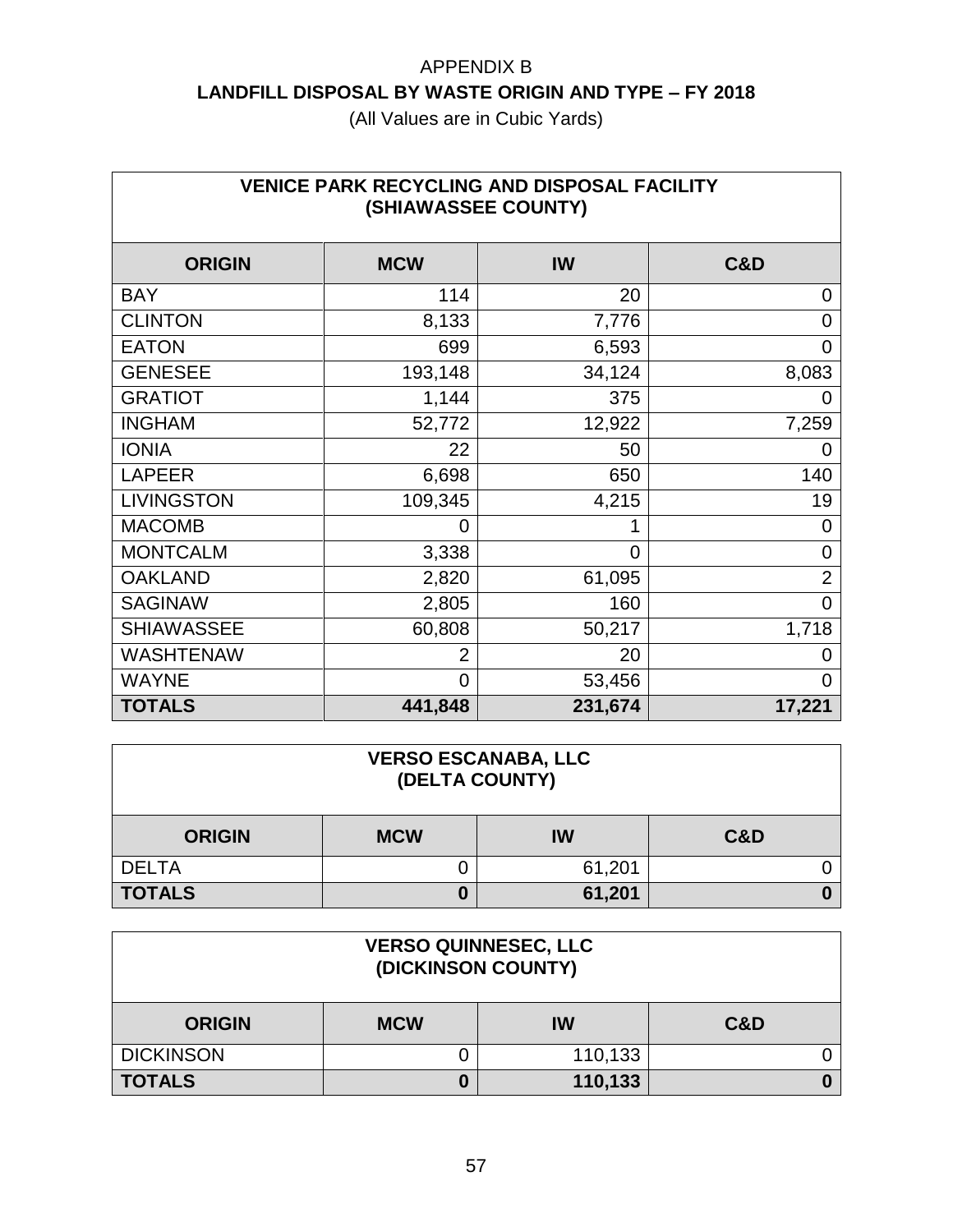(All Values are in Cubic Yards)

| <b>VIENNA JUNCTION INDUSTRIAL PARK SANITARY LANDFILL</b><br>(MONROE COUNTY) |            |         |                |
|-----------------------------------------------------------------------------|------------|---------|----------------|
| <b>ORIGIN</b>                                                               | <b>MCW</b> | IW      | <b>C&amp;D</b> |
| <b>LENAWEE</b>                                                              | 28         | 1,082   | 0              |
| <b>MONROE</b>                                                               | 64,159     | 51,759  | 6,023          |
| <b>OHIO</b>                                                                 | 519,864    | 649,606 | 66,360         |
| <b>WASHTENAW</b>                                                            | 0          | 60      |                |
| <b>WAYNE</b>                                                                | 15         | 14,426  | 50             |
| <b>TOTALS</b>                                                               | 584,066    | 716,933 | 72,433         |

#### **WE ENERGIES PRESQUE ISLE POWER PLANT (MARQUETTE COUNTY)**

| <b>ORIGIN</b>    | <b>MCW</b> | IW    | <b>C&amp;D</b> |
|------------------|------------|-------|----------------|
| <b>MARQUETTE</b> |            | 4,472 |                |
| <b>TOTALS</b>    |            | 4,472 |                |

| <b>WESTSIDE RECYCLING AND DISPOSAL FACILITY</b><br>(ST JOSEPH COUNTY) |            |         |                |
|-----------------------------------------------------------------------|------------|---------|----------------|
| <b>ORIGIN</b>                                                         | <b>MCW</b> | IW      | <b>C&amp;D</b> |
| <b>ALLEGAN</b>                                                        | 436        | 479     | 26             |
| <b>BARRY</b>                                                          | 0          | 360     | 0              |
| <b>BERRIEN</b>                                                        | 0          | 804     | 12             |
| <b>BRANCH</b>                                                         | 16,885     | 740     | 99             |
| <b>CALHOUN</b>                                                        | 104,922    | 19,381  | 3,828          |
| <b>CASS</b>                                                           | 18,451     | 4,269   | 574            |
| <b>GENESEE</b>                                                        | 0          | 545     | 0              |
| <b>HILLSDALE</b>                                                      | 0          | 55      | $\overline{0}$ |
| <b>INDIANA</b>                                                        | 153,147    | 2,406   | 48             |
| <b>KALAMAZOO</b>                                                      | 157,442    | 308,226 | 9,904          |
| <b>ST JOSEPH</b>                                                      | 116,698    | 125,852 | 13,731         |
| <b>VAN BUREN</b>                                                      | 11,578     | 1,381   |                |
| <b>TOTALS</b>                                                         | 579,559    | 464,498 | 28,223         |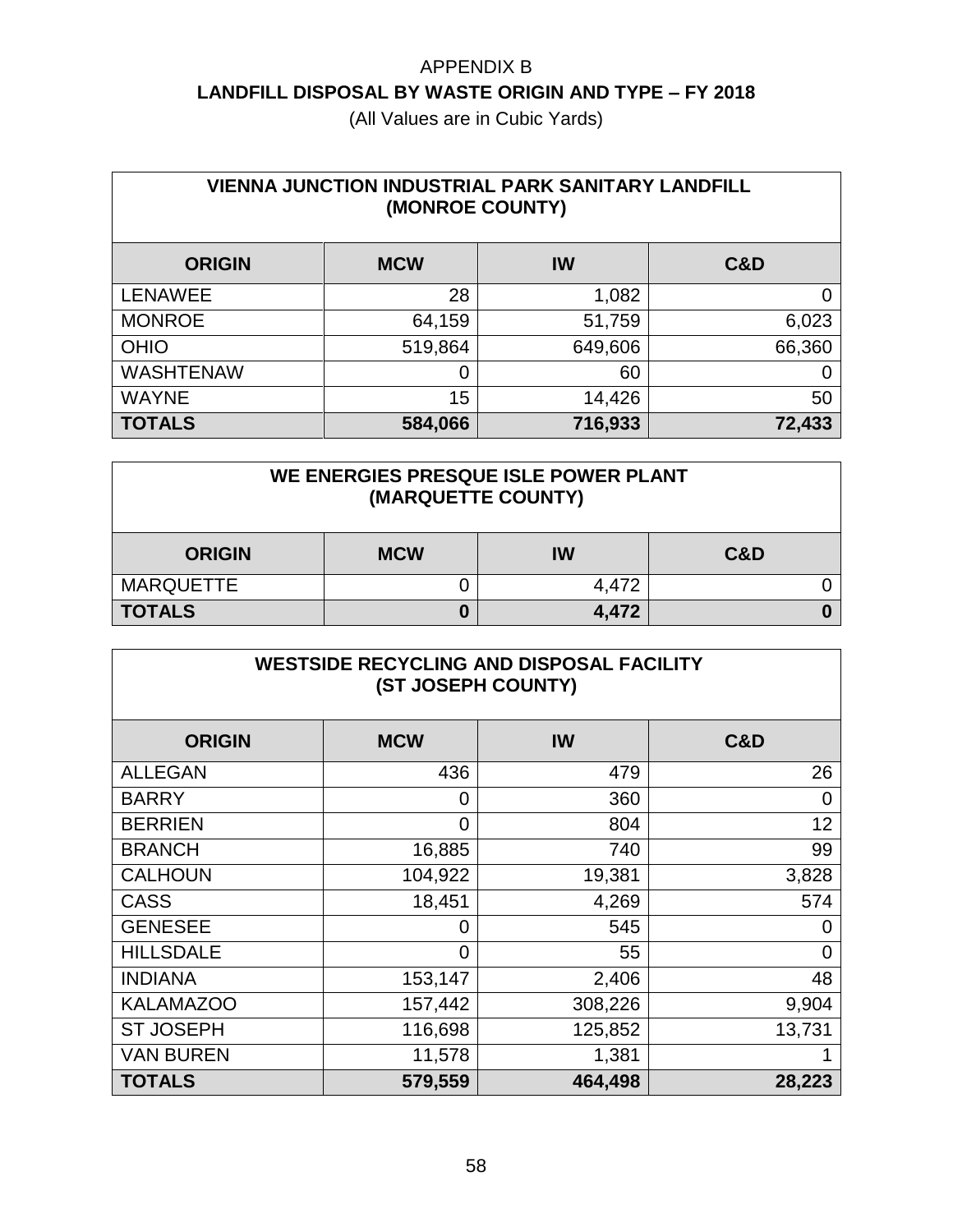| <b>WEXFORD COUNTY LANDFILL, LLC</b><br>(WEXFORD COUNTY) |            |                |                |
|---------------------------------------------------------|------------|----------------|----------------|
| <b>ORIGIN</b>                                           | <b>MCW</b> | IW             | <b>C&amp;D</b> |
| <b>ALCONA</b>                                           | 0          | 3,191          | 0              |
| <b>ANTRIM</b>                                           | 0          | 1,219          | 164            |
| <b>BENZIE</b>                                           | 5,372      | 976            | 550            |
| <b>CHARLEVOIX</b>                                       | 67,892     | 17             | 293            |
| <b>CLARE</b>                                            | 2,149      | 562            | 485            |
| <b>CRAWFORD</b>                                         | 155        | 1              | 0              |
| <b>EMMET</b>                                            | $\Omega$   | 70             | 24             |
| <b>GRAND TRAVERSE</b>                                   | 318,925    | 8,817          | 2,052          |
| <b>ILLINOIS</b>                                         | 0          | 0              | 17             |
| <b>INDIANA</b>                                          | 0          | 0              | 17             |
| <b>IOWA</b>                                             | 0          | $\overline{0}$ | 10             |
| <b>KALKASKA</b>                                         | 80,869     | 18,992         | 643            |
| <b>KANSAS</b>                                           | 0          | 0              | 7              |
| <b>LAKE</b>                                             | 5          | $\overline{0}$ | 97             |
| <b>MANISTEE</b>                                         | 10         | 2,792          | 2,116          |
| <b>MASON</b>                                            | 0          | 74             | 109            |
| <b>MISSAUKEE</b>                                        | 28,176     | 5,145          | 5,412          |
| <b>MISSOURI</b>                                         | 0          | 0              | 4              |
| <b>OHIO</b>                                             | 17         | $\overline{0}$ | $\Omega$       |
| <b>OSCEOLA</b>                                          | 2,125      | 501            | 947            |
| <b>OTSEGO</b>                                           | 225        | 7,600          | 43             |
| <b>PENNSYLVANIA</b>                                     | 0          | 42             | $\mathbf 0$    |
| <b>TUSCOLA</b>                                          | 0          | 10             | $\Omega$       |
| <b>WEXFORD</b>                                          | 54,926     | 15,428         | 30,250         |
| <b>WISCONSIN</b>                                        | 0          | $\Omega$       | 7              |
| <b>TOTALS</b>                                           | 560,846    | 65,437         | 43,247         |